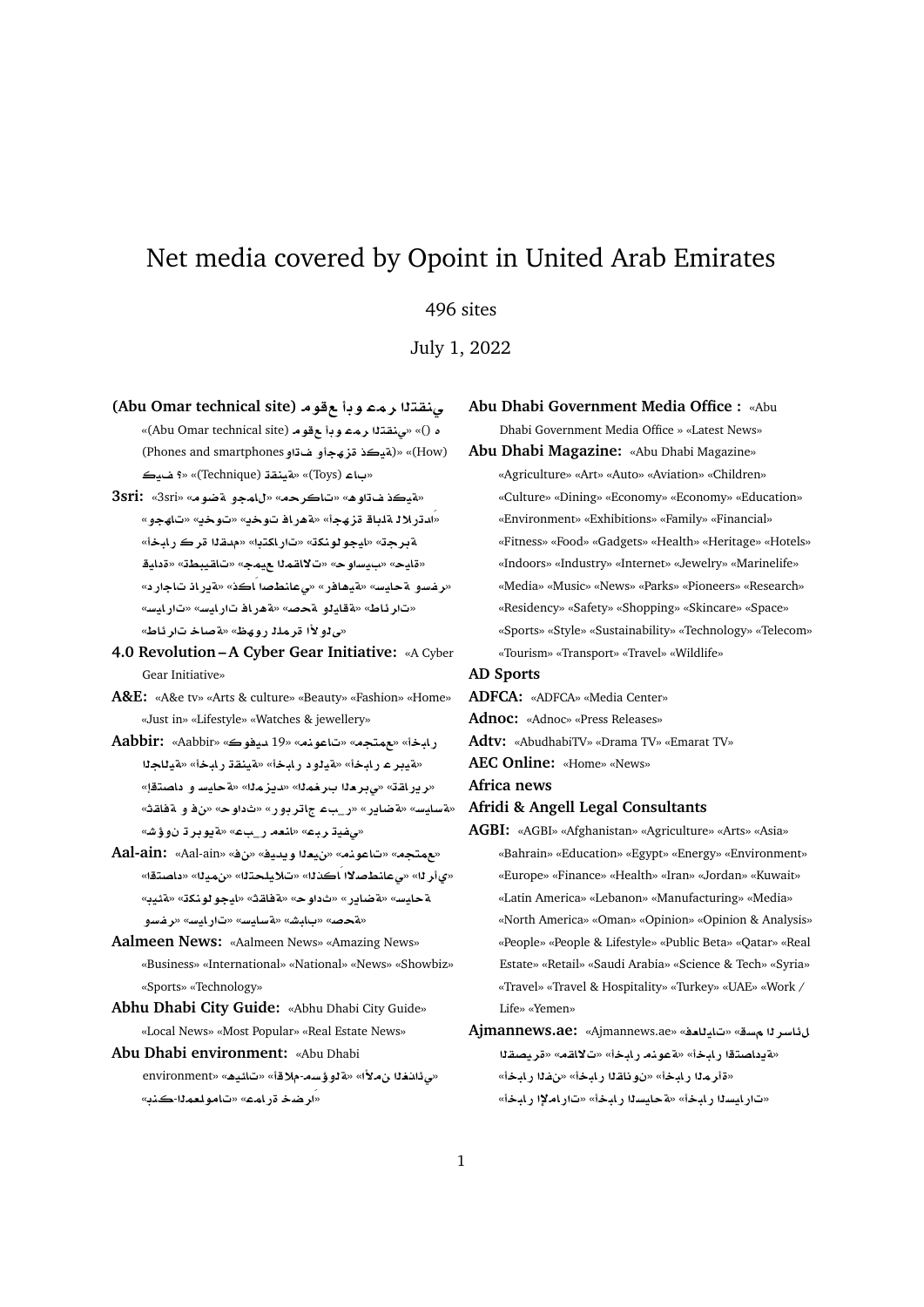«**فينقة رابخأ» «فيملاسا رابخأ» «س قطنا رابخ**أ» «**فيضاير رابخأ» «فيلود رابخأ» «فيوبر ت**رابخأ» «لجاع» «قيدر عار ابخأ» «نامحه رابخأ» «قيحصار ابخأ»

- **Akhbaar24.argaam.com:** «Akhbaar24.argaam.com» «Travel» «**mr**» «**ry¢**»
- **Al Adiyat:** «Al Adiyat» «Gulf News» «International News» «Interviews» «Local News» «Show Jumping»
- **Al Defaiya:** «Aviation» «Conferences & Events» «Home» «International News» «Joint Ventures» «Products» «Regional News» «Security»
- **Al Jaras:** «#**SA**\_**±md§T**» «#**±bAC**\_**ywyT**» «#**f®**» «**سرج**ٽا اريماڪ» «Home» «لامجو مقحصه
- **Al Khaleej:** «Al Khaleej» «Culture» «Economics» «Local News» «News» «Opinions» «Sports» «**nw** » «**ار ق**لار بنه» «تاعونه» «ستڪ» «ريتاکدر اڪ» «بة يفاقدُ تايمو بـ» «تاطحم» «يلحم» «للمعأو للم» «تار املإا رابخأ» «روصلا موبلة» «تلايلحتو ار آ» «داصتقا» «ل\معأو قرادإ» «مه*س*لاًا ق|وسأ» «رادلا رلبخأ» «مى فاقثلا فلمله» «مى لو دو مى بر عداصتقا» «مى لحمد داصتقا» «ميلعتلا و ميبر تل<sup>ا»</sup> «جيلخلل *ي*بهدلا ليبويلا» «ب.ر مـزا» «مةحصـزا» «ي.بـر مـزا ـجيلـخـزا» «مو يـ ي فـجيلـخـزا» «بي<sup>1</sup>و د» «اياضة و ثداو ح» «aّفاقة» «تار أو حو تاقيقحة» «م.<mark>و ع» «ةسايسه «رفسو ةحايسه «امنيسه «ةضاير»</mark>

# **Al Oula Radio Network**

**AL Press**

#### **Al Shams Info**

- **Al Shindagah Magazine:** «Al Shindagah
	- Magazine» «Accolades» «AHG 45th anniversary» «Al Habtoor Group News» «Al Habtoor Motors» «Art» «Aviation» «Business» «Cover Story» «Culture» «Economy» «Education» «Energy» «Entertainment» «Environment» «Feature» «Finance» «Healthcare» «History» «Infrastructure» «Interview» «Investment» «KAH Forums» «KAHF News» «Lifestyle» «Literature» «Management» «NEW ISSUE» «NEWS» «Open Talk» «Opinion» «People» «Philanthropy» «Politics» «Ramadan» «Regional News» «Social» «Sports» «Technology» «The Arts» «Tourism» «UAE Special» «World»

# **Alamalsayarat:** «Alamalsayarat» «**smA**» «**`r|** ديدج» «براجة» «رابخأ» «عدخ و ع<sup></sup>ئاصن<sup>» «</sup>فينج «**ةملاس» «تاكر حملا ةضاير» «تار ايسلا**

**Alamassaat:** «Alamassaat» «**¯§ FtA§**» «**w¡r**» «تاعاس» «رابخأ» «روصلا موبلأ»

**Albayan.ae:** «5 **wx** (Five Senses)» « **Fbw** باټڪ و ب**تاڪ» «(All Games) بادلاا ل**ڪ» «(Everyweek) (Author Book)» «**qA¯** (Articles)» «**® ³AC** (Emirates Golf)» «**® ¤yT** (International)» « قي**در م**ثا قبتكمثا ن0» «(World Library) قيمثلمثا قبتكمثا (Arab-Library)» «**r§A** (Mirrors)» «**¡A ¤ d** (Hat and cheek)» «**bAC ¤qAC§r** (News Reports)» «**mA Ad** (Eternal Books)» «**}dC AmyT** (Top Ten English)» «Books) بتكل<sup>ه»</sup> «Top Ten Arabic) ) تميير عاتار ادصا «**m`rT** (Knowledge)» «**¯tOA ©** (Economic)» «**byA**  (Home)» «**r§AR¨** (Sports)» «**sw ml¨** (Local  $\text{Market}$ )» «بيخلأا متحفصلا» «Folk Poetry)) مبعشلا رمشلا» (Last Page)» «**`A yw** (The World Today)» «**`r**  (Arabs)» «**A¡A** (Opinions)» «**r** (Heritage)» «**`ly** (Education)» «**qAT** (Culture)» «**d§d tqnyT** (Technology)» «**w ¤ SA§A** (Accidents)» «**wC** (Discussion)» «**yA** (Life)» «**AC d¤** (Overseas)» «Arab Spring) رييغت**ن**ا حاير» «Finish Line) **ةياهن**نا طخ» «**C© byA**  (Our Opinion)» «**E§AC Y ktbT** (Library Visit)» «**FynmA** (Cinema)» «**Jr ¤r**  (East and West)» «**A ¤d** (One World)» «**br ³AC** (Across the UAE)»

**Alekhbariya.net – AR:** «AR» «AR – **KA¡d k**»

**Alfajr News:** «Alfajr News» « **rY**» «**nwA**» «**A** «**رجف**نا س0هه» «قيلحه» «تاراملإا م0تجه» «ل|مءأو «مى ضاير 1ا رجفنا» «ةينو دو ةيبر عار بابخا» «تار املأا رابخاً» و  $\bar{\mathbf{s}}$ حص» «اياضقو ثداوح» «م<sup>ل</sup>املا ل0وح» «ةفاقث» «ةأرملا» **@§T**» «**V** » «**lw**»

**Alfajr News**

**algeriatimes.info:** «algeriatimes.info» «Auto» «Aviation» «Banking» «Fashion» «Finance & Economy» «Government» «Healthcare» «Islamic Finance» «Oil And Gas» «Real Estate» «Technology» «Telecom» «Tourism»

**Alittihad:** «Alittihad» «**¤hA \r**» «**³AC**» «**¯tOA ©**» «*بي او دو پ بر ع» «ي او د و پ بر ع» «اي*ند» «*ة فاق***ث» «***ي ض***اير ل**ه» **Alkass**

**Alkassdigita:** «Alkassdigita» «News»

**almajles.gov..ae**

**Almotamar:** «Almotamar» «**nw ¤nwA**» «**yd§w**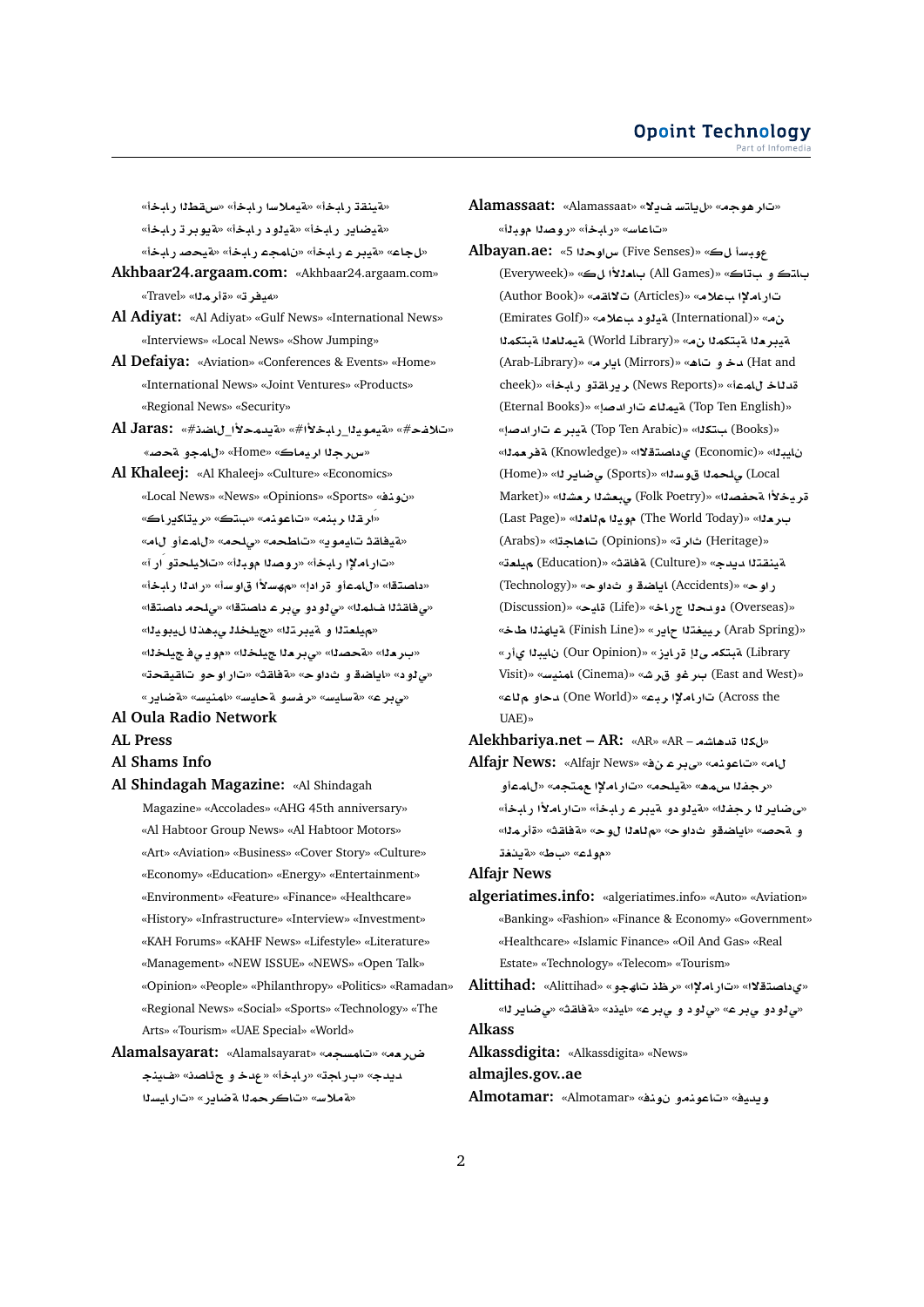«تاظفاحه» «ىندمـــعمتجه» «ار آو ـايــاضق» «تــنرـمـتؤـمـلا «**trw** » «**¤A¶ ¤OwQ**» «**bAC**» «**FtW®A ¤qAC§r**» «**tOA** » «**qAT**» «**wC**» « **§**» «**C§ART**» «**lw** «*ق 1*و دو چېر ع» «تائر ماتوٌ ماله قسدع» «قينقاتو **Alqiyady:** «Alqiyady» «OPPO» «**bAC lyT**» «**bAC** «هقلو رعش» «تار ايسو مقصادر » «ايجو لونكة» «مقددوعسلا «تاعونه و ب**أر غو ف**ألرط» «ةقاشر و محصه **alqudsnews.net Alrams.net Alroeya.com** Alsaudia today: «Alsaudia today» «في قياسو موني<sup>ة</sup>» «Alsaudia today» «هلجاعر لبخأ» «رابخأ» «جاربأ» «قارم» «تان<sub>ّ—</sub>وممه» «روكيد» «ةفاقت» «ميلعت» «ةئيب» «ملاعإ» «داصتقإ» «ايز أ» «**C§ART**» «**FyAT ¤Ffr**» «**FyAC**» «**}T ¤@§T**» «**lw** «**ايجو لو نك**تو **Alshahidonline.net:** «Alshahedonline.net» «**qAÁ KA¡d**» «**lfA FAnT**» «**bAC lyT**» «**mqA¯**» «**FyAFT**» .<br>«**ت**ميرجلا ملاع» «ڪفياش» **Altitudes Magazine Alwatan:** «Alwatan» «**qA¯**» «**nwA**» «**±CJy**» «تانلاع<sup>لاٍ</sup>» «تاراملاٍ!» «ةيداصتةلاٍ!» «ةيحاتتفلاً!» «**بي لو د» «ةيضاير ل**ا» «<mark>ةيضاير ل</mark>ا» **AME Info:** «Luxury & Lifestyle» «Transportation» **Ar.abna24.com:** «Ar.abna24.com» «**nyT**» «**r**\_ «هلطقمالو اَقلاله» «نار اِ» «دئاقال مِلاَ » «قصش لا «هيفا**قث**لا ع\_ضاوملا» «جماربلاو تاروشنملا» «تاعونملا» «تار متؤمل<sup>» «</sup>تيفاقثلا ع\_ضاوملل» «قيفاقثلا ع\_ضاوملل» «تاير كذل<sup>ا» «ب</sup>اجحل<sup>ا» «</sup>قيبر ملا قريز جل<sup>ا» «</sup>ر\_رفتل<sup>ا»</sup> «**L**\_**T ¨ `A**» «**`r**» «**w w mhd¤§T**» «**متيضاير» «ناسدلإا قو**هح» **Arab Health Online:** «Insights»

- **Arab News Express**
- **Arab News Express**
- **Arab News Network**
- **Arab News Network:** «Business Affairs» «General» «Health» «Key Issues» «Press Release» «Sports» «Study»
- **Arab Watch Guide:** «Arab Watch Guide» «Editions» «Watch News»
- **Arab-economy:** «Arab-economy» «**nwA**» «**OAC**» «**tOA F®¨**» «**FtmAC**» «**zH ¤ AT**» «**qnyT** و aقاط» «قحايسو ناريط» «قراجة» «قيكذ تاموكحو

**}nAT**» «**qAC**»

# **Arabian Marketer**

- **Arabian Post:** «Arts & Culture» «Biz Tech» «Biz Tech» «Business» «Business» «Columns» «Companies» «Daily Photo» «Economy» «Economy» «Featured» «Featured Blogs» «Futureside» «Home» «Investing» «Markets» «Off the Cuff» «Politics» «Press Releases» «Region» «Talking Point»
- **Arabian Supply Chain:** «Arabian Supply Chain» «Business» «Business» «Supply chain» «Technology» «Transport» «Warehouse»
- **Arabianmoda.com:** «Arabianmoda.com» «Culture» «Fashion» «Lifestyle» «People»
- **Architectural Digest Middle East:** «Architectural Digest Middle East» «Architecture» «Architecture & Interiors» «Art» «Art & Design» «Design» «Editors' Picks» «Escape» «Fashion» «In Store» «Interiors» «Landscapes» «Motoring» «Shopping» «Style» «Technology» «Travel» «Watches & Jewellery»
- **ARN News Centre:** «ARN News Centre» «Business» «Entertainment» «International» «Sports» «UAE»

**Arn.ae**

- **Arqam News:** «Arqam News» «**rA**» «**sA**» «لي**جو لونك**ڌ» «نيمأتو-كونڊ» «**ةصروبـلا» «داصتقا» «رابـخ**أ» «**FyAT**-**¤Vyr** » «**}nAT**» «**qAC**»
- **Australian News.net**
- **Autoscommunity:** «Home»
- **Autosport-me.com:** «Autosport-me.com» «F1» «Motor show» «Motorsport» «News» «Test Drive»
- **Autotrader Uae:** «News»
- **Aviamos:** «Airline News» «Business and Economy» «Celebrities» «Diplomatic News» «Entertainment» «Exhibition» «Fashion» «Health» «Home» «Hotel News» «Interviews» «Launches» «Red Carpet» «Restaurants and Bars» «Runway Reviews» «Shopping» «Tourism» «Trends» «UAE News» «Watches»
- **Aviation Business Me:** «Aviation Business Me» «Airlines» «Airports» «Aviation services» «Private aviation»

**azadnewsme.com Azerbaijan News**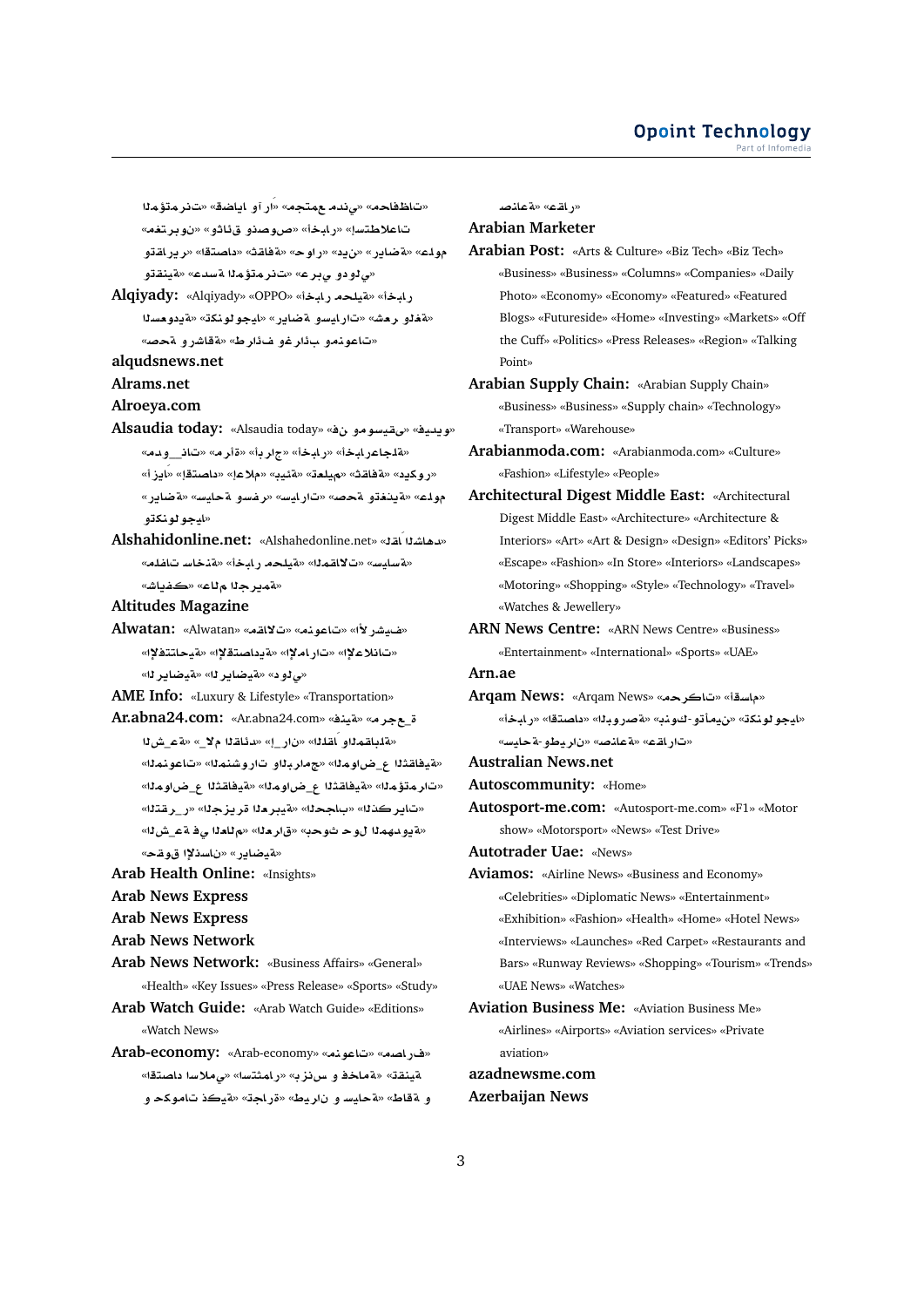# **Backtojannah**

- **Bangkok News:** «Bangkok News» «Business and Finance News» «Business News» «International News» «Thailand News»
- **Bayut:** «Gen Z» «Laws» «Life at Bayut» «Market Trends» «My Home» «Mybayut» «Partners» «Pulse» «Tips»
- **Beauty and Fashion Dubai**
- **BEDigest.com:** «Algeria» «Bahrain» «Egypt» «General News» «Home» «Iran» «Iraq» «Kuwait» «Libya» «Oman» «Qatar» «Saudi Arabia» «UAE» «Yemen»

**Better Homes UAE:** «Better Homes UAE» «Blogs» **Big news networks:** «Abu Dhabi News RSS»

«Accounting News RSS» «Advertising News RSS» «Afghanistan News RSS» «Africa News RSS» «Aging News RSS» «Agriculture News RSS» «Airlines News RSS» «Alabama News RSS» «Alaska News RSS» «Albuquerque News RSS» «Amsterdam News RSS» «Anchorage News RSS» «Animals News RSS» «Arab News RSS» «Argentina News RSS» «Arizona News RSS» «Arts News RSS» «Asia Business News RSS» «Asia Markets News RSS» «Asia News RSS» «Asia Pacific News RSS» «Athens News RSS» «Atlanta News RSS» «Atlantic City News RSS» «Auckland News RSS» «Austin News RSS» «Australia News RSS» «Austria News RSS» «Automotive News RSS» «Bahamas News RSS» «Bahrain News RSS» «Baltimore News RSS» «Bangkok News RSS» «Bangladesh News RSS» «Banking News RSS» «Barbados News RSS» «Barcelona News RSS» «Baton Rouge News RSS» «Beijing News RSS» «Belfast News RSS» «Belgium News RSS» «Berlin News RSS» «Beverages News RSS» «Bolivia News RSS» «Books News RSS» «Boston News RSS» «Brazil News RSS» «Breaking Business News RSS» «Breaking Entertainment News RSS» «Breaking Financial Markets News RSS» «Breaking Health News RSS» «Breaking International News RSS» «Breaking Internet News RSS» «Breaking Media News RSS» «Breaking News» «Breaking Religious News RSS» «Breaking-international-news» «Breaking-news» «Broadcasting News RSS» «Broadcasting News RSS» «Brunei News RSS» «Buddhist News RSS» «Buffalo News RSS» «Bulgaria News RSS» «Cable News RSS» «Cable/PayTV News RSS» «California News RSS»

«Cambodia News RSS» «Canada News RSS» «Canberra News RSS» «Cancer News RSS» «Careers News RSS» «Caribbean News RSS» «Catholic News RSS» «Central Africa News RSS» «Central America News RSS» «Central Asia News RSS» «Charlotte News RSS» «Chicago News RSS» «Chile News RSS» «China News RSS» «Christchurch News RSS» «Christian News RSS» «Cincinnati News RSS» «Cleveland News RSS» «Colorado News RSS» «Colorado Springs News RSS» «Columbus News RSS» «Commodities News RSS» «Connecticut News RSS» «Consumer News RSS» «Cuba News RSS» «Dallas News RSS» «Delaware News RSS» «Delhi News RSS» «Denmark News RSS» «Denver News RSS» «Detroit News RSS» «District of Columbia News RSS» «Domain Names News RSS» «Dominican Republic News RSS» «Dow Jones News RSS» «Dubai News RSS» «Dublin News RSS» «Economics News RSS» «Egypt News RSS» «El Paso News RSS» «El Salvador News RSS» «Emerging Markets News RSS» «Engineering News RSS» «Environment News RSS» «Environment News RSS» «Europe Business News RSS» «Europe Markets News RSS» «Europe News RSS» «Financial Services News RSS» «Finland News RSS» «Fitness News RSS» «Fixed Interest News RSS» «Florida News RSS» «Food And Drinks News RSS» «Food News RSS» «Foreign Exchange News RSS» «Fort Lauderdale News RSS» «Fort Worth News RSS» «France News RSS» «Funds Management News RSS» «Gaming News RSS» «General Editorials RSS» «Georgia News RSS» «Germany News» «Germany News RSS» «Greece News RSS» «Guatemala News RSS» «Haiti News RSS» «Hawaii News RSS» «Health News RSS» «Healthcare News RSS» «Hindu News RSS» «Hobart News RSS» «Honduras News RSS» «Hong Kong News RSS» «Honolulu News RSS» «Hospitality News RSS» «House & Garden News RSS» «Houston News RSS» «Human Resources News RSS» «Idaho News RSS» «Illinois News RSS» «India News RSS» «Indiana News RSS» «Indianapolis News RSS» «Indonesia News RSS» «Insurance News RSS» «International Business News RSS» «Iowa News RSS» «IPOs' News RSS» «Iran News RSS» «Iraq News RSS» «Ireland News RSS» «Israel News RSS» «Italy News RSS»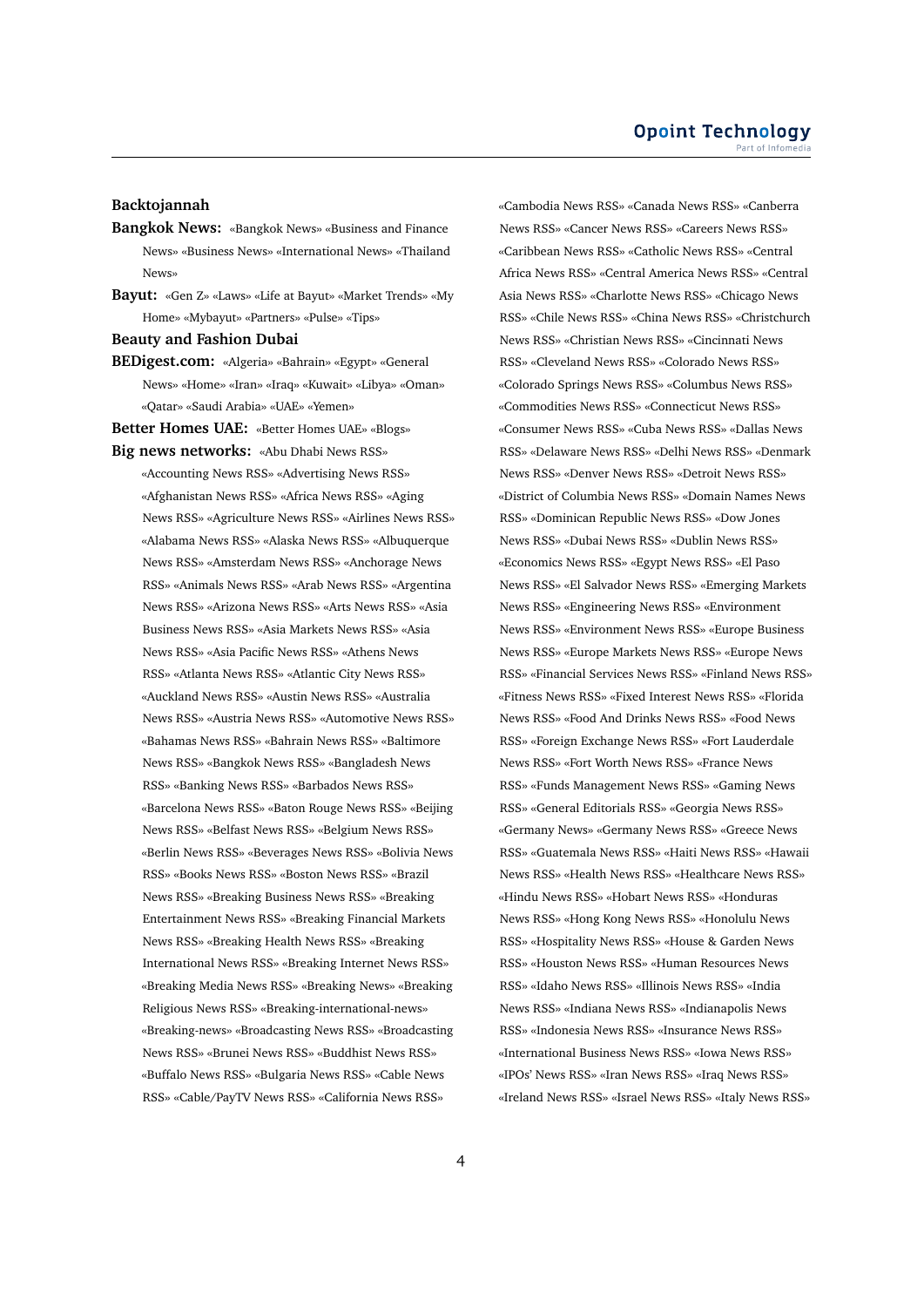«Jakarta News RSS» «Jamaica News RSS» «Japan News RSS» «Jewish News RSS» «Jobs News RSS» «Jordan News RSS» «Journalism News RSS» «Kansas City News RSS» «Kansas News RSS» «Kentucky News RSS» «Kenya News RSS» «Kids News RSS» «Kolkata News RSS» «Laos News RSS» «Las Vegas News RSS» «Latin America RSS» «Law Enforcement News RSS» «Lebanon News RSS» «Legal News RSS» «Lifestyle RSS» «Liverpool News RSS» «London News RSS» «Long Beach News RSS» «Los Angeles News RSS» «Louisiana News RSS» «Louisville News RSS» «M & As' News RSS» «Macau News RSS» «Madagascar News RSS» «Madrid News RSS» «Malaysia News RSS» «Manchester News RSS» «Manila News RSS» «Marketing News RSS» «Maryland News RSS» «Massachusetts News RSS» «Medical News RSS» «Mediterranean News RSS» «Melbourne News RSS» «Memphis News RSS» «Mexico City News RSS» «Mexico News RSS» «Miami News RSS» «Michigan News RSS» «Middle East News RSS» «Milwaukee News RSS» «Mining and Metals News RSS» «Minneapolis News RSS» «Minnesota News RSS» «Mississippi News RSS» «Missouri News RSS» «Montana News RSS» «Monte Carlo News RSS» «Montreal News RSS» «Morocco News RSS» «Moscow News RSS» «Movies News RSS» «Movies News RSS» «Mumbai News RSS» «Munich News RSS» «Music News RSS» «Music News RSS» «Muslim News RSS» «Myanmar News RSS» «Nashville News RSS» «Natural Health News RSS» «Nebraska News RSS» «Nepal News RSS» «Netherlands News RSS» «Nevada News RSS» «New Jersey News RSS» «New Mexico News RSS» «New Orleans News RSS» «New York City News RSS» «New York News RSS» «New Zealand News RSS» «Newspapers News RSS» «Nicaragua News RSS» «Nigeria News RSS» «North Africa News RSS» «North America News RSS» «North Carolina News RSS» «Northern Ireland News RSS» «Norway News RSS» «Oakland News RSS» «Obituaries RSS» «Ohio News RSS» «Oil and Gas News RSS» «Oklahoma City News RSS» «Oklahoma News RSS» «Omaha News RSS» «Oman News RSS» «Orange County News RSS» «Oregon News RSS» «Orlando News RSS» «Ottawa News RSS» «Pakistan News RSS» «Palestinian

News RSS» «Parenting News RSS» «Paris News RSS» «Pennsylvania News RSS» «Personal Finance News RSS» «Pharmaceutical News RSS» «Philadelphia News RSS» «Philippines News RSS» «Phoenix News RSS» «Pittsburgh News RSS» «Plastics News RSS» «Poland News RSS» «Portland News RSS» «Portugal News RSS» «Psychology News RSS» «Public Health News RSS» «Qatar News RSS» «Quebec News RSS» «Raleigh News RSS» «Reno News RSS» «Retail News RSS» «Rhode Island News RSS» «Rss» «Rss» «Russia News RSS» «Sacramento News RSS» «Salt Lake City News RSS» «San Antonio News RSS» «San Diego News RSS» «San Francisco News RSS» «San Jose News RSS» «Saudi Arabia News RSS» «Scandinavia News RSS» «Science News RSS» «Scotland News RSS» «Search Engines News RSS» «Seattle News RSS» «Seniors News RSS» «Shanghai News RSS» «Shipping News RSS» «Sierra Leone News RSS» «Singapore News RSS» «Small Business News RSS» «South Africa News RSS» «South America News RSS» «South Carolina News RSS» «South Dakota News RSS» «South Korea News RSS» «Southeast Asia News RSS» «Space Science News RSS» «Spain News RSS» «Sri Lanka News RSS» «St Louis News RSS» «St Petersburg (Florida) News RSS» «St Petersburg (Russia) News RSS» «Stock Market News RSS» «Stockholm News RSS» «Sudan News RSS» «Sweden News RSS» «Switzerland News RSS» «Sydney News RSS» «Syria News RSS» «Taiwan News RSS» «Tampa News RSS» «Tech Stocks News RSS» «Television News RSS» «Tennessee News RSS» «Texas News RSS» «Textiles News RSS» «Thailand News RSS» «Tobacco News RSS» «Tokyo News RSS» «Toronto News RSS» «Transportation News RSS» «Travel and Tourism News RSS» «Travel News RSS» «Trinidad News RSS» «Tucson News RSS» «Tulsa News RSS» «Turkey News RSS» «TV News RSS» «U.S. Military News RSS» «U.S. Police News RSS» «UAE News RSS» «Uganda News RSS» «UK Business News RSS» «UK Markets News RSS» «UK News RSS» «United Kingdom News RSS» «United States News RSS» «US Business News RSS» «US Markets News RSS» «US News RSS» «Utah News RSS» «Utilities News RSS» «Vancouver News RSS» «Venezuela News RSS» «Vietnam News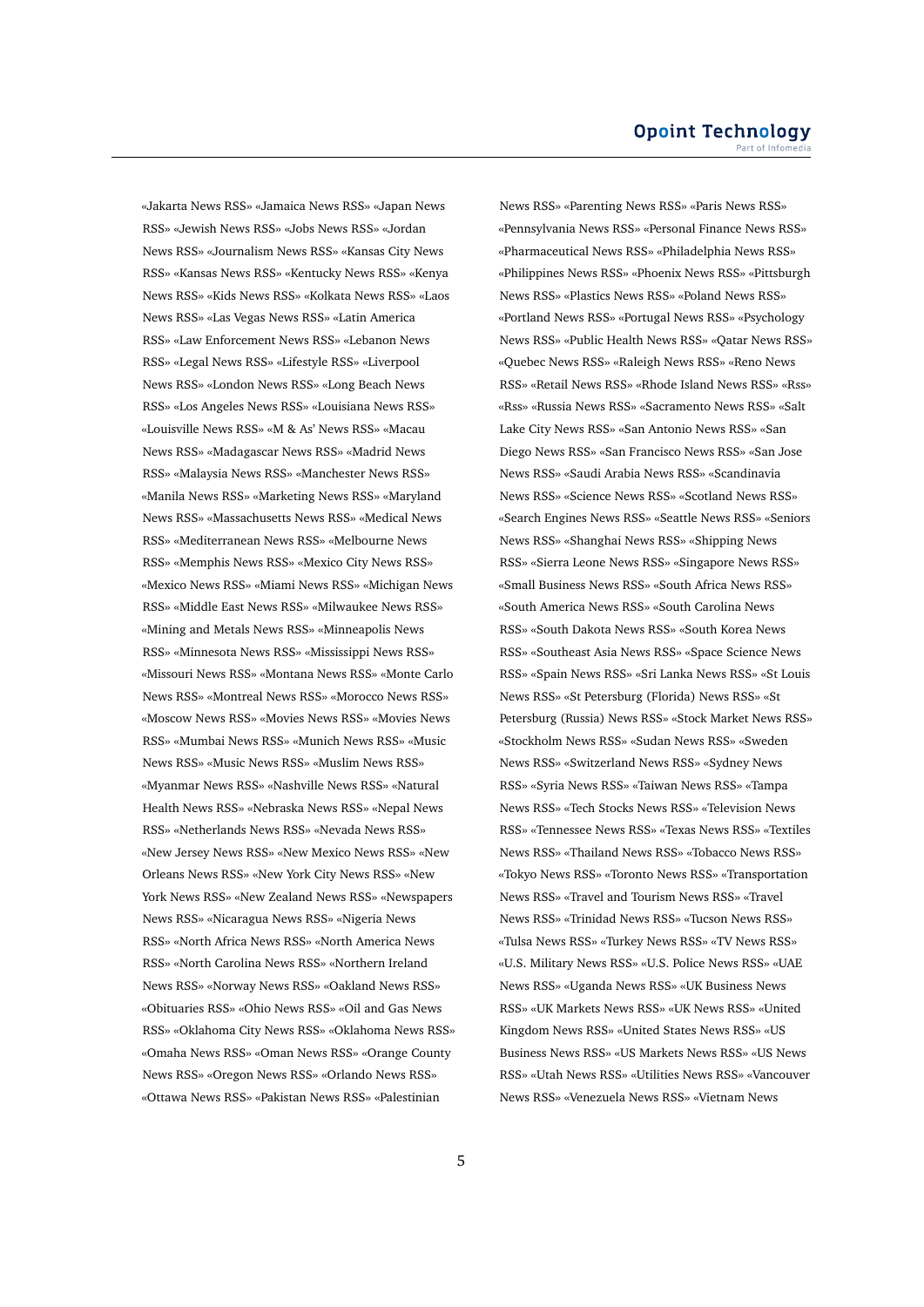RSS» «Virginia Beach News RSS» «Virginia News RSS» «Washington DC News RSS» «Washington News RSS» «Weather News RSS» «Weird News RSS» «Wellington News RSS» «West Virginia News RSS» «Wisconsin News RSS» «Womens Interest News RSS» «World Markets News RSS» «World News RSS» «World-news» «Wyoming News RSS» «Yemen News RSS» «Yorkshire News RSS» «Zambia News RSS»

**Bombay News:** «Bombay News» «Access More» «Cricket News» «News Releases»

**BroadcastPro Middle East (Online) Brunei News**

- **Buro 24/7 Middle East:** «Arts» «Beauty» «Beauty» «Beauty: Buro Loves» «Beauty: Insiders» «Beauty: Men's» «Beauty: News» «Beauty: Trends» «Books» «Buro Loves» «Buro Loves» «Buro Loves» «Buro Loves» «Buro Loves» «Cars and Bikes» «Culture» «Culture» «Design and Architecture» «Design and Architecture» «Fashion» «Fashion» «Fashion: Buro Loves» «Fashion: Insiders» «Fashion: Trends» «Films and Theatre» «Food» «Footwear» «Footwear» «Health and Fitness» «Home» «Insiders» «Insiders» «Insiders» «Insiders» «Insiders» «Jewellery and Watches» «Lifestyle» «Lifestyle» «Lifestyle: Buro Loves» «Lifestyle: Cars and Bikes» «Lifestyle: Food» «Lifestyle: Health and Fitness» «Lifestyle: Insiders» «Lifestyle: News» «Lifestyle: Sport» «Lifestyle: Technology» «Lifestyle: Travel» «Men's» «Music» «News» «News» «News» «News» «News» «News» «Sport» «Technology» «Travel» «Trends» «Trends» «Trends»
- **Business Transformation:** «Business Transformation» «Asia» «Blogs» «Blogs» «Feature» «Feature» «News» «News» «People» «People» «Research» «Research» «USE CASES» «USE CASES»
- **Campaignme:** «Campaignme» «Digital» «Marketing» «Media» «Pitches» «PR»
- **Canada News:** «Canada News» «Business and Finance News» «International News» «Toronto News» «World News»

**Car Book Magazine**

**Caterer Middle East:** «Caterer Middle East» «Business» «Ingredients» «People» «Suppliers»

- **Cawalisse:** «Cawalisse» «**SA§A ¤w** » «**SA§A FAnT**» «دودح**د**ا جراخ نه» «قوثوم ردصه نه» «يأر مبخنلك «**nwA**» «**KA¡yr**» «**KWT lkyT**» «**bAC nw** «تايوھج» «ملاعإو ةفاقث» «قيحاتتفلاا» «ريھاشم**ئ**او «**لة سايس» «لةيسيئر» «لة ضاير**»
- **Central Asia News:** «Asia News» «Business News» «International News»

**ChainBits:** «ChainBits» «News»

**Channel Post MEA:** «Channel Post MEA» «Africa Focus» «Analyst Corner» «Articles» «Case Studies» «Channel Influencers» «Cloud» «Distributor Watch» «Enterprise» «Events» «Expert View» «Features» «Gallery» «Gaming» «GITEX» «Hardware» «Infographics» «Interviews» «IT Services» «News» «Podcasts» «Products» «Reviews» «Security» «SI Watch» «SME» «Videos» «Whitepapers» «Women in Technology»

#### **Chicago News**

- **China News:** «China News» «Asia Pacific News» «Business News» «International News»
- «قيداصتقا رابخأ» «شاظو» «Chof360.com: «Chof360.com «**فحص» «م للعل**ا رابخأ» «قيدو مسلا رابخأ» «نفلا رابخأ»
- **Classified Sense:** «Classified Sense» «Baby Items» «Boats» «Craft Works» «Currency Trading» «Fashion & Dress» «Finance Services» «Fitness & Sports» «Food & Beverages» «Health & Beauty» «Interior Design» «Jobs» «Mobile Phones» «Music Entertainment» «Party & Club» «Pet Supplies» «Photo & Cameras» «Professional Services» «Real Estate» «Toys & Hobbies» «Training» «Travel & Tour» «Vehicles & Parts»
- **CNBC:** «- Home» «(banks\_finance) **bnw ¤m¥FsA mAyT**» «(companies) **bAC KrA**» «(News) **r ±bAC**» «(sectors) **WAA**»

**Commercial Interior Design:** «Events» «Home» «Insight» «People» «Projects»

- **Condé Nast Traveller:** «Condé Nast Traveller» «Gpage» «Rss»
- **Connector Dubai:** «BEAUTY» «COMPETITIONS» «DINING» «Health & Fitness» «HOME & GARDEN» «KIDS & EDUCATION» «WHATS ON»
- **Construction Business News:** «Construction Business News» «Analysis» «Expert Insight» «Interviews» «Logistics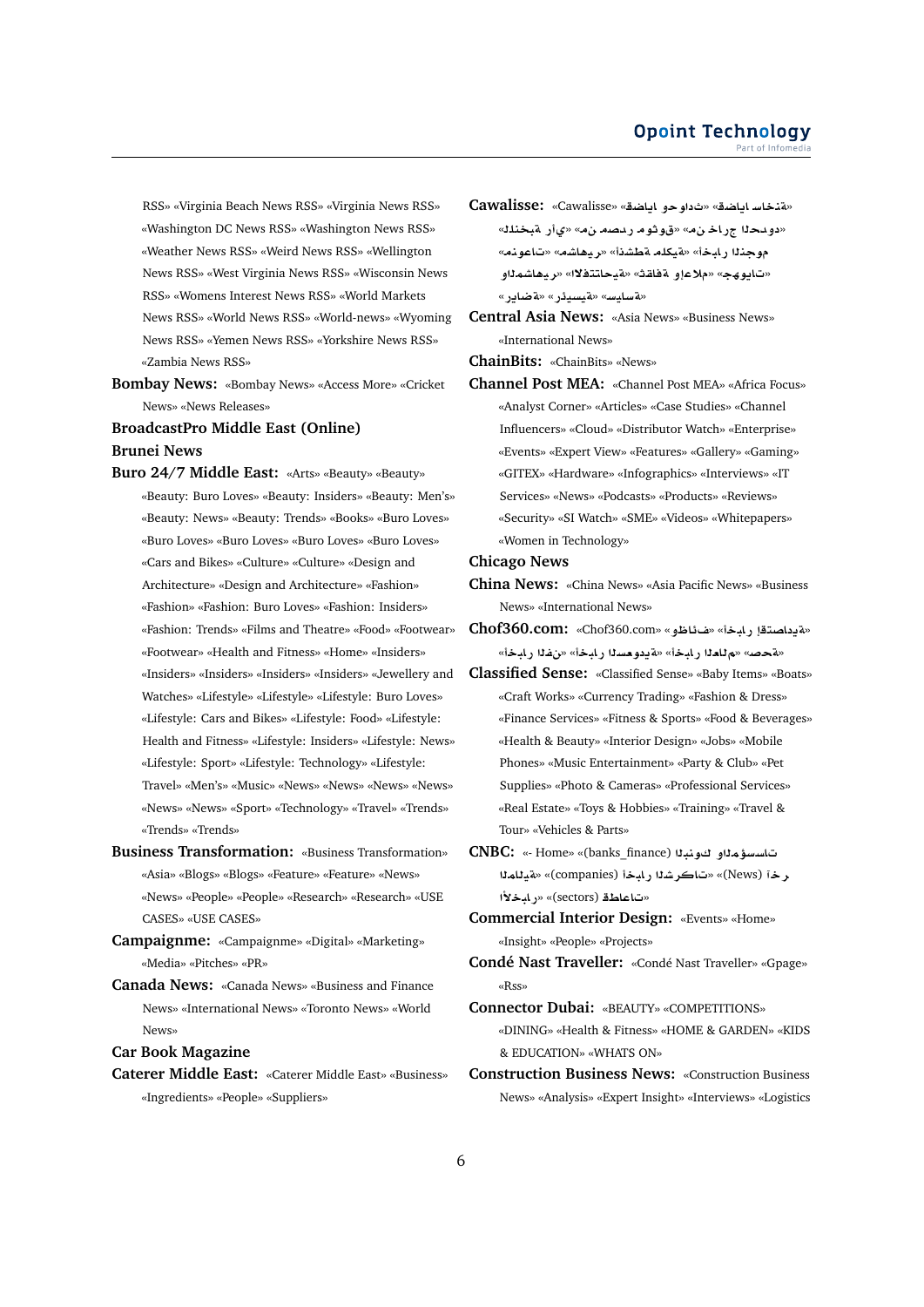### **Opoint Technology** Part of Infomer

News» «Machinery» «News» «On Site» «Suppliers»

**Construction Site Qatar**

**Construction Week Online:** «Analysis: Business» «Home»

**Cook Compression**

**CPI Financial:** «CPI Financial» «Features»

**Cruise Arabia:** «Cruise Arabia» «Middle East Cruise News» «News»

# **Ctrlaltdubai**

- **CXO DX:** «CXO DX» «AI & Robotics» «Analysis» «Blogs» «Business» «Channel» «Cloud» «Data Management» «Digital Transformation» «Enterprise» «Fintech» «Networking» «News» «Products & Reviews» «Security» «SME» «Software» «Storage» «Systems & Peripherals» «Technology»
- **Cxo Insight Middle East:** «Cxo Insight Middle East» «Channel Insights» «News» «Opinions» «Products» «Videos»

# **D-Journal Dubai**

# **Daralsalam**

**Day and Night Magazine:** «AR» «EN» «Features» «Middle East Watches» «Trending News» «**qAÁA**» «**بر در اقت» «تاعاسل**ا» «ر ابخلاًا» «لنڌار ادصاِ» «تار هوجه» «تار هو جملا م**ثا**ع» «تابذ دنآ يد»

**Delhi News:** «Delhi News» «Business News» «Entertainment News» «International News»

- **Design Middleeast:** «Design Middleeast» «Features» «Interview» «News» «OP-ED» «Projects» «Supplier Focus»
- **Dining and Nightlife Middle East:** «Dining and Nightlife Middle East» «DINING & NIGHTLIFE»
- **Diva Magazine:** «Home» «**¯§ FtA§**» «**kyA**» «**nAFbA**» «**wRT**» «**w¡r**» «**KA¡yr**» «**sswC**» «**`nA§T AbKr**» «**A¡A**» «**bAC**» «**RwÁ**» «**ZAr**» «**mA**» «روطء» «اَيز لاا ضور ع» «ر<del>م</del>ش»

# **Doha Insight**

- **DOTWNews.com:** «Africa» «Asia» «Caribbean» «Central America» «Europe» «Home» «Indian Ocean» «Middle East» «North America» «Oceania» «South America»
- **Drive Arabia:** «Drive Arabia» «Auto News»
- **DriveMEonline:** «DriveMEonline» «Car News» «Car Reviews»

**Dubai Blog Dubai Chronicle:** «Home» **Dubai City Guide:** «Dubai City Guide» «Local News» **Dubai Confidential:** «Escape» «Food & Drinks» «Home» «Mamas» «Private-sale» «Style-and-beauty» «Wellbeing» **Dubai Gazette:** «Biz» «Coronavirus» «Emirates» «Life» «Personality» «Region» «Sports» «Technology» «Top Stories» «World» **Dubai Government Media Office Dubai Hospitality News Dubai New Style :** «Dubai New Style» «Auto & Electronics» «Entertainment» «Fashion &Beauty» «Food &Restaurants» «Health & Family» «Hotels &Tourism» «People& Community» **Dubai News:** «Dubai News» «Business and Finance News» «UAE News» «World News» **Dubai News Today Dubai Post:** «Dubai Post» «Ar» «Stories» «Stories» **Dubai PR Network:** «Dubai PR Network» «Latest Postings» «Product Launches» **Dubai Week:** «Dubai Week» «Economy» «entertainment» «Families» «Films» «Food» «Food Review» «Going Out» «science» «sport» «Staying In» «Style & Beauty» «Tech» «World» **Dubai World Trade Centre:** «Home» **dubaidiaries.com:** «dubaidiaries.com» «All» «Arts» «Automotive» «Automotive Reviews» «Business» «Entertainment» «Events» «Healthcare» «Lifestyle» «Reviews» «Sports» «Tech Reviews» «Technology» **Dubaieye 1038:** «Dubaieye 1038» «Business News» «Entertainment News» «Got A Story?» «International News» «News» «Sports News» «UAE News» **Dubaiforum.me dubaiglobalnews.com:** «dubaiglobalnews.com» «accessories» «Community» «Fashion – Beauty» «Health & Beauty» «Restaurants» «tourism&Destinations» **Dubaiiconiclady:** «Dubaiiconiclady» «» « **¤** » «**tm**» «**KA¡yr**» «**WA**» «**Wb**» «» «**tOA** »

«<mark>a ضاير» «ةموكح» «ميلعة» «ليجو لونكة» «تار اوسسك</mark>ا» «ل**امجو ةحص**»

# **Dubaimoon:** «Home»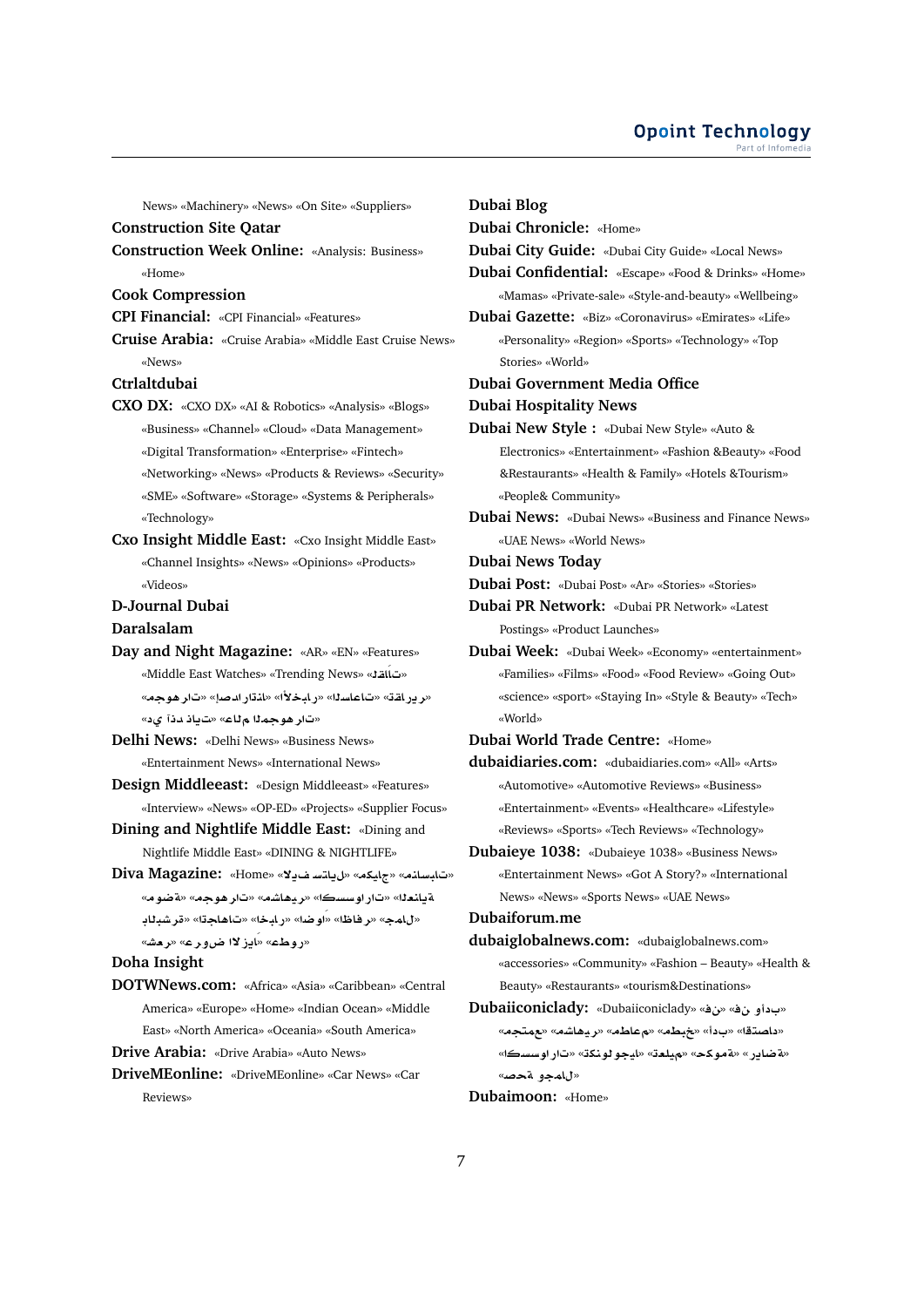# **Dubaione**

Добрая воля**:** «Home» Стрела

- **E.Jaraine News:** «E.Jaraine News» «Auto & Sports» «Entertainment» «Fashion & Beauty» «Health & Family» «life style & Community» «Restaurants & Food» «Travel & Tourism»
- **East Economy With Bloomberg:** «East Economy With Bloomberg» «Businessweek» «Sitemap» «Videos» «**tOA** » «**knwwyA**» «**FyA**» «**FyAFT**» «**JrA**»
- **Economy Middle East:** «Economy Middle East» «Arts» «Bahrain» «Banking & Finance» «Cars & Boats» «Economy» «Egypt» «Energy & Sustainability» «F&B» «Health» «Industry» «Interviews» «Kuwait» «Legal review» «Lifestyle» «Logistics» «Luxury & Fashion» «Markets» «MENA» «Oman» «Op-ed» «Opinion» «Qatar» «Real Estate» «Region» «Saudi Arabia» «Sector» «Special Reports» «Technology & Innovation» «Telecom» «Travel & Tourism» «UAE» «Worldwide»

**Edgar Middle East:** «Edgar Middle East» «Articles»

**El Correo del Golfo:** «El Correo del Golfo» «Cultura&Ocio» «Deportes» «Economía» «Opinión» «Sociedad»

**Electra Street**

«بعهتجه» «مقضوم» «موجندا تلاياته» «Home» «Home» «**w**» «**OyT yw**» «**¡@£ }**\_**¨**» «**¡@£ }**\_**¨**» ر ابخأ» «مهمتجمدا ر ابخأ» «مهمتجمدا ر ابخأ» «ي تحصـ مده» «للمج» «تاقيقحة» «للمحلا رارسة» «رافسة» «موج*ذلا* «**yA mymT**» «**yA mymT**» « **§kwC**» «**}**\_ **¤CJAT**» «**لقاشرو ة\_حص**»

**Emirates**

**Emirates Home:** «Expert-tips»

**Emirates NBD:** «Emirates NBD» «News»

**Emirates News Agency:** «Bulletin» «Business» «Culture, Heritage & Tourism» «Decrees» «Emirates News» «Events» «Expo 2020 Dubai» «Expo 2020 News» «GCC» «Home» «International» «International Relations» «Miscellaneous» «Reports» «Sports News» «Transport & Infrastructure» «UAE Humanitarian Aid» «Women Empowerment» «World» «World» «World News» «Year of Giving»

**Emirates News Releases:** «Emirates News Releases»

«Key Issues» «Press Release» **Emirates News Wire Emirates Observer Emirates Press Releases Emirates Press Releases:** «Emirates Press Releases» «General» «Government» «Health & Safety» «Press Releases» «Sports» «Trading» **Emirates Sentinel Emirates Woman:** «Beauty» «Fashion» «Home» «life» «Social» **Emirates24|7:** «Accession Day» «Business» «Business: Corporate» «Business: Economy & Finance» «Business: Energy» «Business: Technology» «Columns» «Crime» «Entertainment» «Entertainment: Celebrity Gossip» «Entertainment: Events» «Entertainment: Films & Music» «Expo 2020» «Home» «Home: BlackBerry Blackout» «Home: Hala Ramadan» «Infographics» «Lifestyle» «Lifestyle: Fashion» «Lifestyle: Food» «Lifestyle: Health» «Markets» «News» «News: Emirates» «News: Government» «News: Region» «News: World» «Offbeat» «Offbeat: Crazy World» «Offbeat: This is life» «Philippines» «Premier League» «Property» «Property: Real Estate» «Property: Rentals» «Sports» «Sports: Cricket» «Sports: Football» «Sports: Other» «Sri Lanka» **Emiratestar**

- **Emiratesvoice.com:** «Emiratesvoice.com» « **¤wFyqY**» «**yd§w**» «**d¤A**» «**r**» «**r**» «**bAC**» «**bACAlT**» «**E§AÁ**» «**E§AÁ F®yT**» «**tOA** » «**®**» «**¤ضاير» «روكيد» «ةفاقث» «ميلعت» «ةئيب» «ةيسيئر ل**ه» مولك» «قينغتو قحصه «تارليس» «رفسو قحليس» «ايجو **لونك**ڌو
- **Energy Connects:** «Features» «Home» «News» «Oil and Gas» «Opinion» «Renewables» «Technology» «Utilities»
- **Enterprise Channels MEA:** «Enterprise Channels MEA» «Component» «Features» «Imaging product» «Networking» «News» «Office automation» «Pc & notebook» «Server» «Storage»
- **Entrepreneur Alarabiya:** «Entrepreneur Alarabiya» «**yA** » «**A** » «**A ¯§ FtA§**» «**A tm**» «**A**  «تار هوجه» «تار لهه» «ل<sub>ا</sub>ياتسفويلا» «قينقة قداق» «للممأ «**KAC§**» «**KAC§**» «**§w**» «**bAC**» «**Fw**» «**mA**»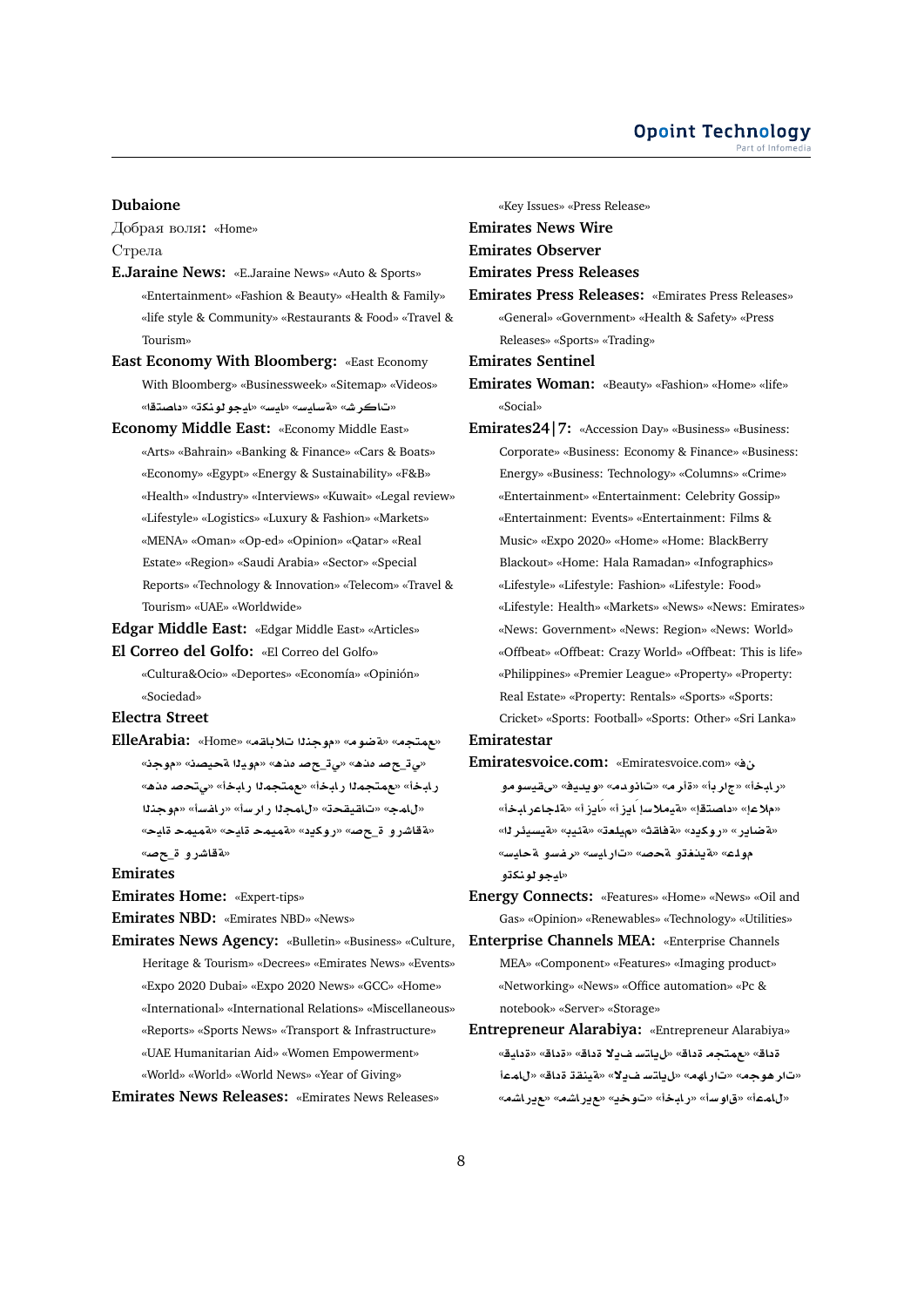« **C**» «**nw ¤mw§**» «**r¤A§** – **A** » «**r¤A§** – «تارليس» «قداير» «للممأ دا\_ور» «بيردته «ليومت» «للممأ «**J¥¤ C§A §T**» «**JrA**» «**JrA AJ·T**» «**JrA** «aقاط» «صاخ ناريط» «aعانصه «بابشلا

**Eqtisadona.com:** «Eqtisadona.com» «**lmT C¶yH tr§r**» «**nwA**» «**nwA**» «**CÁ ¤qA¯**» «**bAC** «طاسو لأا ق.ر شنا» «داصتقا» «داصتقا» «ر ابخلاا ر خأ» «ةبمناء «مجيلخذا قاوسا» «ايجو لونكة و ت¥اص**تا» «طسولأا قرش**ذا» «**لة ضاير » «ايجو لونك**ة» «ايجو لونكة»

# **equestrian magazine**

- **Erem News:** «Erem News» «**ltmyd§A**» «**r ±bAC**» «تاهاجةا» «يبر دلا م للدلا» «م للدلا» «جيلخلا» «داصتقا» «**C§ART**» «**FyAFT**»
- **Esquire Middle East:** «Home»

**Etihad**

- **Experience Abu Dhabi :** «Experience Abu Dhabi » «Activities» «Auto» «Culture» «Dine» «Guides» «Movies» «Offers» «Shopping» «Spa» «Stay» «Travel»
- **Express FM:** «Express FM» «**yd§w**» «**tm**» «**¤VnyT**» «**قضاير» «قيسيئر ل**ا» «تلايجستلا» «داصتقلاا» «رابخلأا» «**FyAFT**» «**AmyT**»
- **Exputer:** «Exputer» «eXputer+» «Industry» «News»
- **Eye of Dubai:** «Eye of Dubai» «Beauty & Style» «Business & Money» «Cars & Autos» «Culture & Education» «Environment & Energy» «Government» «Healthcare» «Sports» «Technology & IT» «Tourism & Hospitality»
- **Facilities Management Middle East:** «Facilities Management Middle East» «Business» «Hard services» «operations» «People» «Recruitment»
- **FACT Magazine :** «FACT Magazine» «Abu Dhabi» «Abu Dhabi» «Arts & Culture» «Dubai» «Dubai» «Fashion» «Hotels» «Nightlife» «Restaurants» «Spa & Wellness» «Things to Do» «Travel»
- **Filipinotimes:** «Filipinotimes» «Entertainment» «Feature» «Lifestyle» «Local News» «Regional» «Sports»
- **Foochia:** «Foochia» «Beauty» «Entertainment» «Fashion» «Fitness» «Interiors» «Kitchen» «Life» «Media» «Shopping» «**yd§w**» «**sAy**» «**lr**» «**msA**» «**qA®**» «**kyA**» «**معاطم» «غباطم» «تلاحم» «س ورمن**ا جليكام» «تلاوم» «هدير سـ تـاغصو» «غاتـ ش**اه» «ف**تاوه» «غـيشنا حرئـاصنه «تار اوسسكا» «للفطأ» «موجندا رابخأ» «رابخأ» «جار بأ»

«قدلاو لـاه حـدا» «ي بر مـدا ـخبـطمـدا» «يمـللمـدا» « «لقير هشـ11 قدا<del>ـد</del>1» «ار محـ11 قداجسـ11» «لقيجوز 11 قايـحـ11» «كتماستدا» «تار اكتدا» «كتامامتها» «م|ر <del>ف</del>تسنا» «تانر تنا» «ايجو لونكة» «قرشب» «جمار به «ايشو فاتسالتفتسا» «تار ابتخا» «*للفط*لا قيبر ت» «فافز لا قلفح قيسنة» «قيضاير ارير لمة» «**WbyqA**» «**@§T**» «**r§d**» «**lsA**» «**d§d wJyA**» «تاشـ بـانس» «ميجير» «ق1شح» «قيسنامورو بحه» «تلافحه «تار هوجمو تاعاس» «رفسو ةحايس» «نويزغلتو امنيس» «غ**َائرط» «ل**فطلا ةحصه «أطخو حصه «رهشه «ل**سعل**ا رهشه «**mlyA my**» «**A mKA¡yr**» «**bA§A**» «**r¤|** «م قيسو مو انغ» «تار ضحت*سم و رو*طء» «تلايزنتو

**Forbes Middle East:** «Home»

- **Friday Magazine:** «Friday Magazine» «Beauty» «Fashion» «Food» «Health» «Life & culture» «Travel»
- **Fustany.com:** «Beauty» «Brides 2018» «Fashion» «Home» «Lifestyle»
- **Future DXB :** «Future DXB» «Automotive» «Energy» «News» «Startups» «Technology»
- **Future Tech**
- **FxNewsToday:** «FxNewsToday» «**¯Fh**» «**¯Fw `AmyT**» «**¯Fw `ryT**» «**sl**» «**`m®**» «**`m®** «**ر ابخلاا ر خ**ا» «ةبمقر لا
- «*ACHERE:* **«Home» «آدداصتقلاا قدنجلاً» «س کروغلا رابخاً» FXStreet:** «**±bAC**» «**tly®**»
- **Gadgetvoize.com:** «Gadgetvoize.com»

«360-degree-cameras» «3d-printing» «accessories» «action-cameras» «apps-2» «artificial-intelligence» «augmented-reality» «back-to-school» «bluetooth-devices» «business» «cabsat» «camcorders» «cars» «Cars» «ce-china» «ces» «competitions» «components» «computex» «cool-stuff» «cryptocurrency» «current-affairs» «digital-cameras» «digital-slr-cameras» «displays-2» «drones» «e3» «earphones» «entertainment» «events» «expert-speak» «explore» «external-hdds» «featured» «features» «first-ride» «food» «gadgets» «Gadgets» «galleries» «gamescom» «geneva-motor-show» «gess» «gisec» «gitex» «gitex-offers» «gitex-shopper» «gps-devices» «graphics-cards-2» «hard-disk-drives» «headphones-2» «headsets-2» «home-appliances» «How To's» «how-tos» «ifa» «infographics» «innovex» «intel-developer-forum» «intersec» «interviews»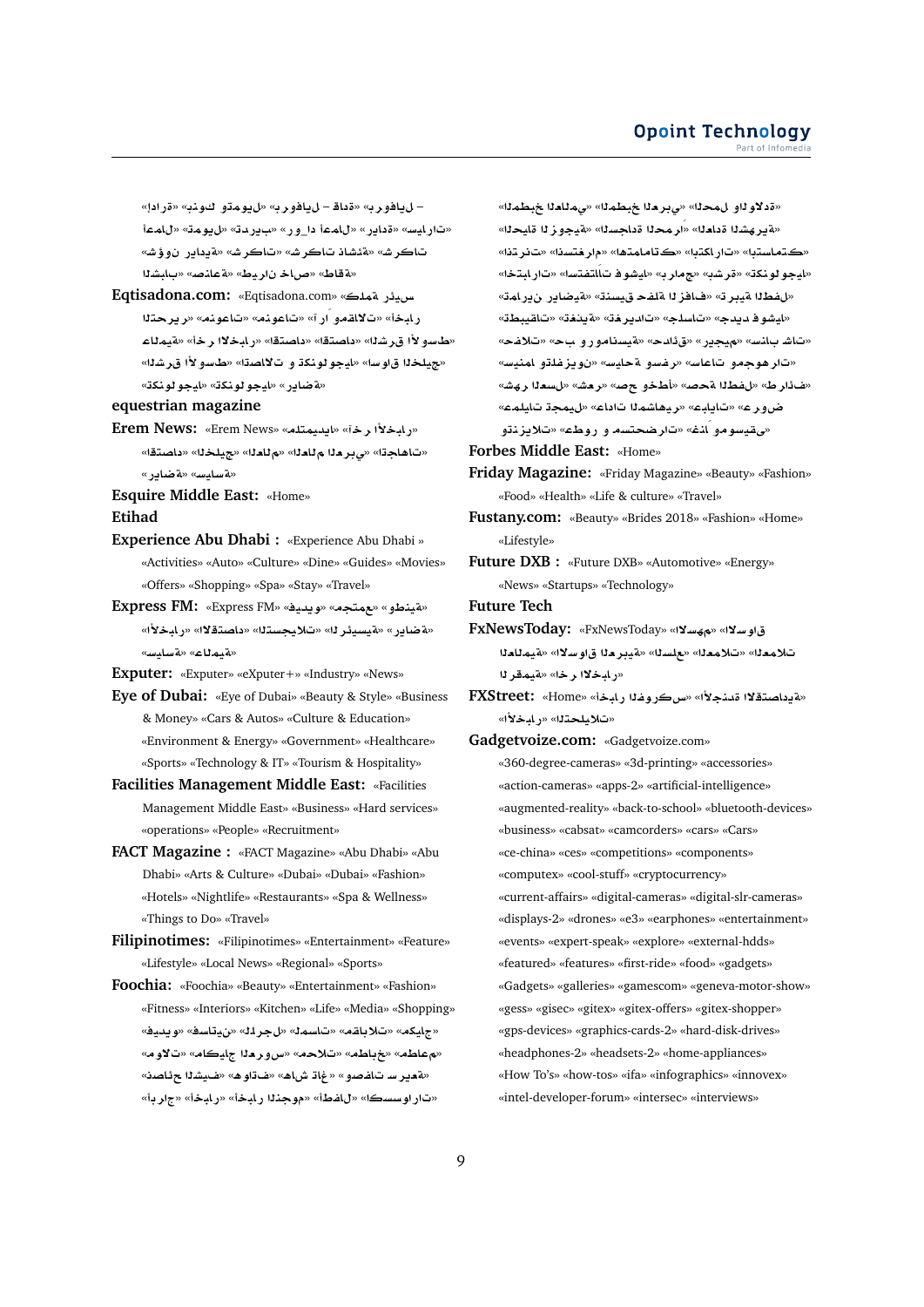«keyboards» «laptops-2» «magazines» «makers» «mefcc» «memory-cards-2» «mice» «Movies» «News»

- **Gcc Business News:** «GCC Business News» «Aerospace» «All» «All» «Around the Globe» «Automobiles» «Bahrain» «Banking & Finance» «Business» «eCommerce» «Economy» «Energy» «Events» «Events» «Fashion» «Food» «GCC» «Health & Fitness» «Hospitals» «Hotels» «Interviews» «Kuwait» «Lifestyle» «My Story» «Oman» «Qatar» «Real Estate» «Recipes» «Restaurants» «Saudi Arabia» «Technology» «Technology» «Technology» «Tourist Destinations» «Trading» «Travel» «UAE» «Waste Management» «We Recommend»
- Gheir Arab women's magazine: «(Beauty) » «تار هوجه (Jewelry)» «تقسيطُر لـ (Home)»
- **Giants Brigades Media Center:** «Giants Brigades Media Center» «**þsþA¨**» «**mqA¯**» «**±þþbþþþAC**» «تايشىلم<sup>ن</sup>ا-تاكاهتذاو -ه*ذا*ر ح» «ريب باقتنا»

# **GITEX**

**Global Trend Monitor :** «Global Trend Monitor» «Art & Deco» «Automotive» «Aviation» «Fashion» «Hospitality» «Lifestyle» «Management» «Marine» «News» «Sports» «Technology» «Travel»

# **Gntech.ae**

**Go Dubai:** «Business» «City Life» «City Life: Clubs & Organisations» «City Life: Education» «City Life: Family» «City Life: Health & Fitness» «City Life: Kids & Teens» «City Life: Lifestyle» «City Life: Local Media» «City Life: Women» «City Life: Your Home» «Explore» «Frontpage»

# **Go-Green AE**

**Godolphin:** «Godolphin» «News»

### **Gourmet Gulf**

**Gpca:** «Gpca» «Press Releases» «Publications» «Thought Leadership»

# **gqmiddleeast.com**

**Gulf Business:** «Aviation» «Bahrain» «Energy» «Finance» «Front Page» «Gcc» «Industry» «Insights» «Kuwait» «Oman» «Politics» «Qatar» «Real estate» «Retail» «UAE»

**Gulf Crypto Insight:** «Gulf Crypto Insight»

«Announcements» «Author's column» «Crypto Exchange news» «Crypto-news» «DeFi» «Expert opinion» «ICO» «Market focus» «Mining» «NFT» «Parachain»

«Personalities» «Startups» «Success stories»

- **Gulf Daily Mail:** «Asia» «Business» «Diaspora» «Education» «Energy» «Events» «GCC» «General» «Health» «Home» «Life & ART» «News» «Shopping» «Technology» «Travel» «UAE» «World»
- **Gulfnews.com:** «Abu Dhabi» «Auto» «Business» «Entertainment» «Food» «Going Out» «Home» «Lifestyle» «Opinions» «Sport» «Technology» «Travel» «World»
- **Guru Observer:** «Guru Observer» «Basic Materials» «Earnings» «Featured Stocks» «Technology» «Uncategorized»
- **Harper's Bazaar Arabia:** «Harper's Bazaar Arabia» «Fashion: Featured News» «Featured News»
- **Harper's Bazaar i) : تقدير هذا:** «Home»
- **Haya:** «Haya» «**¯§ FtA§**» «**qA®**» «**§qwT**» «**bAC**» «س و ر ع» «تاحيصه «تار هو جمو بتاعاسه «تار اوسسكا»
- **Hayawashington:** «Hayawashington» «**r§ART**» «**bAC** «ر ير اقة» «نيطسل**ف**
- **HiaMag:** «HiaMag» «(Connections) **®A**» «(Decor)  **§kwC**» «(Elite Club) **A © nbT**» «(Entertainment) **r ¤CA¡yT**» «(Experts) **brÁ**» «(Fashionshows) **r¤| ±E§AÁ**» «(Jawal) **w ¡¨**» «(Kitchen) **Wb**» «(Mother and child) **± ¤ Wf**» «(Varieties) **nwA**» «**w¡r** (jewelry)» «**KA¡yr** (celebrities)» «**nKr ³ktr¤yT**» «**±rx** (weddings)» «**mA**» «**}T** (Health)»
- **Hotel News ME:** «Hotel News ME» «Alcohol» «Appointments» «Catering News ME» «Editors Pick» «Events» «Executive Housekeepers conference» «F&B» «GM Leaders Conference 2018» «Leaders in F&B 2018» «Leaders in Hospitality Awards 2018» «News» «People» «Suppliers» «The Big F&B forum 2018» «Videos»
- **Hotelandrest.com:** «hotelandrest.com»
- **Hotelier Middle East:** «Hotelier Middle East» «BoH» «Business» «Engineering & IT» «F&B» «Guest Services» «Laundry & Housekeeping» «Leisure» «Reports» «Research» «Rooms» «Sales & Marketing»
- **Hozpitality Plus:** «Hozpitality Plus» «Chef Talk» «Contests» «Editor's Choice» «Events» «Experiences» «F&B» «Hot Topics» «Hotel Openings» «Interviews» «Latest News» «On the Move» «Promotions» «Reviews» **Hozpitality.com:** «F&B» «Hot Topics» «Latest News»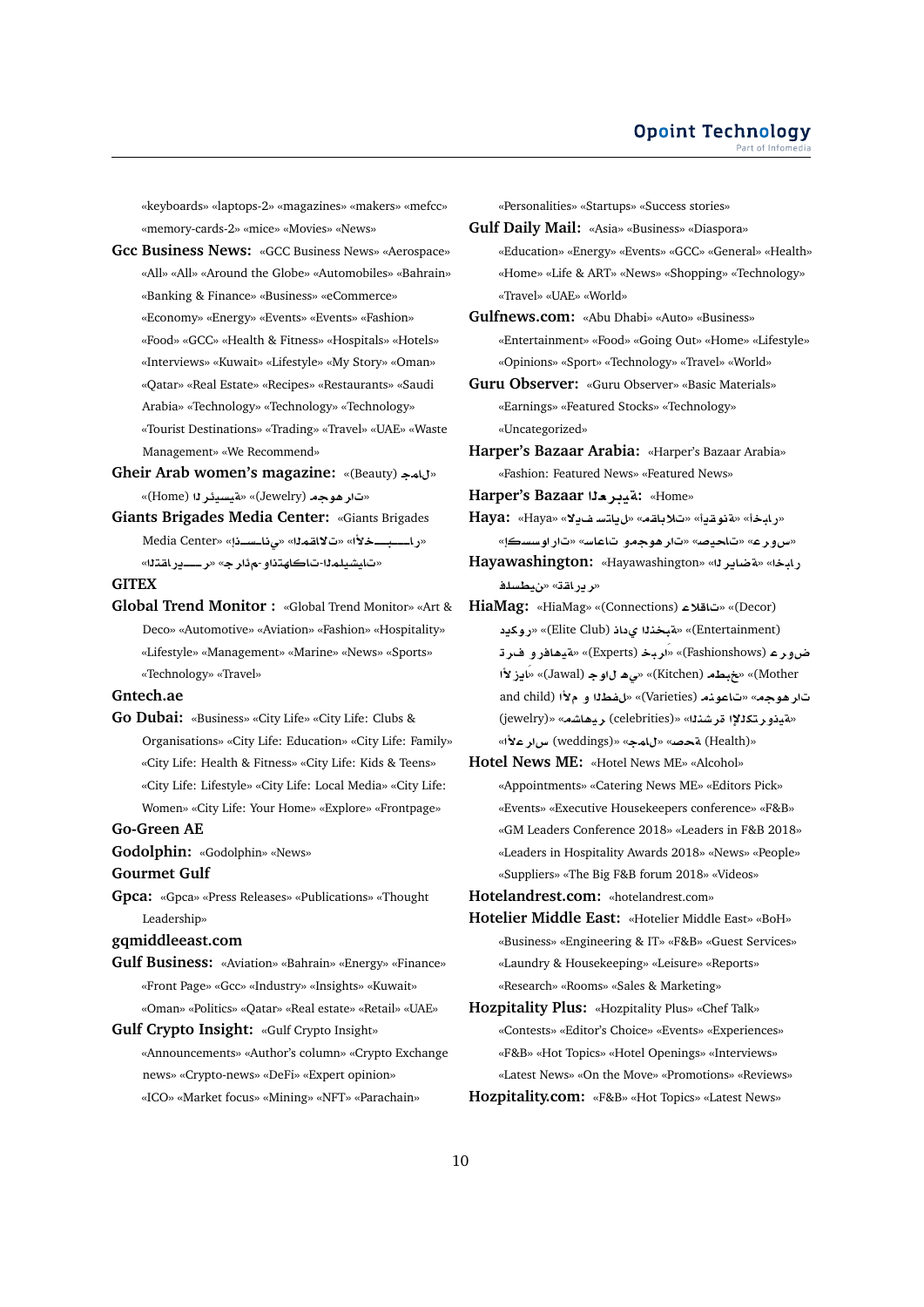«News» «Newsroom»

- **Huda Beauty:** «Huda Beauty» «Acne» «beauty» «Blog» «Body» «Body» «Brows» «Complexion» «Daily Routines» «DIY» «Drugstore» «Drugstore» «Eyes» «Face» «Female» «Fitness» «hair» «Hair» «Haircare» «Health» «Lips» «Makeup» «Oil-control» «Reviews» «skin» «Skin Guides» «Styling» «Tips & Hacks» «Treatments» «Trends» «Trends»
- **Iconic Lady:** «Iconic Lady» «Entertainment» «Fashion &Beauty» «General &people» «Health& Family» «Hotels &Tourism» «Restaurants &Food» «Sports &Cars» «Travel& Vacations»
- **Identity.ae:** «Identity.ae» «Architecture» «Art Exhibitions» «Books» «Business of Design» «Design» «Destinations» «Dining» «Dubai Expo 2020» «Fashion» «Icons» «id Bespoke» «In Store» «Inspirations» «Interiors» «Interviews» «Lifestyle» «News» «Outdoors» «Profiles» «Sustainability» «Technology» «Trade Fairs» «Trends»
- **Ig.com:** «Ig.com» «Commodities» «Forex» «Get ideas and analysis» «Indices» «Other» «Shares»
- **In Millennium :** «In Millennium» «**±bAC**» «**qAC§r** «**ت**ميحايسا
- **Indonesia News:** «Indonesia News» «All indonesia news headlines» «Business news» «International news» «Jakarta news» «More News»
- **Inside Out UAE:** «Inside Out UAE» «Decorating» «Explore» «Garden» «International» «Property» «Trends»

**Inspired Living**

- **insydo:** «insydo» «Adventure» «Air Adventure» «Aquariums» «Beach Getaways» «Beaches» «Boat Cruises» «Brows & Lashes» «City Breaks» «Desert Adventure» «Desert Safaris» «Diet Plans & Weight Loss» «Explore» «Facials» «Fitness» «Food» «Games & Arcades» «Hair Removal» «Indoor Adventure» «Kids» «Kids Clubs» «Landmarks» «Look Good» «Malls» «Massage» «Men's Salons» «Movies» «Nails» «News» «Nightlife» «Play Areas» «Road Adventure» «Sightseeing Tours» «Staycations» «Theatre» «Theme Parks» «Travel» «TV Series» «Watch» «Water Adventure» «Women's Hair Salons»
- **Intelligent Tech Channels:** «Intelligent Tech Channels» «Blogs» «Cabling» «Channel» «Cloud Technology» «Datacentres» «Enterprise Security» «Green Technology»

«How To» «In Depth» «Intelligent Technology» «Intelligent Technology» «Mobile» «More from this section» «More from this section» «News» «Partners Programme» «People» «Regional News» «Reviews» «Software» «Today's News» «Vendor»

**Irhal:** «Travel Articles» «Travel News»

**ITP.net:** «Home»

- **Jacksonville News:** «Business News» «Florida News» «International News» «Jacksonville News»
- **Jumeirah Hotels:** «Home» «Press Release»

**karage:** «**bAC**» «**r¶ysyT**»

**Kazakhstan News**

**Khaleej Dailies**

**Khaleej Times:** «Khaleej Times -» «.» «A Day In The Life Of» «Abu Dhabi» «Abu Dhabi Grand Prix» «ad-categor» «Africa» «Air Conditioners, Fans & Heaters» «Ajman» «alicejinsy@gmail.com» «Americas» «Apartment» «Art and Culture» «Arts» «Asia Cup 2018» «Athletics» «Athletics» «Audio & MP3» «Auto» «Auto» «Auto» «Aviation» «Aviation» «B2B» «Bahrain» «Bahrain» «Banking» «Banking Laws» «Battle For White House» «Beauty» «Beauty & Health» «Beauty Basics» «Blog» «Blogs» «Bollywood» «Bollywood» «Books & Magazines» «Business» «Business» «Business (photos)» «Business (videos)» «Business Elite 2020 (videos)» «Business Opportunities» «buzzon.khaleejtimes.com» «Cameras & Camcorders» «Car Lifts» «Cargo» «Categories» «CEO Insights (videos)» «Cinema listings» «City Times» «Classifieds» «classifieds» «Cloths & Accessories» «Collectibles & Antiques» «Commercial» «Commodities» «Community» «Companies» «Competitions» «Computers» «construction-civil-engineer» «Corporate» «Court Round-Up» «Cricket» «Cricket» «Crime and Courts» «Cyber Laws» «Demonetisation in India» «Driver» «Dubai» «Dubai Airshow 2015» «Dubai Fitness Challenge» «Dubai World Cup 2017» «Economy» «Editor's Note» «Editor's Picks» «Education» «Education» «Education/Training» «EduGuide» «EduGuide (videos)» «Electronics and Instrumentation engineer» «Emergencies» «Emergencies» «Employment» «Energy» «Energy» «Entertainment» «Entertainment» «Entertainment» «Entertainment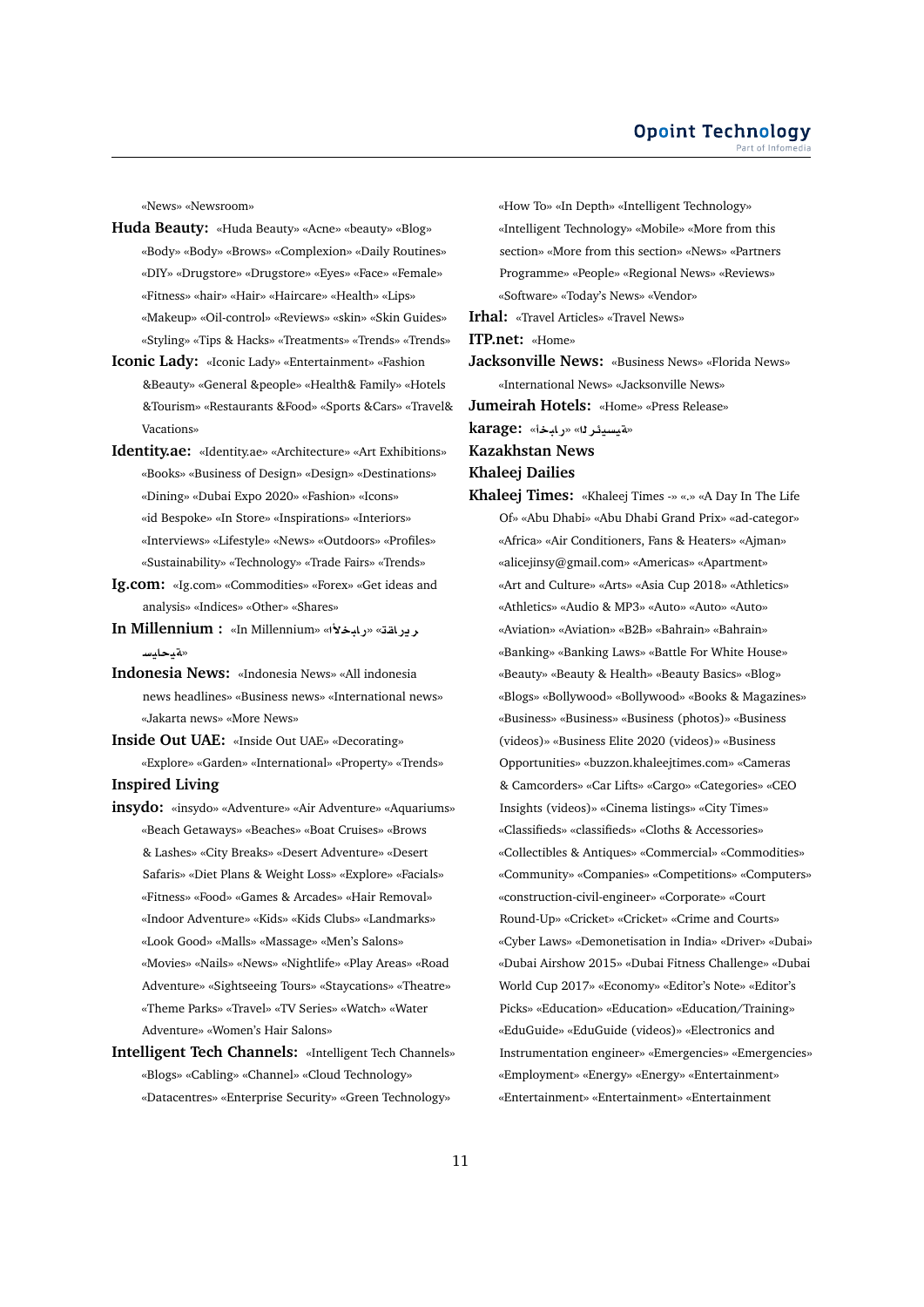(photos)» «Entertainment (videos)» «Entertainment: Nation» «Environment» «Euro 2016» «Europe» «F 1» «Fashion» «Fasilmm03» «Features» «Female Accountant» «Fifa World Cup 2018» «Finance» «Fitness & Sports» «Flashpoint Jerusalem» «Flydubai Plane Crash» «Food» «Food and Dining» «Football» «Football» «Formula One» «Fujairah» «Furniture/Home Decor» «Gadgets and Electronics» «Game Zone» «Garmants Ironing Shop» «GCC Airport Departures / Arrivals» «General» «General» «Girl About Town» «Global Business» «Global Sports» «Global Village 2017-18» «Gold/forex» «Gold/Forex» «Golf» «Golf» «Government» «Government» «Happiness Times» «Hard Drive» «Health» «Health» «Health and Fitness» «Hockey» «Hollywood» «Home» «Home Appliances» «Homes» «Horoscope» «Horse Racing» «Horse racing» «Hotels & Restaurants» «hotels-restaurant/» «Hotels/Restaurant» «Housemaid» «Humour Junction» «ICC World Twenty20» «Idea Graph» «In The City» «India» «India Budget 2017-18» «Indian Premier League 2016» «Indicators» «Industry» «Infotech» «Infrastructure» «International» «International» «International» «International (photos)» «International (videos)» «Interviews» «iPads, Tablets & eReaders» «IPL 2018» «IT – Hardware» «IT – Software» «It's My Life» «Jobs» «Jobs» «Jobs Seeker» «jobs-vacancies/engineering» «Kitchen Classic» «KT 10» «KT's 40th Anniversary» «Kuwait» «Legal View» «Letters» «Letters to WKND Editor» «Life Is Like That» «Lifestyle» «Lifestyle» «Lifestyle (videos)» «Local Business» «Local Sports» «Lost & Found» «Market» «Markets» «Medical/Healthcare» «MENA» «Miscellaneous» «Miscellaneous» «Mobile/Smart Phone» «Mobiles» «Motor Sports» «Movie reviews» «Mubadala Tennis Championships» «Music» «Musical Instruments» «Naam Shabana» «Nation» «Nation» «Nation (photos)» «Nation (videos)» «New Year 2018» «News» «Newsmakers» «Offbeat» «Office Equipment & Supplies» «Olympics 2016» «Oman» «On The Road» «Opinion» «Opinion» «Other items for sale» «Others» «Others Legal Matters» «Outdoor Living» «Pakistan» «Pakistan Elections 2018» «People» «Personal» «Pets & Animals» «Philippines» «Photos» «Prayer Timings»

«Property» «Pursuits» «Qatar» «Qatar» «Qatar Crisis» «Ramadan» «Ramadan Night Market» «Ramadan Night Market Photos» «Ramadan Night Market Videos» «Ras Al Khaimah» «Real Estate» «Real Estate» «Region» «Region» «rejikumar» «Removals» «Required Driver» «Rest of Asia» «Restaurant Review» «Sales» «SALES EXECUTIVE» «Saudi Arabia» «Services» «Sharing Accommodation» «Sharing Accommodation Wanted» «Sharjah» «sharmabd11» «Shipping» «Skilled Labour» «Smart CEO 2017» «South Stars» «Sponsor Content (International)» «Sponsored (videos)» «Sponsorship» «Sport» «Sports» «Sports (photos)» «Sports (videos)» «Sports Talk» «Stars at KT (photos)» «Subcontinent» «supervisor-foreman» «Technology» «Technology» «Technology (videos)» «Telecom» «Tennis» «Tennis» «Toys & Games» «Transport» «Transport» «Travel» «Travel/Tourism» «Trump Visa Ban» «TVs & Home Theatre» «UAE» «UAE» «UAE Amnesty 2018» «UAE and India: Ties that bind» «UAE FLAG DAY» «UAE Sports» «UAE-China Week» «Umm Al Quwain» «UP Town» «Used Cars» «Utilities» «VAT in UAE» «Video Games» «Videos» «Visa and Immigration» «warehouse in Prime location of Ras al khor 2000 sq ft» «Weather» «What's Hot» «When Hunger Strikes» «Wimbledon» «WKND» «wknd» «Wkndother Stories» «World Government Summit 2018» «Yas Island – Anime» «Year of Zayed» «[. . . ]» «[. . . ]» «[. . . ]» «[. . . ]» «[. . . ]»

- **Klamkom:** «Klamkom» « **¤ qAT**» «**yd§w**» «**wC¤A**» «**tm**» «**r FAT**» «**tOA** » «**® ¤ `ly**» «**mlT t`lymyT**» «**hA**» «**C§ART**» «**C©**» «**FyAFT**»
- **Koora:** «**my ¯bAC** (All News)» «(France) **rsA**» «(Spain) **FbAyA**» «c=15999» «Home» «page1» «TV» «اسنر ف» «اسنر ف» «ايسنناف» «جروبسفنوف» «نيطسلف» «ايبمو ڻوڪ» «رطق» «يريبير ڪنار فه «اسنر فه» «اسنر فه «و<mark>دڻان</mark>ور ونايتسيرڪ» «لميزنڊ مڀرڪ» «<sub>ص</sub>بلبه نايليڪ» «**r yd**» «**r slT**» «**r AmyT**» «**r AmyT** (Football global)» «**r ryT**» «**r ryT** (Arab Football)» «**w§H FwC§z**» «**yfrw**» «**y**» «**yw** » «**وكانوم» «ت¥اقم» «نائب**ك» «ايبيك» «يسيم لينويك» «صتيسا رتسشنام» «دتيانو يارتسشنام» «نلايم» «ايناتيروم» «*م*ليتو ڻاڊ وڍرام» «سڍور وڪرام» «يدراکڍإ وروامه «**ايقيرفأ و ايس**آ تايرابه» «ايليسرام» «مزتوغ ويرام»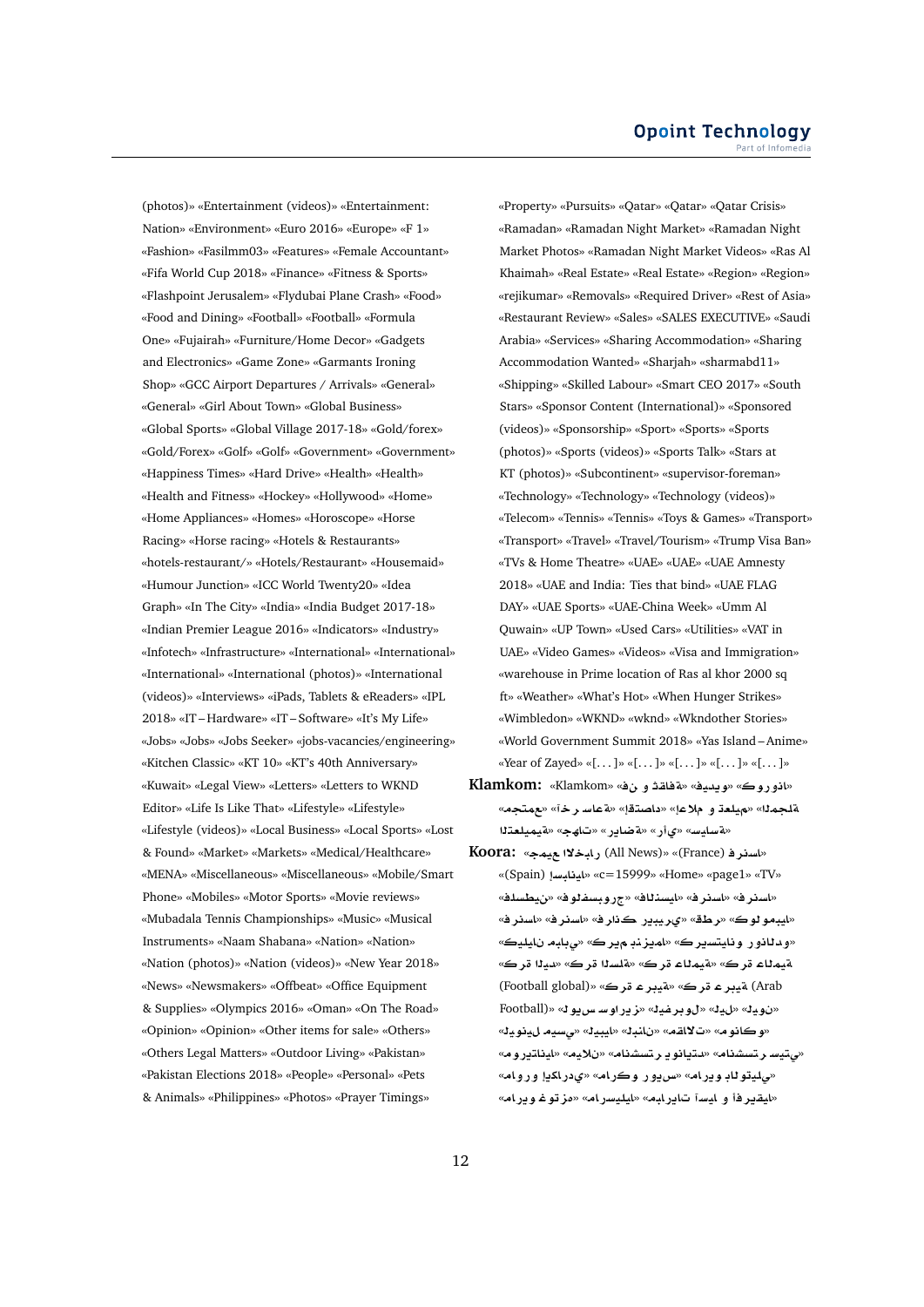تاير لبه» «ابوروأ تاير لبه» «ليسو نليقو أو لكير مأ تاير لبه» **yw**» «**bAC§A ±H**» «**bAC§A d**» «**bAC§A AC§T** دو مسم» «متيمناء تاقباسم» «حلاص ممحم» «\_ايناح **¤E§**» «**Or**» «**ymAC**» «**yw E§lnd**» «**Aw¨**» «**¡wnd**» «<mark>اينام<sup>1</sup>1» «ايقير فأ» «ايس</mark>آ» «ن.ور ن.ر آ» «سوتنفويه «**mAyA**» «**mAyA**» «**mAyA**» «**mAyA** (Germany)» «**r§kA nwyT**» «**r§kA KmAyT ¤ wFWY**» «**H**» «**y** ابورو أ» «ابورو أ» «ليذاركو أ» «تاير ابم**1**ا مهأ» «اير ام يد «دير دم وكيتلةأ» «وابلڊ كيتلةأ» «ياوغوروأ» «(Europe) «قروصه رابخة» «قروصه رابخة» «قروصه رابخة» «ارتلجذإ» «ارتلجذإ» «ارتلجذإ» «نلايه رتذإ» «للنسرأ» «**§skw**» «**§WAyA**» «**§WAyA**» «**§WAyA**» «**§WAyA**» «**§WAyA**» «س|كلا» «س|كلا» «ت12هـ/» «ايذابـساٍ» «ايذابـساٍ» «ايذابـساٍ» «(Entries) ت¥اقمـلـ» «قر ئـاطـلـا قر كـلـا» «نو ر يـمـاكـلـا» «سأكـلـا» « $\mathfrak{so}_\mathbb{Z}$ » «برخمنا» «بكويسكمنا» «ندر لأا» «ن.يتنجر لأا» «ةيبمـلو لأا بـامـلـلأا» «ن لآا» «مو.يـلـا» «**³w ¤C**» «**³AC**» «**br§**» «**brE§**» «**brA**» «هيقير فلأا ل و دلك» «هيويسلاًا ل و دلك» «ر ئاز جل<sup>ل» «</sup>س نتلك «**زاتمم**نا يرومنا» «A» يرومنا» «هيبورولأا ل1ومنا» ي رو د **ن**ا» «ل و لأا ي رو د نا» «ل و لأا ي رود نا» «ل و لأا ي رو د نا» **±¤C¤¨**» «**sw** » «**s`w §T**» «**OwA**» «**`r**» «**tr y®** » «**ltr**» «**Ww r§zA** » «**¤yfy¢ yr¤**» « **§nsw AA¨**» «**CFnA**» «**w wbA**» «**wC¤FyA** نرياب» «نزوكرغية رياب» «لالبيد و *دو*اب» «دنومترود **ywy**» «**A§r yw**» «**AC§H FA yrA** » «**ACw©**» ماهنتوت» «س**رنوت» «¤نولشرب» «دنومترود ایسورب**» **¡wsbyr**» «**ly®**» «**ly®** (Analyses)» «**ryA**» «**ن**ياوجيھ و ناز نوج» «رابخلاا عيمج» «ىسليشة» «ىليشة» «**ابوروأ ل**اطبأ يرود» «ليد شيراج» «زيغيردور سهيجه ت ربور» «امور» «زنيتري*م س يار د» «یسور ید یلیپذاد»* «زرحه ضاير» «ديرده ل**اي**ر» «ايسور» «ىكسفودناغية «**C§ARA r«**» «**C§ARA r«**» «**C§ARA r«** (Other «جاملا لحاس» «وريوغا ويجريس» «و اكلاف ليمدار» «Sports) «**JAk¢**» «**mA** » «**br r§kyT**» «**d**\_»

Kulalusra.ae: «Kulalusra.ae» «هغبطم لله «Kulalusra.ae «**سb**ندا شبدح» «لضفأ قليح»

**Kuwait YallaMotor:** «Kuwait YallaMotor» «Car News» «New Cars» «Used Cars» «**r¨**»

**Kyrgyzstan News:** «Business News» «International News» «World Markets News»

**Labor-watch:** «Labor-watch» «**qA¯ ¤ CÁ**» «**¯bAC**»

**Lamasat online:** «Home»

- **Latin America News:** «Latin America News» «Access More» «Business News» «International Business News» «International News»
- **Layalina:** «(Beauty) **mA**» «(Decor) **§kwC**» «(Fashion) **E§AÁ**» «(Health and Fitness) **}T ¤CJAT**» «(Kitchen) **Wb**» «(Love and marriage ()  **¤E¤**» «(Occasions) **nAFbA**» «(Pregnancy and Motherhood) **m ¤wT**» «(Ramadan) **CSA** » «(Ramadaniat Dubai) **CSAyA ¨**» «(star) **w**» «(Tourism) **FyAT**» «(Towers) **r**» «(Vimto) **ymtw**» «Home» «**yd§w**» «**tfrA**» «**OA¶** «ل**اغد**ڌ

**Layalina Kitchen:** «Layalina Kitchen» «**qb®**» «**`nA**» «**lw§A**» «**FlWA**» «**Fnd¤§KA**» «**JwCA**» «**}lOA**»

**Lebanon News**

**Lebrasse:** «Home»

**Legatum:** «News»

**Life Beyond Sport**

**Lifestyle**

- **Love That Design:** «Love That Design» «Articles » «News»
- **Lovindubai:** «Lovindubai» «Community» «Coronavirus» «Inspo» «Latest» «News»
- **Luxuria Lifestyle International:** «Luxuria Lifestyle International» «Fashion, Jewellery & Watches» «Food & Drink» «Health, Fitness & Beauty» «Land, Sea and Air» «Luxury Lifestyle» «Property» «Travel, Hotels & Resorts»
- **Malaysia News.net:** «Malaysia News.net» «Asia

Editorials News» «Business News» «International News» **Manhom :** «Home»

- **Manila News:** «Business News» «Home» «International News» «News»
- **Marasi News:** «Marasi News» «Classification» «Dredging» «Education» «Environment» «Finance» «Insurance» «Legal & Regulations» «lifestyle» «Offshore – Oil & Gas» «Ports» «Shipping» «Technology»

**Masdar-news.com:** «Masdar-news.com»

**ME constructionnews:** «BGreen Magazine» «BIM» «Construction» «Consultant» «Features» «Features» «Fleet» «Infrastructure» «Machinery» «News» «Opinion» «Opinion» «Opinion» «Projects» «Property» «Tenders»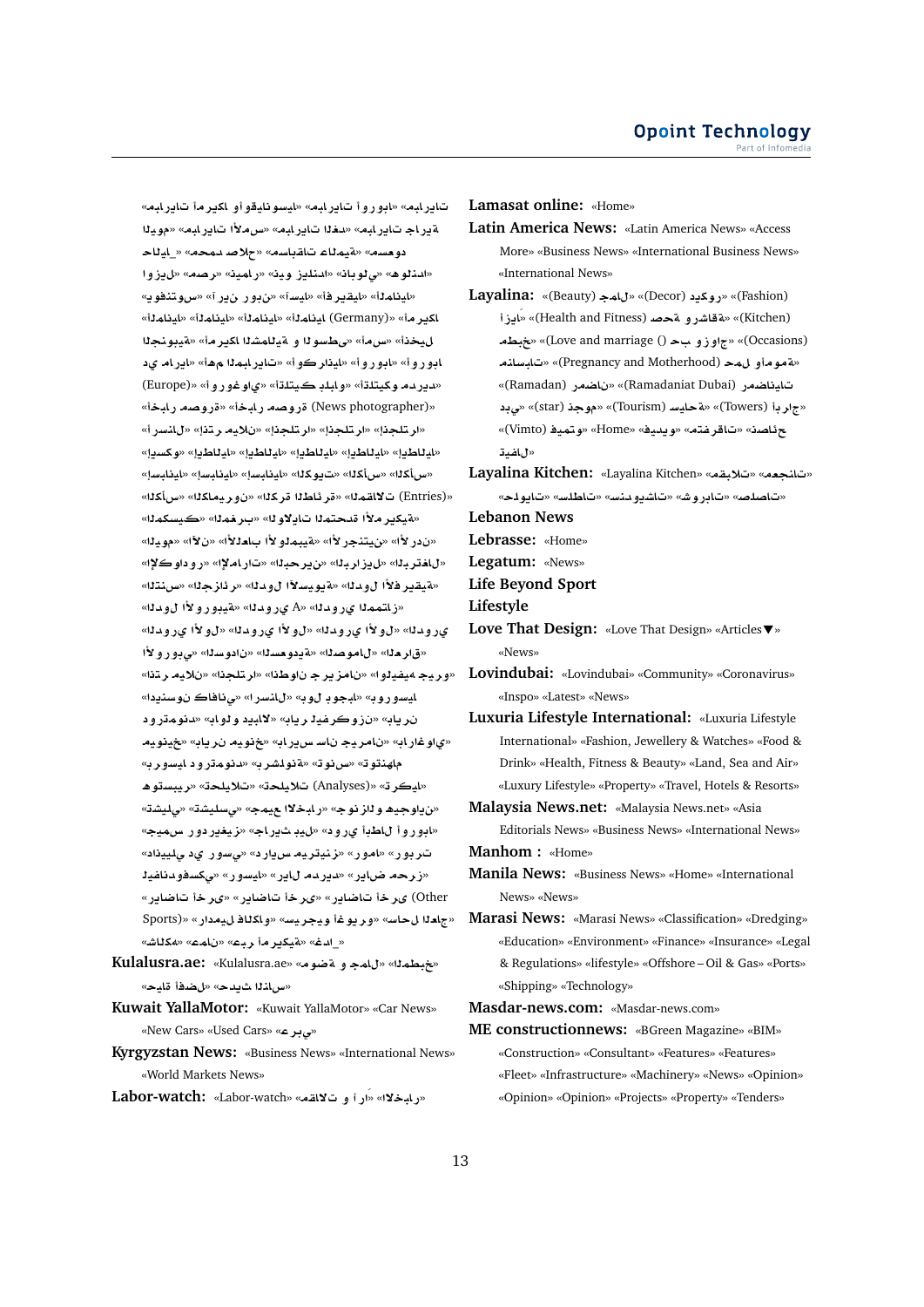- **ME Newswire:** «ME Newswire» «Multimedia Newsroom» «News»
- **ME Printer:** «Home» «News»

**ME.Popsugar.com**

- **Mehr News Agency:** «Mehr News Agency» «iran» «**FyA** «نا**تيكير ملأ**» «ادور و أ» «ليقير فأ» «ئ داھلا طبيحمالو «**³tOA** » «**³tmA¨**» «**qAT**» «**d¤yT**» «**r§ART**» «مه لعل<sup>»</sup> «Ä» سائسك»
- **MENA Herald:** «MENA Herald» «Bahrain» «Banking» «Business» «Cars & Boats» «Economy» «Education» «Egypt» «Energy» «Events & Services» «Finance & Investment» «Healthcare» «Hospitality & Tourism» «Industry» «Information Technology» «Insurance» «International» «Iraq» «Jordan» «Kuwait» «Media & Marketing» «Money» «Morocco» «Oman» «Qatar» «Real Estate & Construction» «Retail & Entertainment» «Saudi Arabia» «Society» «Taxes» «Tech» «Telecom» «Transport & Logistics» «Tunisia» «UAE»
- **Mena Herald:** «Mena Herald» «**Wr**» «**A**» «**Or**» «ت|راملإا» «ندر لأا» «بـرخمـلـا» «تـيوكلـا» «داصتـقا» «ل|مـعـأ» «**br§**» «**s`w §T**» «**`r**» «**qnyA**» «**wH**» « **¤¨**» «**ن**ام ع»

#### **menewswire.blogspot.ae**

- **Mep Middle East:** «Mep Middle East» «Business» «Conferences» «Events» «MEP Awards» «People» «Projects» «Suppliers»
- **Middle East Events:** «Middle East Events» «News» **Middle East Insights**
- **Middle East News 247:** «Middle East News 247» «Business» «Editor's Picks» «Finance» «Hospitality» «In The News» «Lifestyle» «Sport» «Tech»
- **Middle East Observer:** «Middle East Observer» «Analysis» «Column» «Latest News»
- **Middle East Online News:** «Food» «General» «Others» «Politics» «Sports» «Technology»
- **Middleeastarchitect**

**Mideast News**

- **Milleworld.com/ar:** «Milleworld.com/ar» « **¤ qAT**» «**wR¢**» «**CÁ**» «**mA**» «**C®**» «**Ffr**»
- **Moi.gov..ae:** «Moi.gov..ae» «News»
- **Moj News Agency:** «Moj News Agency» «**wbA ¤**

\_اضق» «<u>ن وز</u>ق» «مق» «\_\_ن هر ف» «س راف» «ل استوف «\_مسجة \_اهرند و\_ق\_سوم» «ناتسرك» «\_قوقح و «\_زاسرهشاو ماران\_سمه» «ازاره» «سلجمه «ناردنزامه «\_**¡ACA** \_**C**\_» «**¡md** » «**¡rz**\_» «**¤CEM Aw** » «**¤CEM**\_» «\_**E** » «\_**£**\_\_**w**\_**£ ¤ w**\_**Cmd**» «\_**A**  و \_زرواش\_» «ناتسدر\_» «ماشنامر\_» «نامر\_» «تا\_بداو «ن لا\_» «ناتسن<sub>ـ</sub>» «\_رادر بـه نزو و \_تش\_» «\_رور\_ماد «ا\_رمة» «ش(ومة» «تسرز ط\_حمول\_ر\_شدر\_» و \_قرشـ\_ا\_سi» «\_بىرغاناج\_ابرذi» «\_قرشاناج\_ابرذi» «\_ناھج داصتقا» «اق\_ر فـ ًا و\_\_بـر غـــــا\_س آ» «ه\_سو ذا\_قI «\_عافد و ت\_ن ما» «زرباله» <u>\_ داصتةا» «ن لا\_</u> و در خـ داصتةا» «**tAA**» «**t\A**\_ **¤ w** » «**r**\_\_» «\_**¯**» «**tmA**\_» ن\_ب» «رهشوب» «ناهفصه» «اهناتسه» «ل\_بدر ا» «ا\_و ر ا» **ml**» «**A** \_ \_**¢ wCx**» «**hr** » «**w**\_ **¤ wC**» «**wA**  «\_بونج ناسار خ» «ناتسزوخ» «رج**ف مر اونشج» «مداو ناخ و** و ن د» «تالو د» « للمشان اسار خ» « وضر ناسار خ» **d**\_**J¢**» « **L ¤ nA¤C**\_» «**C** \_**¤ ¤ lw**\_**E**\_**¤** » «**CFA¢** امذ\_س» «نانمس» «تملاس» «ناجذز» «تاعوبطه و اه «\_ل خاد تسا\_س» «\_جر اخ تسا\_س» «\_س|\_س» «ر تائة و ن\_ب \_لهنامزاس» «\_شزرو ر\_اسه «ناتس\_ولد و ناتس\_س» و توصه «تراجة و ندمه تعنصه «\_مافر و \_ره*ش*ه «للملا «س\_ع» «رابخا ن\_وانمه» «م<sup>1</sup>\_ف

**Mojeh Magazine:** «Accessories» «Art & Design» «Backstage» «Beauty» «Beauty Note» «Beauty Secrets» «Behind the Scenes» «Body and Soul» «Culture» «Culture: Talking Point» «Fashion» «Fashion News» «Fashion Week» «Fashion: Interviews» «Fashion: Street Style» «Fashion: Talking Point» «Get That Look» «Home» «Interviews» «Moments With» «On Our Radar» «On Trend» «On Trend» «Opinion» «Society» «Society Women» «Style Insider» «Talking Point» «The Daily» «Travel»

# **Mongolia News**

**Moroor News Agency:** «Moroor News Agency» «**wbA**

\_ق\_سوم» «\_قوقحو \_\_اضق» «\_\_ن هرف» «لاستوفو «\_زاسرهشاو دار ن\_س م» «سلجه» «\_مسجة\_اهرن**ه**او \_زرواش\_» «تا\_بداو باڌ\_» «\_شزرو» «ناوناڊ و شزرو» **¤** \_**C¤C**\_» «\_**J** \_ **¤ ¤E¢ r C**\_» «\_**C M**\_**C**\_ **¤** \_**ª E**\_**F** » «**wEM**» «**r**\_\_» «**x**\_\_ **Jr**\_ **¤** \_**wx**\_**£**» «\_داصتقا» «نلا\_ و در خـ داصتقا» «اقـ\_ر فـّ و \_بـر غـــا\_س آ» «اه ناتسا» «ا\_ورا» «\_علمتجا» «\_رنا» «ثداوحـو\_ماظتنا» و نا**ناوج» «روڌ و \_وڌ» «سرروڊ 4م\_ب \_ناب» «للم<sup>ر</sup>ا ن\_ب»**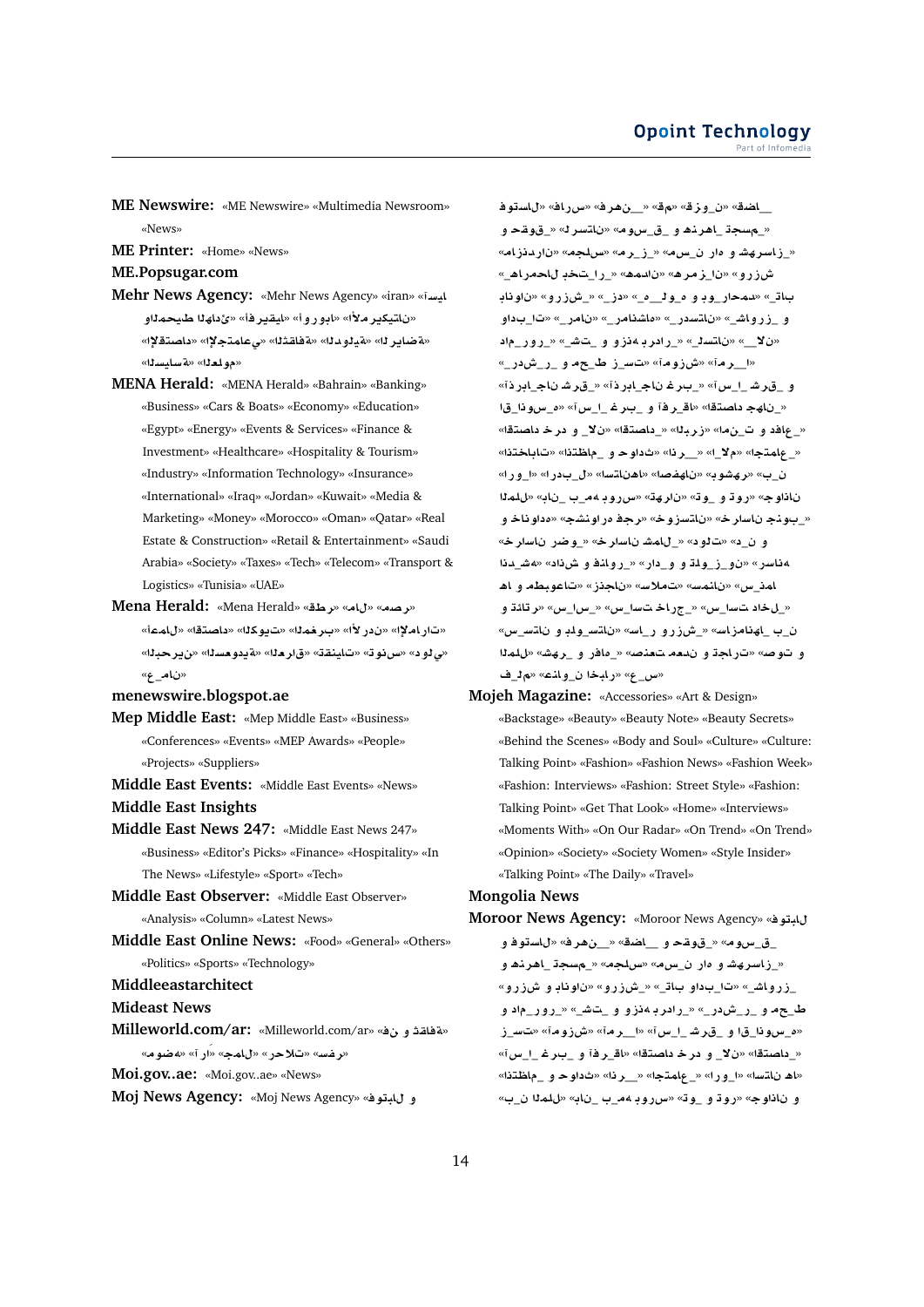«هش\_دذا و ن\_د» «ت1ود» «ه\_سوور \_نلهج ماج» «مداوناخـ و اه 4 ناسر» «ن و\_ز\_ولة و\_ودار» «\_روانة و ش**ن**اد» **WbwA**» «**F®** » «**x**\_**mA ¤ ·Ar**» «**x**\_**x**\_» «**x**\_**F**  «\_عِلمتجا ر\_اس» «\_شزرو ر\_اسه «\_لخاد تسا\_س» «\_جراخا «\_مافر و \_رهش» «للملا ن\_ب \_اهنامزاسه «اهـ مناسر ر\_اسه «**ربخ ن وانم» «تراجة و ندمه تعنص**ه

«مى هسر قلاط!» «**ماخ متحسن» «Motor1:** «Motor1» فحصتنه تاشيدحت» «ر ابخلاً» «تامجار ملل<sup>»</sup> «تاز يمملل» تارليس» «قيئابر هڪ تارليس» «تفير د» «ليدمت» «رمعنا «تار ايسنا ةعلنص» «تابلحو تاقابس» «ةير ابتخا

**MPP-ME LLC:** «Home»

- **Mr Ping Life:** «Art» «Art» «Cars, Bikes & Boats» «Cigars» «Cigars» «Engines» «Entertainment» «Fine Living» «Fine Living» «Food & Fine Dining» «Food & Fine Dining» «Highlights» «Highlights» «Home» «Lifestyle» «Travel» «Travel» «Trends» «Watches» «Watches»
- **MSN Arabic:** «MSN Arabic» «**mX yA**» «**mA**» «**±bAC**» «**بةضابر ل**ا» «مدفر 2**ئ**ا»
- **MSN UAE:** «MSN UAE» «ENTERTAINMENT» «FOOD & DRINK» «HEALTH & FITNESS» «LIFESTYLE» «MONEY» «NEWS» «SPORT» «TRAVEL»
- **Muse Arabia:** «Muse Arabia» «Ar» «Ar Rss» «Beauty» «Rss» «ك**ثام**ج»
- **MyFashDiary:** «7daysstyle» «Beauty» «Chic Stay» «Competition» «Coverage» «Exclusive» «Exclusive Interviews» «Fab Footwear Friday» «Fashion clinic» «Fashion week – SS12» «Fitness & Health» «Food» «Home» «Interview» «Look of the Day» «Myfashdiary Event» «On my Plate» «Personal Style» «Personal Style» «Press» «Reader question» «Sephora» «Sunday Round up» «Travel Thursdays» «Uncategorized»

**Nationshield:** «AR» «English» «News»

**Nbdelemirate.ae:** «Nbdelemirate.ae» «**ktbT fyd§w**» تارام\_ا» «مقيفاقة رابخأ» «تاطحم» «روصلا مقبتكم» قرسلاك «داصتقلا» «ي بر دا خبطمال» «ت لااقمال» «ن لاًا «ايجو لونكة» «لامجلاو مجصله» «<mark>مناير لله «ممتجمل</mark>او «**مقيم**ڻاعو م*ق*ير ع» «اياضقو ثداو حه

**New Orleans News**

**Newbium:** «Newbium» «0x» «AdEx» «AMON» «Aragon» «Ark» «Augur» «Bancor» «BAT» «Binance» «Bitcoin» «Bitcoin Cash» «BitcoinPlus» «BitConnect» «Bitcrystals» «BitShares» «BlackCoin» «Blocknet» «Bytecoin» «Bytom» «Civic» «CoinDash» «Counterparty» «Cryptocurrency Index» «CryptoRuble» «Dash» «Decent» «Decred» «Denarius» «DigiByte» «DigixDAO» «District0x» «Dogecoin» «DT Token» «Edgeless» «Elastic» «Emercoin» «EOS» «Ethereum» «Ethereum Classic» «Ethfinex» «Exchanges» «Expanse» «Factom» «FedoraCoin» «First Blood» «FoldingCoin» «Fun Fair» «GameCredits» «Global Currency Reserve» «Gnosis» «Golem» «GridCoin» «Gulden» «Hyperledger» «I/O Coin» «ICO's» «Iconomi» «IOTA» «KodakCoin» «Komodo» «LBRY Credits» «Lendoit» «Lisk» «Litecoin» «Loopring» «Lunyr» «MaidSafeCoin» «Metal» «Mining» «Monaco» «MonaCoin» «Monero» «Namecoin» «NautilusCoin» «NAV Coin» «NEM» «Neo» «Newbium» «Nexus» «Numeraire» «Nxt – Ardor» «OmiseGO» «Omni» «Other Coins» «Peercoin» «Peerplays» «PIVX» «Pluton» «Poloniex» «Populous» «PotCoin» «Qtum» «Radium» «Random» «Ripple» «Rootstock» «Rubycoin» «Santiment» «Siacoin» «Status» «Steem» «Stellar» «Storj» «Stox» «Stratis» «Synereo» «SysCoin» «TenX» «Terracoin» «Tether» «Tierion» «TokenCard» «Tomahawkcoin» «Ubiq» «VeriCoin» «Vertcoin» «Voxels» «VPNCoin» «Waves» «WeTrust» «Xaurum» «YbCoin» «Yocoin» «Zcash»

**Newsvoir:** «Newsvoir» «Blog» «Most Read Releases»

- **Nitrouscar:** «Nitrouscar» «**¤®Á syAC**» «**bAC nwT**» «ت|رايسنا رابخأ» «ت|رايسنا رابخأ» «تاجاردنا رابخأ» بر اجة» «تار ايسنا بر اجة» «نامـّ قر هاقـنا كـذبـ ر ابـخأ» **syAC**» «**C§ART syAC**» «**FyAC ®FykyT**» «**JrT** «ةيراجتلا بحاصو ى ماطسب
- **Oil and Gas Middle East:** «E&P» «Home» «People» «Products & Services»
- **Oil Review Middle East:** «Event News» «Exploration & Production» «Gas» «Home» «Industry» «Information Technology» «Innovations» «Petrochemicals» «Technical Focus»
- **Oman YallaMo:** «Oman YallaMo» «Car News» «New Cars» «Used Cars»

**Paris News:** «Business and Finance» «France» «Home»

**PC Mag Middle East:** «PC Mag Middle East» «All Reviews» «Enterprise» «Features» «Gaming» «How-To» «Laptops» «Motoring» «News» «Projectors» «Tablets»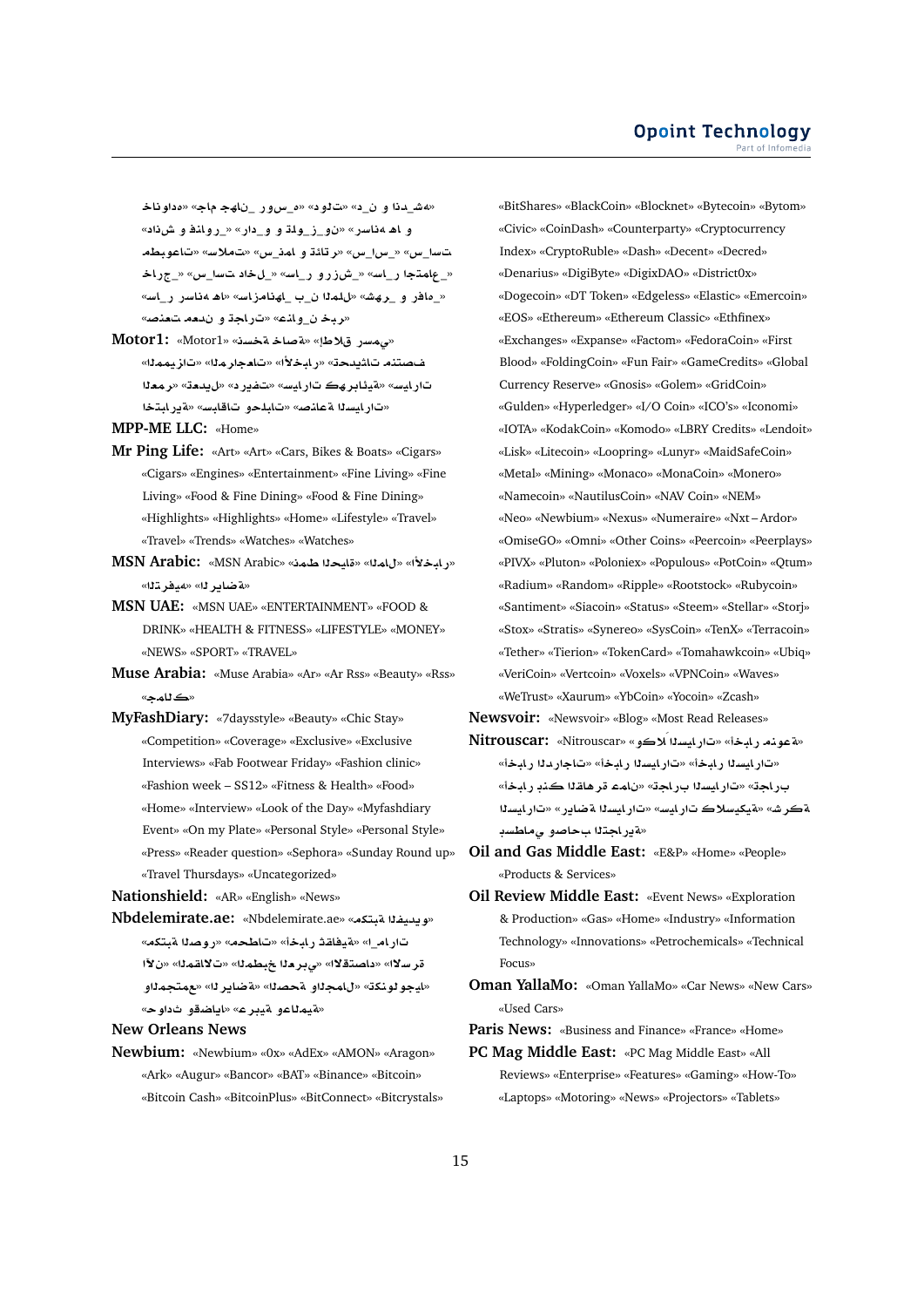**Philippines News:** «Home»

**Plant & Equipment:** «News»

- Plant & Equipment Magazine : «Africa News» «Expo» «Global News» «Market Insights» «Mega Projects» «Middle East News» «News» «Product Updates» «Videos»
- **Plant Machinery Vehicles Middle East:** «Plant Machinery Vehicles Middle East» «Equipment» «Finance» «Operations» «People»

**Prestige UAE**

**PrintWeek MEA:** «3D Printing» «DIARY» «DIGITAL» «GCC» «GLOBAL» «Home» «PACKAGING» «PAPER» «PROFILE» «STAR PRODUCTS» «UAE»

**Propaganda EG**

**Q8DailyNews:** «Q8DailyNews» «All news» «Auto» «Aviation» «Banking» «Fashion» «Finance & economy» «Government» «Healthcare» «Islamic finance» «Oil and gas» «Real estate» «Technology» «Telecom» «Tourism»

# **Quwa**

- **Ra2ed:** «(Agility) **CJAT**» «(Business deals) **}fqA ±mA**» «(Business) **mA**» «(Celebrites) **KA¡yr**» «(Engines) **rA**» «(Entrepreneurs from around the world) **C¤ mA w `A**» «(Home) **r¶ysyT**» «(Oddity) **r¶** » «(Sports) **C§ART**» «(Style) **FtA§**» «(Technology) **knwwyA**» «(Technology: Useful tips and ideas) **OA¶ ¤kAC fyd**» «(Well-being) **CA¡yT**» «(Women) **mr**»
- **RETalk Mena:** «RETalk Mena» «Agency» «Design» «Market Overviews» «Market Trends» «Markets» «News» «Profiles» «Research Reports»
- **ria-m.tv:** «ria-m.tv» «Криминал» «Культура» «Медицина» «Мелитополь» «Мир» «Новости» «Область» «Образование» «Политика» «Спорт» «Статьи» «Украина» «Экономика»

**Roayah News:** «Home»

- **Russian Emirates:** «Russian Emirates» «All Events» «Главные новости ОАЭ» «Гурман» «Календарь путешествий» «Календарь событий в ОАЭ» «Культура» «Стиль Жизни» «Туризм»
- **s r§d wd:** «Alwahdanews.ae» «Expo 2020» «G page» «head\_news» «**nwA**» «**bAC wV**» «**tOA** » «**لةحصه» «قيلود» «ي ضاير ل**ا قدحو لله»

**Sabsan Holidays:** «Sabsan Holidays» «Dubai»

«Experience» «Travel» «UAE»

- **Sahara Press Service:** «Sahara Press Service» «News» «News» «Occupied zones» «Press» «Solidarity» «**lfA**» «مى لو د» «ن ماضت» «ربابخلاًا» «قلتحملا ق طانملل» «كنحذ ن م» «**بة فاحص**»
- **Sama Dubai:** «Sama Dubai» «**tm`nA**» «**±CJy**» «ل ياتس ىجيلخ» «انجمار د» «تابطغتلا»

**Samchui:** «Samchui» «News»

**SAMENA Telecommunications Council:** «SAMENA Telecommunications Council» «Archive»

**Samsung Gulf**

- **San Diego News:** «Business News» «International News» «Mexico News»
- **San Francisco News:** «San Francisco News» «Business News» «International News»
- **Satellitepro Middle East:** «Africacom» «Events» «Home» «News» «Operators» «Opinion» «Tech Features» «Vertical Markets» «Videos»

**Saudi Industry Daily :** «Saudi Industry Daily»

- **Savoir Flair:** «Savoir Flair» «Accessories» «Accessories: Celebrity Style» «Accessories: Designer Spotlight» «Beauty» «Beauty Buys» «Beauty Insider» «Books & Art» «Celebrity Style» «Collections» «Culture» «Designer Spotlight» «Fashion» «Food & Fun» «Interiors» «Latest Finds» «living» «Lookbooks» «Music, Film, & TV» «Partyphiles» «People» «Personal Style» «Runway» «Runway Reports» «Shopping Guides» «Sneak Peeks» «Street Style» «Style File» «Travel» «Trend Reports» «Trend Reports» «Videos» «wellness»
- **SceneArabia:** «SceneArabia» «Culture» «Life» «Money» «Noise» «Style»

**SDArabia:** «SDArabia» «Air Force» «Analysis» «Cyber Security» «Events» «Land Forces» «Naval» «Technology»

- **Security Review Magazine :** «Security Review Magazine» « Cyber Security» « Interviews» « News» « Physical Security»
- **Seyassah:** «Seyassah» «**yd§w**-**syAFT**» « **±CÁ**» «**E§AÁ**» «**fnyT**» «**fSA¶yT**» «**qSA§A**» «**mqA®**» «بي لو لأا» «تالي:ملأا» «قيئاسنةلا» «قيلحمةا» «قعونمةا» ىمبلك» «قيعلمتجلاك» «<mark>قيداصتقلاك» «قرسلاًك» «قريخلاًك»</mark> **µr**» «**tqAC§r**» «**tqyqA**» «**qAyT**» «**d¤yT**»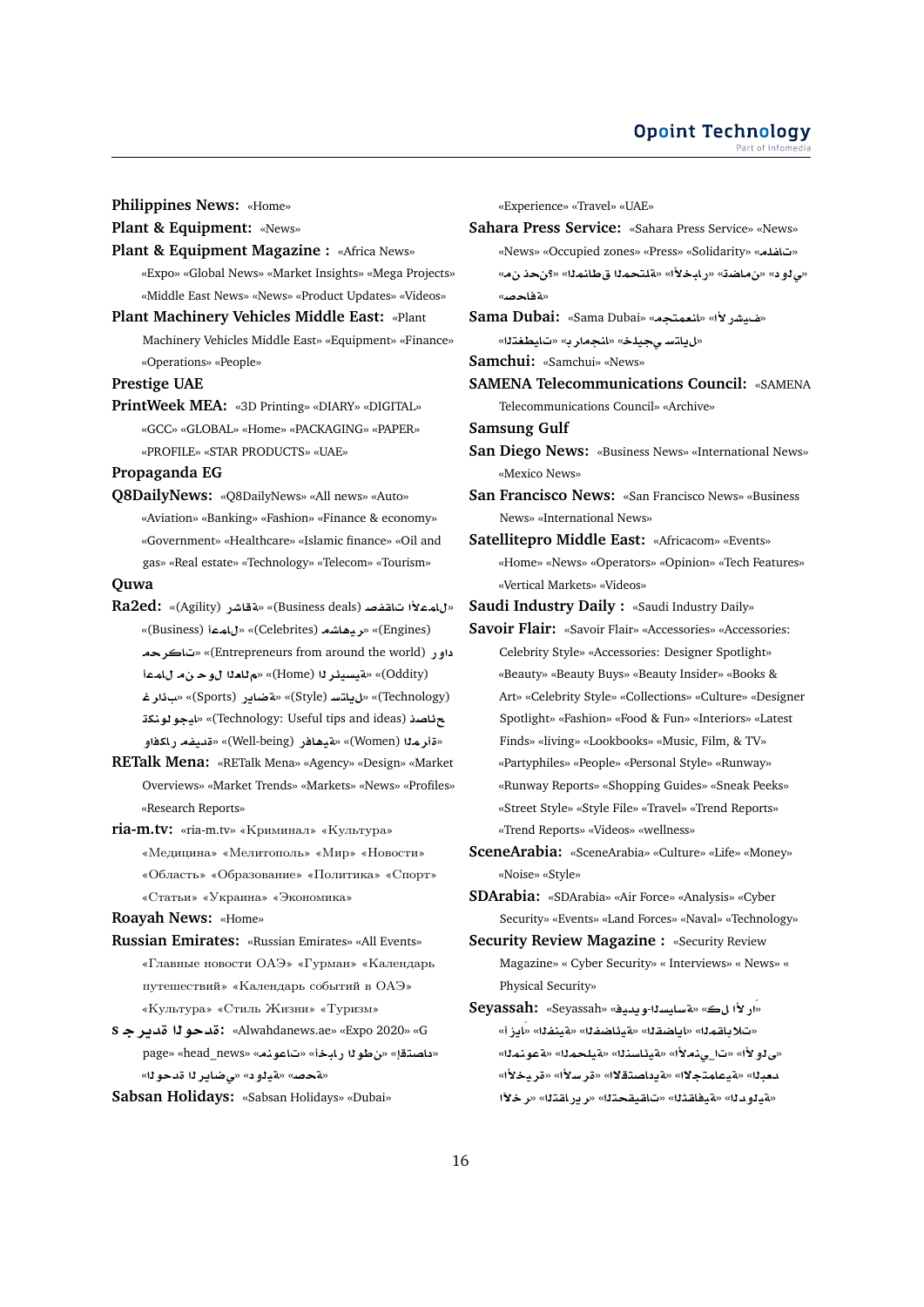«ثارت» «تايملاسا» «ةيذانغلا» «**متيحصل**ا» «ةيضاير له» «*قفاوهذا يدص» «نو*عراز مو م*ق*ارز»

**Shaamtimes.net:** «Shaamtimes.net» «**nwA**» «**w ¤** «هنخاس رابخا» «رابخلاا» «داصتقا» «م<sup>ل</sup>لعلا رابخأ» «ريهاشه «ل**امج و متحص» «ليجو لونكة» «مقير سر لبخ**ا»

**Sharjah24**

- **Shoofenews.com:** «**nwA**» «**lyA**» «**®**» «**tOA** » «**qA¢ ¤nw** » «**d§ md§nT**» «**C§AR¢**» «**lw** «*ی ڈو دو ی بر ع*» «ایجو ٹونکڌو
- **Singapore News.net:** «Singapore News.net» «Asia Pacific News» «Business and Finance News»
- Sky News Arabia: «(east) **«خاسوا قرش** (sport) Sky «(Technology) **lw ¤knwwyA**» «(varieties) **nwA**» «(video) **yd§w**» «(world) **A**» «Home»
- **Smartworld:** «Smartworld.com»
- **South Korea News:** «South Korea News» «Asia Pacific News» «Business and Finance News» «International News»
- **Spain News:** «Spain News» «Business and Finance News» «International News» «Sports News»
- **Special Arabia:** «Special Arabia» «**yd§w**» «**¯§ FtA§**» «لامج» «ن لآا شدحد» «موجد» «خبطه» «قضو م» «تلا باقه» «**AQ**»
- **Sport 360:** «- : - **bd**» «- : - **bd**» «- : - **bd**» «- : - **bd**» «- : - **bd**» «Arabic» «Football» «Tennis» «**r§ d** 360» «**r§ FbwC** 360» «**tA**» «**wA** «**م للعـل**ا سأك» «ايـقـير فإ سأك» «ايـسـآ سأك» «اكر يـمـأ «**r rsyT**» «**r rsyT**» «**r d**» «**r** «**تينام**ڻا قرڪ» «قيويسآ قرڪ» «قيرصد قرڪ» «قيرصد قرك» «قيللطيإ قرك» «قيتارامإ قرك» «قيتارامإ قرك» قرك» «قيللطيا قرك» «قيزيلجذا قرك» «قيزيلجذا «**ت**ددو مسر قر ك» «قلسر قر ك» «قيظبسار قر ك» «قيظبسا «**عسيم» «ي ضومنا ي:م» «ةيزيلجذا-قرك» «ةيدومس قرك»** «تاكر حه» «ىتيسارتسشنام» «دتيانو يارت*سش*نام» «**رينه فسوي» «سوتنفوي» «قرحـةعراصله» «تاراتخه»** «*ئىر خ*اْ مْيللتة باملااْ» «مْطلتخە مْيللتة باملااْ» «س $\mathbf{u}$ ا» يداذ ر ابخأ» «*ى*يحدٍ ممحأ» «ليبذ ريمأ» «ىر خأ باهلأ» «بر صنـلـ» «لكلله» «قيليبشل» «تـليئـلصحـلو ماقر أ» «ل0و بر غيلـ «مي بورولاا ي رومانا» «مزحلا» «سينتلا» «قدحولا» «للامانا» «ىزيلجذلاا ىرودنا رابخا» «قرفظنا» «**مقراشنا» «دئارنا»** «مةنولشرب» «خنويه نرياب» «ولوب» «تلالقتنلاا قوسربابخا»

ل<u>ي</u>صلفة» «ةار ابماا ليصلفة» «ةار ابماا ليصلفة» «تالاوطب» **mbAC**» «**fA}y mbAC**» «**fA}y mbAC**» «**nH** «بعلمنا جراخ» «فالوج» «تاير ابمنا عيمج» «ةنواطنا تاضاير» «ديردم لاير» «ودلانور» «ابوروأ للطبا يرود» 360 تاروبس» «تادار ج*ـ ي*مار» «تادار جـ *ي*مار» «بـرضمـلا **wyd©**» «**mA** »

- **State News:** «Alabama State News.Net» «Business News» «International News» «Nebraska» «Omaha News»
- **Street Updates:** «Street Updates» «business Headlines» «Healthcare» «Research & Analysis» «Sector Update» «Technology» «World Update»

**Sudan Commerce News**

**Sudanakhbar:** «Sudanakhbar» «**ww**» «**wFt¨**» «تاعونه» «للكله» «لاسك» «نافدر ك» «<sub>حا</sub>لقو داك» «لينذا رهذ» «يتنيدم» «نادوسذا ي فجح**دًا ميدقة م**قوم» «**hr Wbr**» «**yA¯**» «**¤¤**» «**¤ d¨**» «**§Abyw**» « «دوهذله» «لقانمله» «فراضقله» «رشاغله» «قلوغله» «قواور ل، عشتله» «رمحلاًا رحبله» «قرز لاا ل، ينله» «ضيبلاًا ل، ينله» «قريزجلا» «قنينجلا» «قيروتسدل<sub>ا</sub>تلايدمتلا» «ىرازولا اغلسـ س.يئر لل» «ر مادلل» «م.يودلل» «ن.يز امدلل» «مو طر خلل» «موينا نادوسنا» «ريشبنا رمه سيئرنا» «تيدرليه ريك «می شو 1 ر ایخا» «ل یو ا» «نامر د ما» «ن **یعضدا»** «ن لاا نادوسدا» «دو هن**نا رايخا» «فراضقنا رايخا» «نادوسناو رصه رايخا»** ر ابخا» «م<sup>ل</sup>ادا ر ابخا» «ةضاير لـ ر ابخا» «داصتقلاا ر ابخا» بونج رابخا» «نادوسڌروڊ رابخا» «ايرتيرا رابخا» «ايبويثا **sw** » «**bAC ®§** » «**bAC q®**» «**bAC Wbr**» «روب» «لينذا ى<sup>ل</sup>اعا» «ايللعمدا و تاقيزر لـ تاكابتشا» «*ڀ*لقنوج» «روفر اد بونج» «نافدر ڪ بونج» «نادوسڌروبه «نادوسلا ل، إليه» «قبر قلا مشخ» «قديدجلا اغلح» «ابوج» «قجنس» «رانس» «ڪڊر» «راشم **كاير» «ڪيبمر» «روفراد**» للمش» «نافدر ك للمش» «نادوسنا ي ف ر لاو دنا رمس» «موي**نا نادوسنا فحص**» «روفر اد قرش» «ىدنش» «روفر اد ب رغ» «قر بطء» «لجاع» «قيذادوسـلا فحصـلا ن.يو انـّــه» «رو فر اد بر غ» «ن<mark>افدر ڪ</mark>

**Taand.com:** «www.taand.com»

**Tahawul Tech:** «Tahawul Tech» «Analysis» «Blogs» «Case Studies» «CIO Spotlight» «Features» «Hardware» «Insight» «Networking» «News» «Opinion» «Partner Watch» «Security» «Software» «Telecoms» «Vendor focus» «Ventor»

**Tajuki:** «Tajuki» «**OA**» «**r ±bAC**» «**`nA§T AK`r**»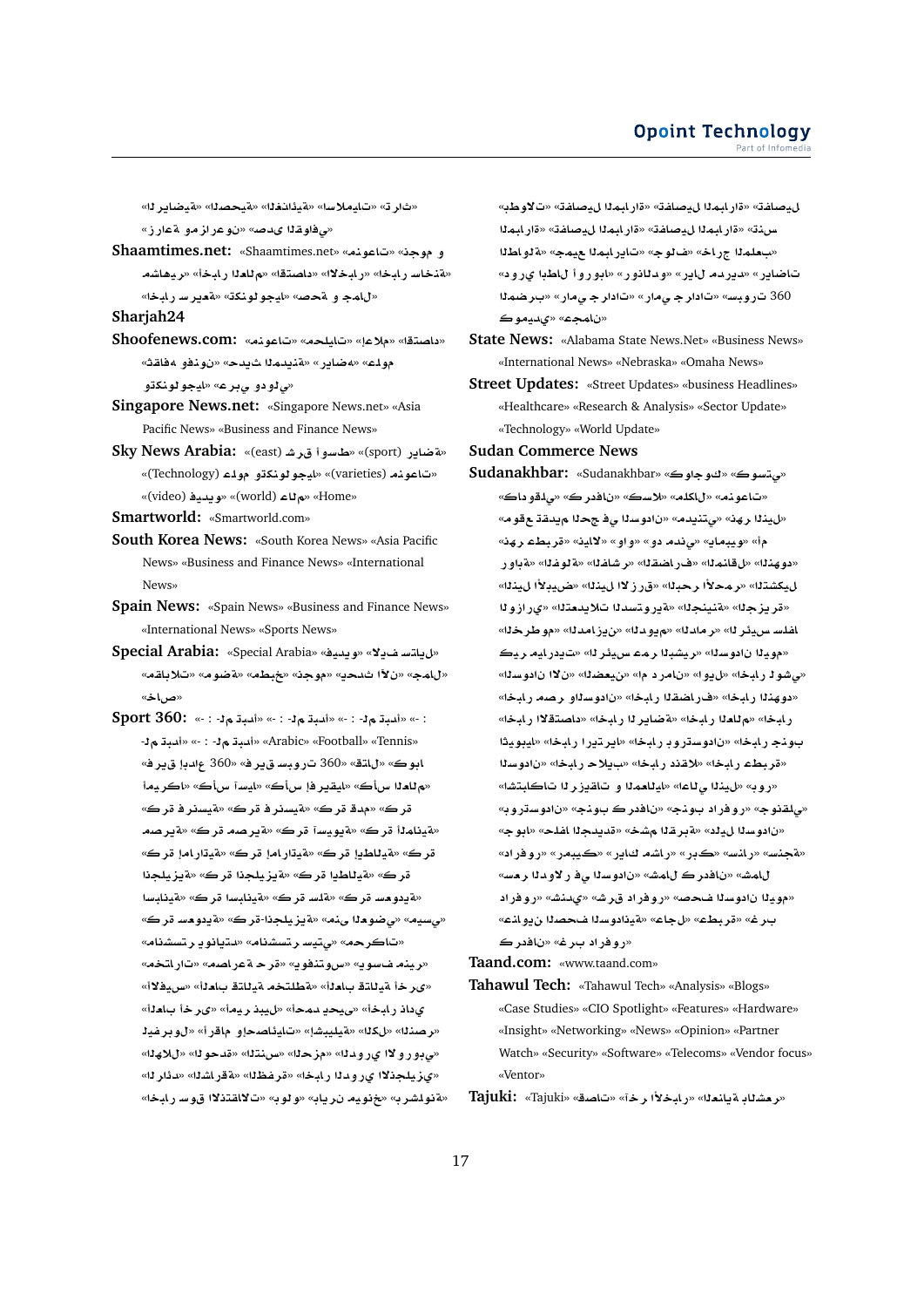«مقيمو يا تـاحير سـة» «تـاحير سـة» «ل**ـجـر 11 رحشبـ مقيانـعـدا»** «ت**اف**دصه»

**Tamaraah**

- **Tech Gist Africa:** «Tech Gist Africa» «Events» «News» «Reviews» «Tips» «Videos»
- **Techchannel News:** «Techchannel News» «3D printing» «Agritech» «Analysis» «AR/VR» «Artificial Intelligence» «Autotech» «Big Data» «Blockchain» «Cloud» «Consumer Tech» «Crypto currency» «Cyber Security» «Defencetech» «Edutech» «Electric Vehicles» «Emerging Tech» «Features» «Fintech» «Gulf» «Healthtech» «Innovators» «IoT» «Israel» «News» «Opinion» «Reviews» «Robotics» «Sectors» «Social Media» «Software» «Spacetech» «Startups / SME» «Telecom»
- **Technical Review Middle East:** «Technical Review Middle East» «Automotive» «Aviation» «Buildings» «Business & Management» «Business & Management» «Communication» «Computing» «Construction» «Engineering» «Genset & UPS» «Health & Safety» «Information Security» «Innovations» «IT» «Logistics» «Logistics» «Machinery» «Manufacturing» «Metals» «Mining» «Plastics» «Power & Water» «Power Generation» «Rail» «Renewables» «Roads» «Shipping» «Software» «Test & Measurement» «Transmission» «Trucks» «Water & Environment»
- **Techxmedia:** «Techxmedia» «Events» «ICT Value Chain» «Industries» «Product Watch» «Tech Leaders» «Technology» «Women In Tech»
- **Telecom Review:** «Home»
- **Telecom Review Africa:** «Telecom Review Africa» «Accueil» «Divers» «editorial» «Fournisseurs»
- **The Big 5**
- **The Brandberries:** «The Brandberries» «Features» «Interviews» «Latest» «Opinions» «Packme» «Reports»
- **THE CLOUD TRIBUNE:** «HOME» «Business»

**The Dubai Mall:** «Home»

**The fashion with style:** «The fashion with style» «Automobile» «Beauty & Fragrance» «Fashion» «Food» «Health & Fitness» «Hotels & Tourism» «Lifestyle & Celebrity» «Press» «Real Estate-Retail» «Shopping» «Sports & Leisure» «Technology»

#### **The Gulf Time Newspaper**

**The Gulf Today:** «Business» «Culture» «Home» «Lifestyle» «News» «Opinion» «Sport»

**The Las Vegas News:** «Business News» «Home» «International News» «Reno News»

- **The Maritime Standard:** «The Maritime Standard» «Saudi Arabia» «Tabloid» «Terminals» «What's On»
- **The National Newspaper:** « Uk» «Africa» «Airlines» «Art» «Arts & Culture» «Arts Culture» «Asia» «Australasia» «Aviation» «Bahrain» «Banking» «Books» «Business» «Business» «Business Extra» «Coronavirus» «Covid-19 Travel» «Cricket» «Destinations» «Economy» «Education» «Egypt» «Energy» «Environment» «Europe» «F1» «Family» «Fashion» «Film» «Food» «Football» «Future» «Golf» «Government» «Gulf» «Health» «Heritage» «Home» «Home» «Horse Racing» «Hotels» «International» «IPL» «Iran» «Iraq» «Jordan» «Lebanon» «Lifestyle» «Lifestyle» «Luxury» «Markets» «MENA» «Money» «Motoring» «Music» «News» «Olympics» «Oman» «On Stage» «Opinion» «Other Sport» «Podcasts» «Property» «Responsible Tourism» «Rugby» «Saudi Arabia» «Science» «Sport» «Sport» «Start-Ups» «StayHome» «Syria» «Technology» «Television» «Tennis» «Things to do» «Transport» «Travel» «Travel and Tourism» «Tunisia» «UAE» «UAE» «UFC» «UK» «UK» «US» «US» «Wellbeing» «World» «World»
- **The New Jeweller:** «The New Jeweller» «Archives» «Designs» «Events & News» «Home» «Technology / Education» «Top Stories»
- **The New Khalij:** «The New Khalij» «**nwA**» «**tm**» «ل**يجو لونك**ة» «تار او حو ر ير لقة» «ةأر ملك» «دلصنقك «ار آ» «تابر حـ و قوقـح» «نفو ةفاقـث» «تامجر ته «تلايلحـّة» «**ت**ه سامس» «**ته ضادر** »
- **The Oath:** «The Oath» «Corporate Profile» «Country Focus» «Destination» «Features» «In-House Insights» «Interviews» «Legal Deals» «Legal Musings» «Middle East & International News» «Motoring» «Movers & Shakers» «Opinions» «Private Eye» «Technology»

# **The Style Choreo**

#### **The Sustainabilist**

**The Tulsa News:** «The Tulsa News» «Business News»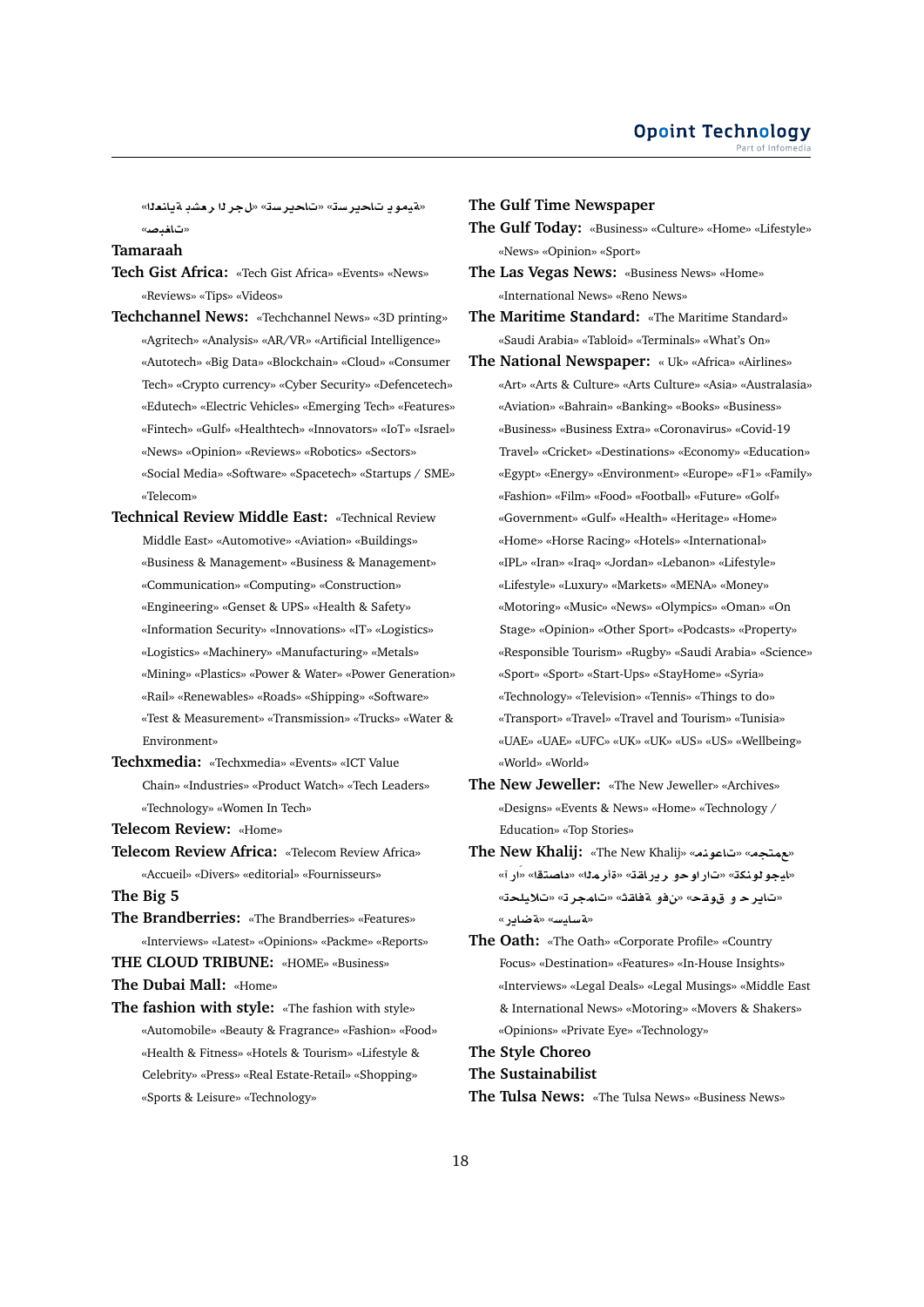«International News» «Oklahoma News»

**Theprochefme:** «Theprochefme» «The Chef» «The Country» «The Critic» «The Distributor» «The Season» «The Source» «Videos»

- **Theuaetour:** «Theuaetour» «**fr**» «**mz§d ±bAC**» «قاعر لـ» «ماملا ب1تر تله» «ىميلعتلا جمانر بله» «رابخلاً» «*ىدح*تلا تاقا*دس*»
- **Think Green Act Green**
- **Time Out Abu Dhabi:** «Time Out Abu Dhabi» «AroundTown»

**Time Out Bahrain:** «Home»

- **Time Out Doha:** «Time Out Doha» «Art» «Art: Features» «Body & Mind» «Body and Mind: Features» «Community» «Community: Features» «Features» «Film» «Films: Features» «Kids» «Kids: Features» «Knowledge» «Nightlife & Music» «Nightlife: Features» «Restaurants» «Restaurants: Features» «Sport & Outdoor» «Sport and Outdoor: Features» «Time In» «Time in: Features» «Travel»
- **Time Out Dubai:** «AroundTown: Features» «Bars & Clubs» «Bars & Clubs: Reviews» «Community» «Film» «Food Drink» «Frontpage» «Kids» «Nightlife & Music» «Restaurants: Features» «Shopping» «Shopping: Features» «Sport & Outdoor» «TheKnowledge» «TheKnowledge: News» «Things-to-do» «Travel: Features»

# **Timeout Sharjah**

- **Tires & Parts News:** «Tires & Parts News» «10 Golden Rules for Driving in the UAE» «Advertise with us» «Automotive» «Blog» «Carsharing on the Rise Globally» «Health & Fitness» «Hender Scheme Glass Wall Holder» «Hot Products» «HTC Vive» «Interaction» «Interviews» «Lifestyle» «Media» «New Business Ideas» «News» «Parts» «Special Reports» «Tips to Save Fuel While Driving» «Tires» «View all» «View all» «View all»
- **Transport and Logistics:** «Transport and Logistics» «Air Transport» «Customer Handling» «Global News» «Sea Freight» «Security» «Smart Customers» «Smart Logistics» «Smart Transportation» «Supply Chain» «Technology»
- **TravTalk Middle East Online Magazine:** «TravTalk Middle East – Online Magazine» «Agents» «Aviation» «Cruises» «Exhibitions» «Hotels» «Nto» «Rss»

«Technology» «Visa»

- **Trending Dubai:** «Beauty» «Beauty Reviews» «Fashion» «Health & Fitness» «Home» «Interviews» «Jewelry» «Lifestyle» «Living space» «Makeup» «Must haves» «Skincare» «Town Talk» «Watch»
- **Tucson News:** «Arizona News» «Business News» «International News» «Tucson News»

**Turkmenistan News:** «turkmenistannews.net»

- **UAE Fashion Networks:** «UAE Fashion Networks» «Appointments» «Business» «Catwalks» «Collection» «Fashion» «Luxury» «Retail»
- **UAE Abu Dhabi News:** «UAE Abu Dhabi News» «Business News» «International News» «UAE News»
- **UAE My Dubai News:** «UAE My Dubai News» «Arabic» «Arts & Culture» «Beats» «Business» «Cars» «Dubai News at your Fingertips!» «Eats» «Fashion & Style» «LifeStyle» «Technology»
- **UAE Business Review:** «UAE Business Review» «Auto» «Aviation» «Banking» «Fashion» «Finance & Economy» «Government» «Healthcare» «Oil And Gas» «Real Estate» «Technology» «Telecom» «Tourism»

# **UAE Marine, Ports, Offshore and Shipping . . .**

- **UAE Moments :** «UAE Moments» «Albums» «Bollywood» «Entertainment» «Fashion» «Food & Culture » «Health» «Lifestyle» «News» «Travel» «Trending» «UAE Business» «UAE News» «Venues & Reviews»
- **UAE News:** «UAE News» « **¤ry¢**» «**lyA**» « قأر مثل<sup>»</sup> «للمعأو الصنقلِ» «قمهم رايخأ» «لسار مثل «**aَضاير» «م للعلاو بر مل**ا» «ديز ملا» «ديز ملا» «ةيةار املإا «**ضحصنا ن**يو انته»
- **UAE News 24/7 :** «UAE News 24/7» «Automibiles & Motoring» «Beauty» «Business & Investments» «COVID-19» «Education» «Entertainment & Celebrity» «Events» «Fashion & Trends» «Featured» «Food & Dining» «Health Care» «Hotels & Hosppitality» «Life Style & Leisure» «Ramadan Kareem» «Real Estate» «Sharjah Children Reading Festival» «Sharjah International Book Fair» «Shopping & Promotions» «Sports & Recreations» «Technologies» «Travel & Tourism» «UAE National Day»

# **UAE News Online**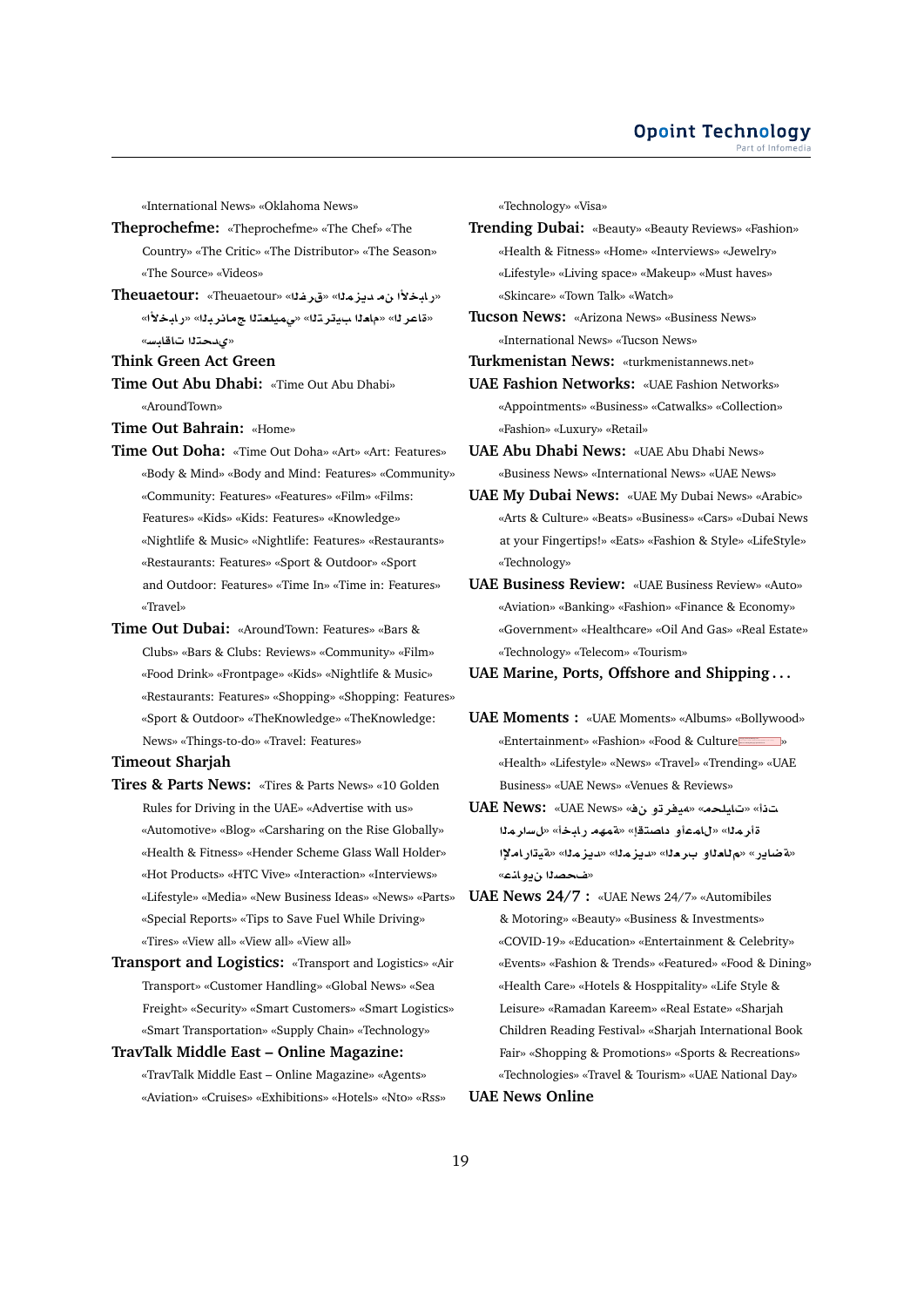**UAE Newswire:** «UAE Newswire» «Athletic» «Buying & Selling» «Education» «General» «Health & Safety» «Internal Affairs» «Press Release»

**UAE Today**

- **UAENews:** «UAENews» «Latest News» «Life» «Sports» **Uaeproleague**
- **Under One Ceiling**
- **United Kingdom News:** «United Kingdom News» «Business and Finance News» «Europe Business News»
- **Unlock Blockchain:** «Unlock Blockchain» «Cbdc» «Companies» «Crypto Exchanges» «CryptoMining» «Defi» «Global News» «Government» «Markets» «Mena news» «News» «Nft» «Platform news» «Policies & Regulations» «Security Tokens» «Tech» «Tokenization»
- **Utilities Middle East:** «Utilities Middle East» «Contracts» «People» «Power» «Power list» «Suppliers» «Water»
- **¨ f:** «**¨ f**» «.cls-1 { fill-rule: evenodd; } **Fkw** » «**wFyqY ¤f®**» «**±r KA¡d**» «**d§d**» «**yA** «نويزغلتو امني*س*» «ريفاشملا
- ملاعلإل*ـى*بد ¤سسؤمـ :يبد قانـة
- **yA¨ ywE:** «**yA¨ ywE** (**yA }f¨**)» «**Or**» «**t`ly**» «تاددر ت<sup>»</sup> «م للعلا» «ة ددو مسلا»
- «تاعونه» «طابقا و م*تسي*نك» «زويد مقطحك» :زويد مقطحه «**¥mr**» «**Or**» «**F®yA**» «**tOA** » «**brmA** » «نودفو ةفاقث» «ميلعة» «تلايلحة» «ليجو لونكة» «رابر اقة» «**w** » «**C§ART**» «**FyAT ¤Vyr** » «**FyAC**» «**}T ¤Fr**» «**A**» «**r ¤A**»
- **w 24:** «**OA¶**» «**WbyqA**» «**}AT ryT**» «**r¨**» «**w `A**» «**qA¯**» «**A¡A**» «**my ¤nA§T**» «**A ¤mA**» «**FyAC**» «**FynmA**» «**wA r§kA**» «**dA**» مانص» «تلااقم» «تلااقم» «تاراملإا» «روكيد» «ةفاقث» وه» «با**م**ـُـلأ» «ل،يكشة» «ةضومو ايزأ» «كوبـ س.يف» «ثدحلا **¤¡¨**» «**}T**» « **¤¨**» «**qA®**» «**qA®**» «**qA®**» ف1ٍلا» «غبطهـ» «للفطلاًا بـا**م**ـلة» «تـاقـيـقـحـة» «تـاقـيـقـحـة «لفطلاو ملأا» «تناعونه» «تناصروبو قاوسة» «ليلتس «رابخأ» «رابخأ» «بطلة ميمك» «ايديموينه «ىقيسوم» «**bAC**» «**bAC**» «**bAC**» «**bAC**» «**bAC**» «**bAC**» «**bAC**» «**bAC**» «**@§T**» «**r¶** » «**tAnA**» «**¡w ¤hz**» «**wwryA**» «**®** » «**Ww¯**» «**qAC§r** س رادم» «هيتاذ هيمنة» «ريراهة» «ليافورب» «تلايلحتو «تامجرته «تاسارد» «موجنه «قيضاير قفاحصه «تامماجو

«**knwwyA**» «**OwQ**» «**Ffr**» «**lfz§w** » «**w§tr**» «Home» «بـابـش» «م لـامـلا a فـاحـصـ» «و يـدـيـف» «تـار ادـصـاٍ» «**مَينقت**لا ديدج» «ح**ئاص**ن»

- «قوسنا رابخاً» «مكداصتقا عقوم» :مكداصتقا ع قوم **. . . :**
	- ي لو لأا كتهجو » «ر فسل**او ة حليسلا م للعل**ي لو لأا كتهجو » ڪتهجو» «س9ري<mark>د انوروڪ – رفسئلو قحليسئا ۾ئا</mark>دڙ ڪتهجو» «**¤صاخ تاهجو – رضس**ناو ¤حايسنا م**نا**ءني نولاًا ى *دو لأا كتهجو*» «رابخلأا – رغسناو ةحايسنا م للعا ي لو لأا «ر فاسم<sup>ز</sup>ا لµند – ر *فس*ناو 1ه حايسنا م**نا**دن
- «**¤يرابخلاا موينا ¤سسؤم» :ةير ابخلاا موينا ¤سسؤم** «**yd§w¡A**» «**qA¯**» «**lfA**» «**bAC yw**» «**tOA** » ر ابخا» «ثداوحلا ر ابخا» «تاظفاحملا ر ابخا» «نفلا ر ابخا» **r§ART**» «**bAC Fywª yw**» «**hA¨ ¤zÁA**» «**qyqA ¤qAC§r**» «**qAT**»
- «\_ا مناسر دن\_» «\_ن هر فه «ن\_لاذا شلثه» :ن\_لاذا شلثهـ «للملا ن\_ب» «ر.ابخا» «\_عامتجا» «داصتقا» «شزرو» «**ت**سا\_س»
- رابخاً» :ةيبرهلا قر فاسملا قلجه ؟ ن<u>يو</u> قلجه **}fyT**» «**Flw yA**» «**Omy**» «**qAT**» «Home»
- **lT FtmAC(Investments Magazine):** «**lT FtmAC**(Investments Magazine)» «**nw** » «**nw ¤qAT**» «**SAÁ**» «**SA§A y·yT**» «**nwA**» «**CÁ ¤ly®** «تاكر ش<sup>ل</sup>ا ر ابخأ» «تار املإا ر ابخأ» «ر ابخأ» «تلااقمو داصتقل<sup>»</sup> «للملا قاوساً» «تاكر شو قاوساً» «ملعلا رليخاً» داصتقلاا» «داصتقلإا» «طاسو لأا قرشلا داصتقا» «جيلخلا «مجيلخ**نا نوامتنا سلجمو ميبرمنا لودن**ا» «ممللعنا «دنر ته «ةيحايس تاهجو و ريرافة» «تايجمر بو تلااصةا» «تادنر ت» «ةضاير **ن**ا دنر ته «رابخلأا دنر ته «نونفلا دنر ته «**qAT**» «**wC**» «**C§ART**» «**FyAT ¤Ffr**» «**JrA** «ايجو لونك**تو مول**ك» «قيداير
- **tw« lH:** «sinaAds» «**nwA**» «**A ¤mA**» «**f**» «وشـ كـوت» «ليجو لونكت» «رصم رابخا» «ةضاير لل<sup>»</sup> «نفلال» «**w** » «**dA**» «**FwJyA yd§A**» «**FyAC**» «**J·w**  «*لقحص***» «لقدارو د**
- «*Q*¢Ø®Ø± اÙ,,أخØ™%§Ø±» «روصداي» :روصد اب  $\mathscr{A}$  $\mathscr{A}$  $\mathscr{D}$   $\mathscr{D}$   $\mathscr{A}$   $\mathscr{D}$   $\mathscr{A}$   $\mathscr{A}$   $\mathscr{A}$   $\mathscr{D}$   $\mathscr{D}$   $\mathscr{D}$   $\mathscr{D}$   $\mathscr{D}$   $\mathscr{D}$   $\mathscr{D}$   $\mathscr{D}$   $\mathscr{D}$   $\mathscr{D}$   $\mathscr{D}$   $\mathscr{D}$   $\mathscr{D}$   $\mathscr{D}$   $\mathscr{D}$   $\mathscr{D}$  $\odot$  U^اÙ, Ø<sup>1</sup>اÙ, Ù. . . ÙŠØ  $\odot \gg \omega$ EبØ $\pm \omega^2$  $\mathcal{O}$ sÙ.. $\mathcal{O}$ £Ø®Ø¨Ø§Ø $\pm$ واÙ...تØÙ.ÙŠÙ.ات» «Ø£Ø®Ø¨Ø§Ø± اØ¬تÙ. . . اØ1ÙŠØ  $\circledcirc$  «Ø£Ø®Ø¨Ø§Ø $\pm$  Ø $\pm$ ياضÙŠØ  $\circledcirc$ »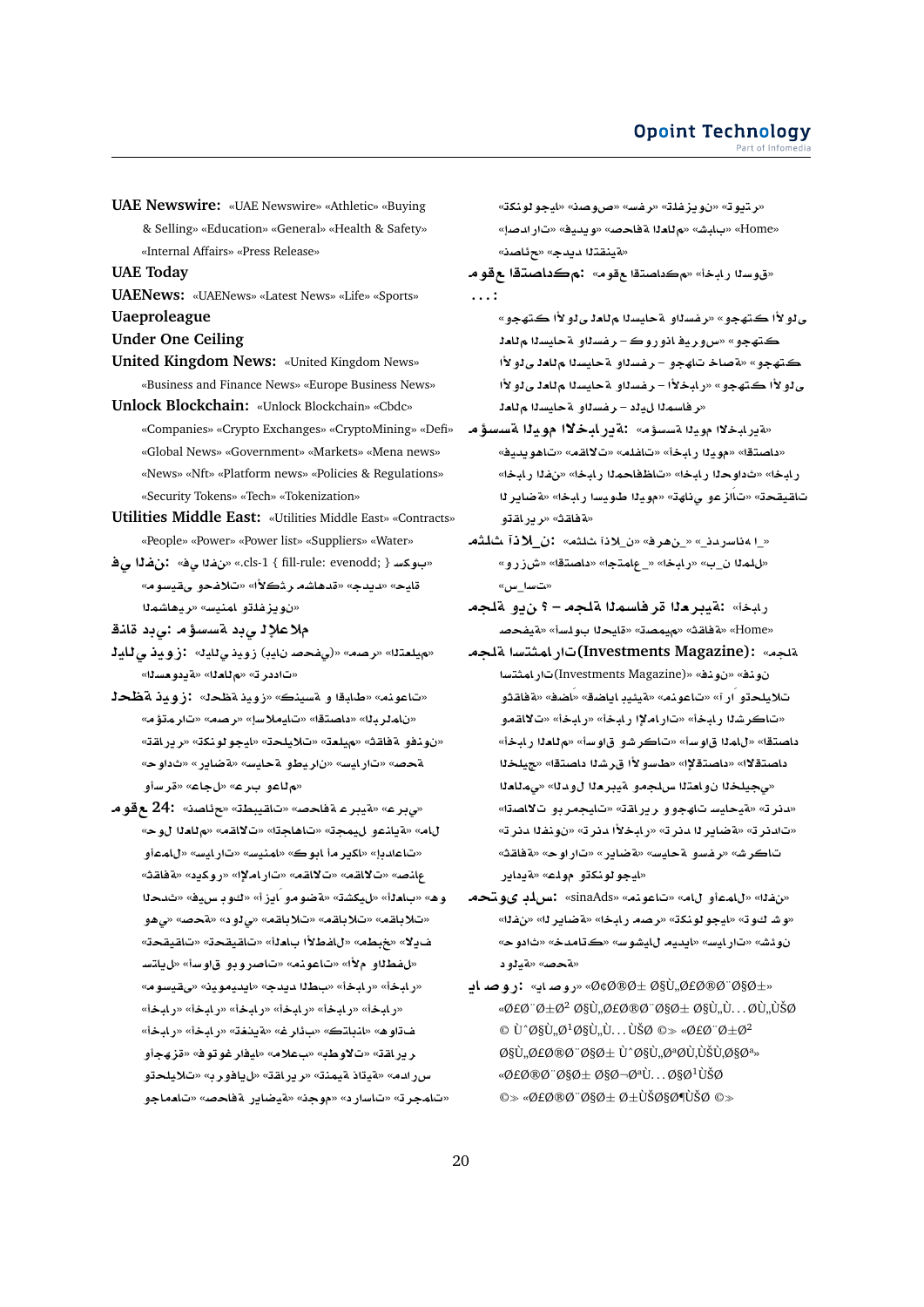$\mathscr{A}$ *e*ø®ø¨ø§ø $\pm$  Ù... øÙ"ÙŠÙʻØ © Ù^  $\varnothing^1\varnothing$ §Ù, Ù. . . ÙŠÙʻØ © » «Ø§Ø®Ø¨Ø§Ø $\pm$  Ø $\mu$ Ù^Ø $\pm$  $\dot{U}^{\wedge} \mathcal{O} \S \dot{U}$ ,  $\mathcal{O} - \dot{U} \dagger \dot{U}^{\wedge} \mathcal{O}$  :  $\sim$   $\mathcal{O} \S \dot{U}$ . . .  $\mathcal{O} \pm \mathcal{O} \epsilon$  $\mathcal{O}$   $\dot{U}^{\wedge} \mathcal{O} \cdot \dot{U}$ ? $\dot{U}$ , «Ø¨Ø±ÙŠØ¯ اÙ"Ù,راØi» «Ø¨ÙŠØ¦ Ø©» «ØªÙƒÙ†Ù^Ù"Ù^جيا» «ØμØØ © تذذÙŠØ ©  $\mathcal{O}$   $\neg$ U...  $\emptyset$ §Ù..» « $\emptyset^1\emptyset \pm U$ ^ $\emptyset$ ¶ $\emptyset$ § $\emptyset^a$   $\emptyset$ § $\emptyset^1$ Ù.. $\emptyset$ §Ù†ÙŠ $\emptyset$  $\circ$  Ù^ تجاØ $\pm$ ÙŠØ  $\circ$  «Ø $^1$ Ù"Ù‰ Ù...داØ $\pm$  $\mathcal{O}\S\mathcal{U}, \mathcal{O}^3\mathcal{O}\S\mathcal{O}^1\mathcal{O} \implies \mathcal{U}, \mathcal{O}\P\mathcal{O}\S\mathcal{O}$ i Ù' $\mathcal{O}\mathcal{E}\mathcal{U}, \ldots$ Ùt»  $\langle \hat{U}, \hat{U}, \hat{Q} \cdot \hat{Q} \rangle \otimes \hat{U} \ldots \hat{Q} \mu \hat{U} \hat{Q} \pm \hat{Q} \otimes \cdots \otimes \hat{U} \ldots \hat{U} \dagger \hat{U} \hat{Q} \hat{Q} \hat{Q} \hat{Q}^{a} \rangle$ «LL, LISLISOSO<sup>a»</sup>

- **Velvet:** «Velvet» «Art» «Auto News» «Beauty» «Cookbook» «Culture» «Dining» «Drive» «Events» «Experience» «Fashion» «Fashion week» «Food» «Holidays» «Hotels» «Interviews» «Jewellery» «Men» «News» «Shoots» «Travel» «True Story» «Women»
- **Venezuela News:** «Venezuela News» «Business News» «Feed» «International News» «South America News»
- **Virgin Radio Dubai:** «Virgin Radio Dubai» «ARN News Centre» «Trending»
- **Visit Abu Dhabi**
- **Vogue Arabia:** «Vogue Arabia» «Beauty» «Culture» «Fashion» «Suzy Menkes» «Video»
- **Waaynk:** «Waaynk» «More **bAC FyAT**» «**nA ¤WA** و ڌو ا» «¤حايسـ رابخأ» «ل1يدو مـ ڪنديو » «كاندهو انده ن4» « «ڪنڍو جم ڪت*دح*ر» «راڪ
- WAM: «WAM» «Fa» «Ru» «تار ار قو ميسار مه «تايللعف» «مقيناسنلا! تادعاسملل» «قأر ملل» «داصتقا» «قدامسلا رابخاً» «**ر در اغت**لا» «فيتحتلا فينبلا» «تار املإا» «فماملا قر شنلا» «a ضاير» «ي *لو*د» «يجيلخ» «م للعل<sup>ل</sup>» «ة فاقثلاو لة حليسل<sup>ل</sup>» «**ريخ**لا ماع» «قيلود تاقلاع»
- **Wattan.tv:** «Wattan.tv» «**lsWyn¨**» «**¤V ¨ myd** » «**ص لود مي بر ع» «ن طو غيص**ر»
- **Whats On Dubai:** «Active» «Adventure» «Advice» «Art» «Bars» «Beauty» «Black Hat Guide» «Brunch» «Celebrity Chefs» «Cinema» «Classes» «Competitions» «Courses» «Culture» «Deals» «Diet» «Eat» «Education» «Golf» «Guestlist» «Healthcare» «Holiday» «Home» «Hotels» «Hype Magazine» «Indoor» «Kids» «Live Music» «Living» «Living: Home» «Men» «Museum» «NEWS» «News» «Nightlife» «Now» «Pets» «Recipes» «Restaurants» «Rugby Sevens» «Salaam!» «Shop» «Social» «Spas» «Sports»

«Staycations» «Takeaway» «Theatre» «THINGS TO DO» «Things to do» «Transport» «Travel» «Watersports» «Well Being» «You»

**Wired.me:** «Wired.me» «Big Tech» «Business» «Cars» «Culture» «Film» «Fintech» «Gear» «Laptops» «Music» «Phones» «Privacy» «Samsung» «Science» «Space» «Startups» «Transportation» «TV» «Watches» «Wearables»

**World Future Energy Summit**

**World Traveller Middle East:** «World Traveller Middle East» «Africa» «Asia» «Australia & Pacific» «Europe» «Hotels & Resorts» «Indian Ocean» «Inspire Me» «Middle East» «North America» «Travel News» «Travel Tips»

**Wowlyst:** «Wowlyst» «Appliances» «Gift Ideas» «Health and Fitness» «Places» «Reviews» «Style» «Tech» «What's New»

- **Wrestlingcity.org:** «Wrestlingcity.org» «Новости indy» «Новости сайта» «Новости ROH» «Новости TNA Wrestling» «Новости WWE» «Российский рестлинг» «Pазное» «Wоу indy»
- **Yalla-shoot-match:** «Yalla-shoot-match» «**wC** «رابخلأا رخآ» «موينا تايرابه» «قيبر *ع* قروك» «قيبوروأ «ت**اددر ت**ه
- **Yallamotor:** «Yallamotor» «Auto Industry News» «Car News arrow\_drop\_down» «New Car Launches» «Professional car reviews» «Top 5s 10s»
- **YallaMotor:** «YallaMotor» «Car News» «New Cars» «Used Cars»
- **YallaMotor.com:** «YallaMotor.com» «Car news» «First-drives» «Industry-news» «New-launches» «Road-tests»

**Yasmina:** «Home»

- **Yemensaeed:** «Yemensaeed» «ãäæÚCÊ» «هقيلجه) «من فو لقافة» «ليجو لونكة» «رير لقة» «قرسلاًا» «داصتقا» «**ي**1و دو يبر ع» «ةضاير »
- **Yemon Voice:** «Yemon Voice» «**nwA**» «**lyA**» «**w@** «تار او حو ر ير اقة» «ممتجم<sup>ز</sup>او ةحصنا» «داصتقا» «ةيفاقث «**لقيجيلخ نوؤش» «ةضاير» «سريوف اي**ذد» «ايجو لونكة» «**تي**لودو قيدر ع»

**Zahratalkhaleej**

- **Zawya AR:** «Zawya AR» «Business»
- **Zawya EN:** «#bonds» «#energy» «#global markets»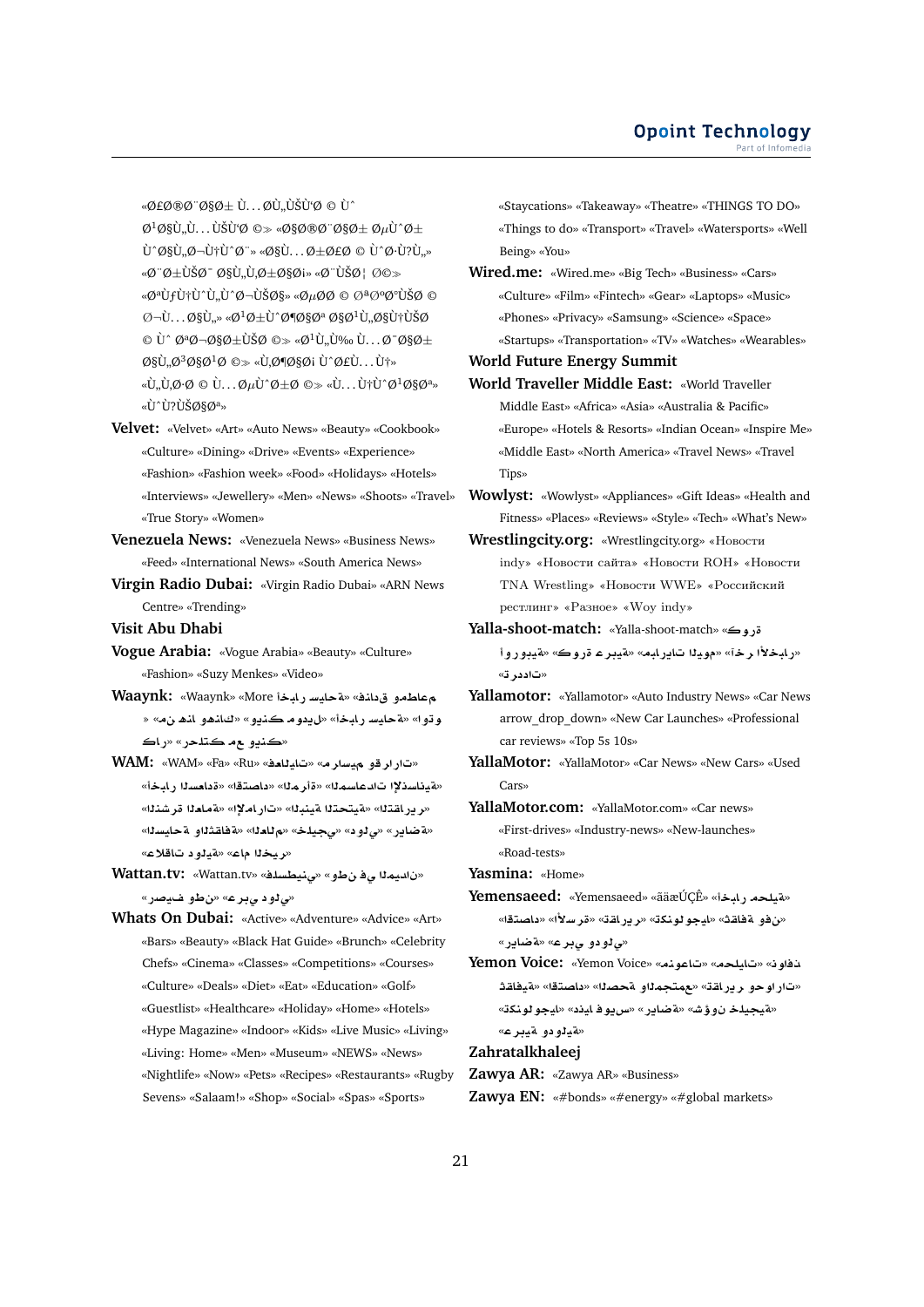«#gold» «#jordan» «#morning briefing» «#power» «#retail» «#taxation» «#technology» «#trade» «Asia pacific» «Bonds» «Bonds» «Bonds» «Bonds» «Business» «China» «Commodities news» «Construction» «Construction» «Construction» «Construction» «Construction» «Construction» «Currencies» «Currencies news» «Economy» «Economy» «Economy» «Economy» «Economy» «Energy» «Equities» «Financial services» «Funds» «Global» «Global» «Healthcare» «Home» «Indian sub-continent» «Investment» «Jobs» «Ksa» «Legal» «Life» «Market briefing» «Markets» «More» «More» «Opinions home» «Policy» «Policy» «Politics» «Projects home» «Qatar» «Qatar» «Quick intel» «Real estate» «Real estate» «Real-estate» «Taxation» «Taxation» «Technology» «The vault» «Trade» «Trade» «Uae» «Uae» «united kingdom» «Wealth»

**ZigWheels:** «ZigWheels» «Advisory Stories» «Feature Article» «News» «News & Reviews»

אתר מאמרים עסקיים ומקץועיים

- **w:** «**Fw**» «Home» «**w¶**» «**nwA**» «**nwA**» «**q**» قاوساً» «<mark>تيجيلخذا للمذا قاوساً» «قاوساً» «قاوساً» «مهساً»</mark> «هينلمنا تار شؤمنا» «**مقلطنا ميقنا» «تاباتتكا» «علسن**ا قاو سا» «ر ابخا» «ر ابخا» «قر فشملا تلامعلل» «قدنجلال» **AmyT**» «**FtmAC**» «**nw**» «**qAC§r**» «**qAC§r**» «**mw§**» داور» «قئزجة» «نيللحملا تايصوته «ل1يومة» «ل **±mA**» «**C§A** » «**FyAT**» «**FyAC**» «**JrA**» «**JrA**» «**JrA AJ·T**» «**}nA § ¯FtmAC**» «**}nAA**» «**}yrT F®yT**» «**}T**» «**Vyr** » «**qAC**»
- **A Jr¨ – y r Kr¨ ±y ¤rJy:** «sinaAds» «dunhill **r§ ¤JtAÁ**2020-2021: **qAÁ tqAyd** :Level Shoes» «زيمه بولسأب *دي*لاقتلا *عل*م د\_رمتلا ع ۔<br>ا*نتشو* اف سر خالم *سو* مالہ تابنا حالاً الم لماء ہے فات المجوانہ 5 زار دا «ريهاشمذا ةقاية» «معاطمو قدانف» «Trending» «2020 «تاكرحه» «تاعونه» «ةيضاير تاراوسسكاو س**بلا**م» «**KA¡yr**» «**OA¶ ¤wA**» «**OA¶ @ ¶yT**» «**¤hA** «تار اوسسكأو ةيذحأ» «لهذ ر اكفأ» «**مد ر اكفأ» «ةيحاي**س «**E§AÁ**» «**Kr ¤FbA**» «**knwwyA**» «**mAC§ C§ARyT**» «**mA** Grooming» « **y hd§A**» «**CJAT** Fitness» «**Ffr**» «**FAA ¤w¡r**» «**FtA§**» «**FtA§ mKA¡yr**» «**J`r ¤®T**» «**ر و طء» «ت!قلاع»**

موي**نا ثادحأ** 

- **bAC Or:** «**bAC Or**» «**yd§w¡A**» «**nwA**» «**lyT**» «a ضاير» «كونب» «رابخلأا ن*.م*ديزمنا» «ةيداصتقإ» «ةأرم» «**FyAC**» «**FyAFyT**» «**}T**» «**lw ¤ knwwyA**» «**AmyT**» «**ryT**»
- **bAC µ :** «**bAC µ** » « **¤KA¡yr**» «**qA¯ C©**» «المحولة ضوم» «تاعونم» «تاعونم» «قصاخ تاغلم» «**tfrA**» «**rFlw** » «**Wb bAC lylT**» «**Wb** «قدحاو لـ قرشن» «قريهظلـا رابخاً خبطم» «مويلـا رابخاً «داصتقا» «م<sub>ُ</sub>يبر عـ ريابخأ» «مُيمِناع ريابخأ» «تايقئاثو » «**ن لآا غنيدنير ت**» «اكاة يكية» «ايجو لونكة» «رابخلأا» «حُبِط» «Aهجصه» «ن¥ا ويدتسه «Aقضاير» «يرصحه «قوست» «**قأر مثل**ا مثلاء» «ن¥ًا ش،دع»
- رابخأ» «رصمه «تاعونمه «ن¥ا كرابخأ» **:ن لآا ك**ر **ابخأ** «قضاير» «للمعأو قراجة» «ليجو لونكتلاو مولعل<sup>ه»</sup> «ق<sub>ـع</sub>لود «**ةحص**ه»
- حار فأ» «تايلحه» «تاميلته» «ن طولاً أو ضأ» (**: ﴿ نَ طَوِلاً أو ضَا**ً «ف£اظو لل» «ةدداصتقل» «ق طانملل رايخأ» «تايسانمو «مع متجملا رابخا» «<mark>معونته رابخا» «ةحايسل</mark>ا» «ةينقتلا» «**متيمل**اع» «aيفحص تالقيقحة»

**fr FbwC:** «**fr FbwC**» «**Or**» «**bAC ¤¨**\_» «للممأو قراجة» «ليجو لونك**ت**لاو مولعل<sup>ا»</sup>

- ر ابخأ» «تلالقه» «و بديغ» «زويز معلقلا» : زومذ مقعلقلا «هقطقاا رايخا» «تايفو لل» «داصتقا» «<mark>مقطقال رايخأ» «مقيلح</mark>م «مادود و مابر ع» «ةضاير» «تامماج» «تايناملرب» «اماروناب»
- **qA¡r 24:** «**qA¡r** 24» «» «**A\A**» «**bAC ¯** «ثداو ح» «ةفاقث» «تاقيقحڌو ريراقة» «داصتقا» «كمهڌ «*لجاع» «بطو محصه «هسليس» «مقضاير*»
- «قيناضمر تاعونم» «باصتقا» «ن فو قفاقته «ب3 ك» : **ز جو م**11 «راـبخلأا رخآ» «فـأار طو ب**ِ**ائار غ» «ثاوح» «ديزملا» «ديزملل» «ايجولونكةو مولك» «ديزملل» «**ةضاير» «**ةسليس» «**C©**» «**¤}fA**» «24» «Home» «**hm¨ ¡w§d©**» «**ytw**» «**AVmT Aw**» «**yþþþþAyþþnþþA**» «**md t¨**» «**md** «راجنلا *مضطصم»* «یوارهه» «س نویا ناور مه «محتف «**wC** » «**yw**» «**by AC¤**» «**¡nA }w**» «**¡AT nyr d§r**» «**¤AT bAÁ ¤A**» «**¤¶ nd§**» «**¤¶ bd ftA**» «**§AFr CE**» «**md fyf¨**» «**Jr wE**» «**}w** ملاعإ» «ليسور توصلةعاذإ» «ىسيم ميماربإ» «ةيرصم «بن طوله» «مويلا ىر صمله» «ز جومله» «مويلا قر هاقله» «جر و أ «زويد ةباوبنا» «مار هلأا» «مباسنا موينا» «ديدجنا موينا» «ق و ر شذا» «لمينيسنا» «ر ير حـتـلا» «a يـادبـنا» «ل يـدبـنا» «ي و ابر خلا تور ث<sup>» «</sup>ي سي بي» «دفو لا ةباوب» «ةيبر دلا»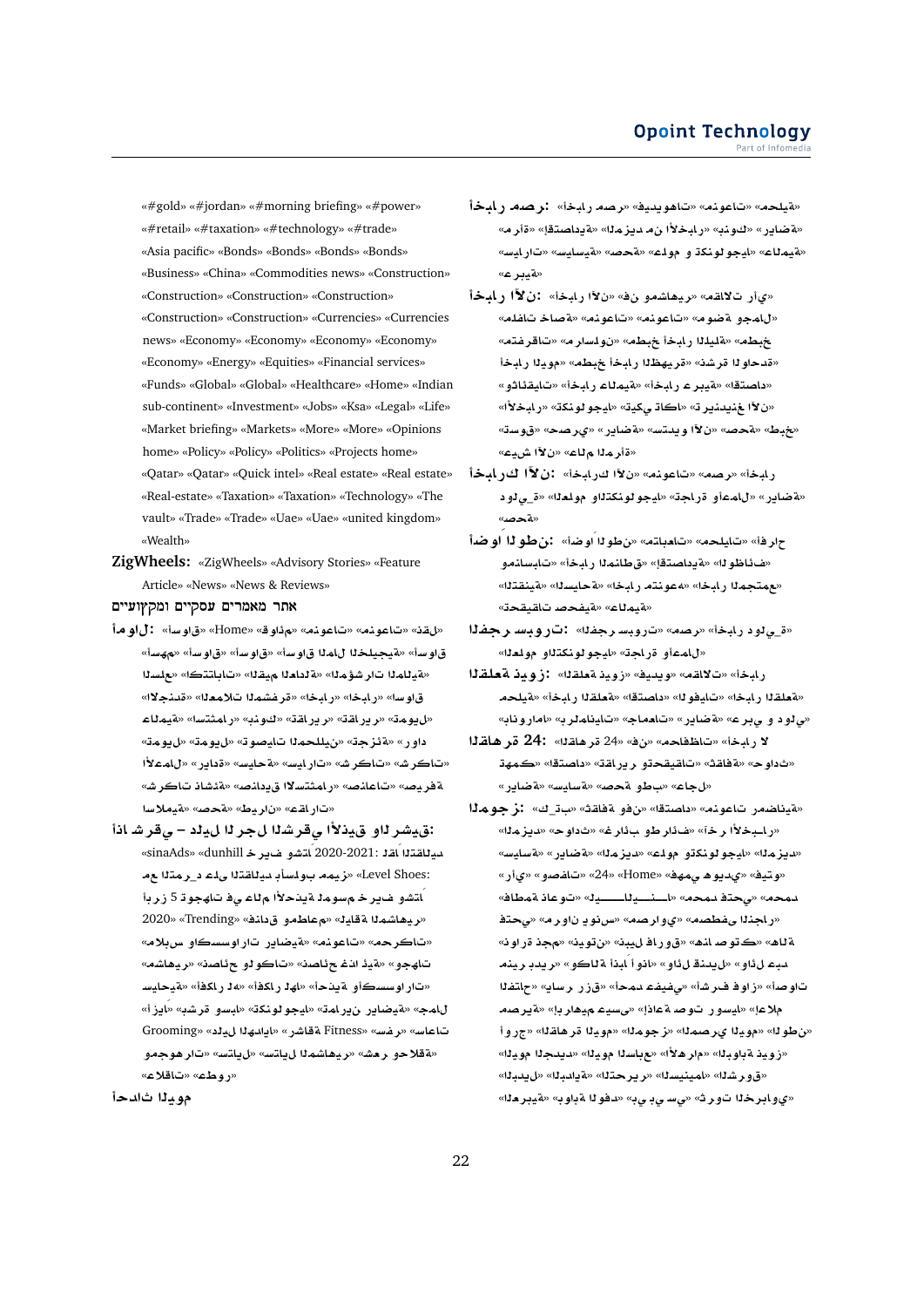«**md© nd§**» «**s A`T**» «**Ad ntOr**» «**Ad** .د» «باطة ةبا .د» «ىربانا دلاخ» «ىربانا دلاخ» «رصتنم «ن| ن| یٍسه «ةدوج ن|میلسه «رِصم تود» «یِنلنعللیِمار «**}d« bld**» «**®Á d§ `bd**» «**®Á d§ `bd**» «**mA**  ورمه» «رهاط رمه» «*نسحي*ك رامه» «بايدا نيدنا **mz¤©**»

- **mt`T ¤fA¶d (Fun and interest):** «**mt`T ¤fA¶d** (Fun and interest)» «**nwA**» «**lyA**» «**yAA }fyT**» «روصه» «م<sup>1</sup>ادا لوح» «متينقة»
- **mwC:** «**A**» «**Wb**» «**bAC mtry**» «**bAC** «قرشنا رابخأ» «بونجنا رابخأ» «طسونا رابخأ» «ريماشمنا «لكله» «لكله» «تاهو يديفله» «تايملاسإ» «بر**غ**لا رابخأ» «داصتةلاا» «ىنطوللا» «ىلحمللا» «ىنطوللبختنمللا» «لكلك» «م»سيئر لل<sup>» «</sup>مةضاير لل<sup>» «</sup>ي لو دلل<sup>» «ن</sup> دحل<sup>» «</sup>ن فله قاضة لله «ىر خا تلحفص» «قيلود ةضاير» «قيلحه ةضاير» «ةفاقث» تروبساسم<sup>1</sup>1
- **± ¤dA `r¨:** «Home»
- «بائاقح» «ي لودو ي برع» «اياضاقو ثداوح» : مويالا تار املاا «**±¤RA ¨ br§**» «**mA**» «**nA§T Ar**» «**nA§T Amr**» «**KA¡yr**» «**FynmA**» «**msthl**» «**A**» «<mark>A يذو ر تكل</mark>إ قز هجأ» «ميلعتو ميبر ت<sup>ه «</sup>داصتقا» «مقاقته» «للمجو هضوم» «تأليم» «هيدخأ» «هضوم» «س**ربلام**» «**¤حص» «¤يحصـ ح**ئلصن» «بـا**مـ**لـأ» «روطـم» «¤يـئـانــفـ تـافـصـو » «تاھج» «ڪيفار غوغذإ» «<mark>ن خاسئا طخئل» «لسعئا رھش</mark>» «**yAnA**» «**lyA**» «**l¨**» «**AyA**» «**Or**..**tyyr**» «**بم حار ت**» «تار تويبمك» «ةدمـّه» «ةددمتم طائاسو» «تاغله» «تامجر تو ريرافته «رابخأ» «سانداو ناضمر» «**® FbwyT**» «**FyAFT**» «**CSA** » «**tm**» «**lyT**» «حملام» «¤يلو دو ةيبر ع» «ةيسنملا با**م**للألا مصر » «ةضاير » «**رضس» «ويديف» «ليجو لونكة» «ةيروسي ف** تاروطتلا» «ويديف» «تاكرحمو تارايس» «موي**ن**ا تاراملإا قانة» «**EA**» «**lrA qX**» «**¡w qAT**» «Home» «**ylT zT**» «**®H**» «**r«**» «**sswC**» «**sswC**» «يو تفو لاؤس» «نميلا <sub>ي</sub> ف تاروطتلا» «تار اوسسك<u>ا</u>» «*لجر نابة يانت»*

«رصه رابخة» :زوي**دْ نايبـ**11

**dA `r¨:** «Arab Defense Journal»

**syAT:** «**syAT**» «**OT**» «**mA**» «**qnyT**» «**l**» **sAT 25**

«داصتقإ» «م<sup>ل</sup>املا رابخأ» «رصه» «زويذ ةكبشلا» **:زويذ ةكبشل**ا «**لليجو لو نكت» «4ضابر ل**ه»

- **KryT ywE:** «**KryT ywE**» «**r}dKryT**» «**f**» رابخا» «ثداوحلا رابخا» «<mark>داصتقلاا</mark> رابخا» «رصه رابخا» «**تضابر ن**ا
- «تاقرفته» «انوروڪ *سو*ريف» «رابخلاًا رخا» :ر**ابخلاًا رخا** ر خأ» «لقيملـم ر.ابـخأ» «لقيضاير ر.ابـخأ» «ي/حم» «ي.لحمه **±bAC**» «**FrC O**» «**tOA** » «**tOA** » «**bAC** «*بي* لو دو *ب*ِبر ع» «ي لو دو *بِ*بر عه «ر ابخلاا ر خا» «ةيحصا
- «ويدية» «رصه س نز بان يبر ا» : رصه س نز بان نايبر ا داصتقا» «ليجو لونكتو تلااصتإ» «تايلحه» «تاعونه» «aï ضاير له» «روصه موبله» «رشؤمله» «ي براع داصتقه» «يملاء لورتب<sup>ِ</sup>» «نيمأتو كونب<sup>ِ</sup>» «تلامعلا رامساً» «ب&ناا رامساً» **¤VAT**» «**d¤**» «**wC**» «**ECT**» «**FyAT**» «**Fyd mA**» «قوقلا م<sup>ل</sup>اع» «ي(اقت» «قاوساو قعانصه
- «**لىتيانويرتسشنام» «نلاي**م» «تروبسسرلب» :تروبسسرلد «**AKstr Fyt¨**» «**§wntwx**» «**nOr s`w ©**» «**h®** «ىزيلجذلاا ىرودنا» «ى *ن*اطيلاا ىرودنا» «ىدومسنا «مىسليشة» «للنسرا»
- **wT ft¨:** «**nwA**» «**A\A**» «**CÁ r**» «**®**» «للفطلاو قرسلاًا» «رابخلاًا» «تالالقملاً» «داصتقا» «ايجو لونكةو تلااصةا» «ىسايسةا عراشةا» «م*تيسي*ئر لـ» «قحص» «م<sup>ل</sup>لعلا لوح» «ميلعة» «تاقيقحةو ريراقة»
- **with ن**ف» «مابود» السابود» : ما يسترجعة المعالمة المعالمية المسابق المسابق المسابق المسابق المسابق المسابق المسابق «وشـ كوتو ايديم» «تاعونه» «ىأرو تلااقم» «ةفاقثو «**A\A**» «**bAC AmyT**» «**bAC ryT**» «**mr** «**¤ضابر ل**ا» «ثداوجلا» «داصتقلاا» «ر اسخلاًا» «**¤جص**لاو ن12» «ر ير اقـقو تـاقيـقحـق» «ليجو لونكـق» «ارـقـلا ملاقـأب» **¤yA**»

**yA }f¨:** «**yA }f¨**» «**Or**» «**bAC `A**» «**tOA** » «من فو لقافة» «ليجو لونكة» «لقضاير لله»

«رابخلأا» «لوجل**اب**» **: لوجل**اب

- مقوم ... جنوباب» :ةلمثلعذاو ةحصدا مقوم ... جنوباب «رابخأ» «ضار مأ» «انوروك س9رييف» «قلئلعناو قحصنا «*للفطلا لمحص»* «لاينغة» «*ليمج*ة»
- «خبط» «يiار تلااقه» «للمما و لله» :ن<mark>لاًا نويزغلة</mark> «**try¢**» «**ry¢**» «**wRT ¤mA**» «**}T**» «**}T ¤yAT** «aضاير» «قوسة» «للفطأ و تاهما» «تاكرحم» «ةيندب «**لقيم**للعلا رابخلاًا» «لقينقة مولم»

«تاظفاحه» «تاعونه» «ةفاقثو نف<sup>ه</sup> «رصه ايحة» **:رصه ايح**ڌ «هيمناعو هيبر عار بابخأ» «نامنر بنا رابخأ» «عمتجمو قأرام» «تار ليس» «aخناير» «ثداوح» «تلااصةا» «كونبو داصتقا» **qfn¨:** «**qfn¨**» «Rss» «Sitemap» «**yd§w¡A**» «**nwA**»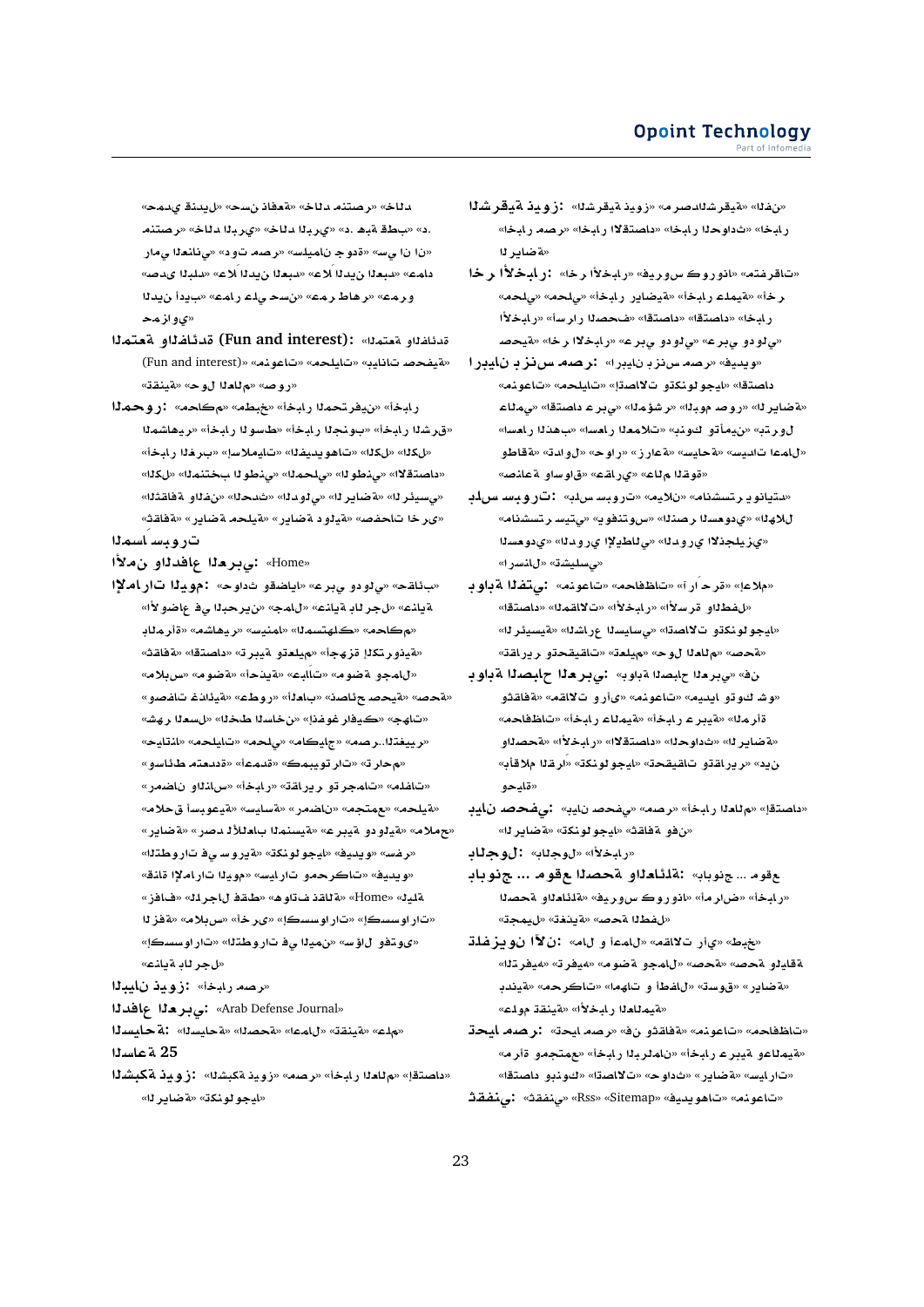ر لبخأ» «ميلعتنا ر لبخأ» «ليجو لونكتنا ر لبخأ» «رصه ر لبخأ» «اوحو مدأ» «مللعلا رابخأ» «ةيدومسلا رابخأ» «ةضاير لل «للمجو .ققاشر» «رليخلأا» «تليملاسإ» «علسنا رلعسأ» «ايزأ» «بِأر غو بِألجِم» «جُبِط» «Aهجمه» «روصه» «تارايسه»

- لنفانه» «زويذ تناظحة قديرج»  **:زويذ تناظحة قديرج** «داصتقلاا» «ت-يوكلا» «نفلاا» «رصه» «رصه» «كانهو رابخا» «رابخا» «**ةيدومسل**ا» «جيلخلا» «ميلمتلا» «تاراملاا» «**لةضاير» «ايجو لونكة» «لةضاير ل**ا
- «ريراقتو رابخأ» «تلااقم» «**قملك**لا قديرج» : قملكلا قديرج داصتقا» «ليجو لونكتو داصتقا» «عمتجم<sup>1</sup>ا رابخأ» «نونفو ةفاقث» «راطم<sup>ز</sup>ا تµز نار ت<sup>ه «</sup>4ضاير ل<sup>له «ل</sup>يجو لونكتو
- «تامباته» «ةفاقثو نف» «ى لاهلاا قديرج» :ى لـاهلاا قديرجـ «**A\A**» «**bAC ¤qAC§r**» «**md**» «**±¡A¨** PDF» «ك ڌو مولاء» «قسايس» «قضاير» «تاقيقح**ت» «ديلاس**لله «*عادودو ح*ير عه
- «تاعونه» «زويذ سڪوبڻا قديرج» <mark>:زويذ س</mark>ڪوبڻا قدير جـ ر.ابخأ» «**فضاير 11 ر.ابخأ» «داصتقلاا ر.ابخ**أ» «ن.فذا ر.ابخأ» «داصتقلاً رابخا» «نفذا رابخا» «رصه رابخا» «م<sup>ل</sup>ادنا رابخا» «ةيدومسنا رابخا» «ةضايرنا رابخا» «ميلمتنا رابخا» «هيجر اخ نوئش» «ايديه لليشوس» «تاددر ت<sup>ه «</sup>قيدومسلا
- **r§d byA :** «**r§d byA** » «**qA¯**» «**tm**» «هلجاء رايخأ» «**رصه رايخأ» «رايخأ» «تاظفاحه**» «<mark>داص</mark>تقلاً» «ديزملاً» «ديزملاً» «ديزمل</mark>ا» «داصتقاً» «تاقيقحڌو ريراقة» «م<sup>1</sup>اداو بردل<sup>ا» «</sup>ةضاير ل<sup>ه</sup>» «**qyqA**» «**qAT ¤**» «**d§d fyd§w**» «**w** » «**w ¤SA§A**» «**wC**» «**C§ART**» «**r¨ ¤Am¨**»
- «تامدخو سان<sup>ه «</sup>ربخلا ارو ام» :4ملأا توصه قديرج «جيلخلا توص» «كابتشا» «قيسيئر لله «كونبو داصتقا» «**ل جاع»**
- **ly ywE:** «**ly ywE**» «**nwA**» «**Or**» «**bAC ¤¨**\_» «**ايجو لونكت**لاو مولعل<sup>ا»</sup>

«\_شزرو» «\_ ن هرفه «اذاو\_راز\_ريخه :**اذاو -راز\_ريخ** «\_*س*ا\_س» «\_عِلمتجا» «\_داصتقا»

- «مهيلعتنا رابخاً» «قيلحه رابخاً» «نطونا ل، إنه من تصون الملين «مأر مو لقحص» «لقضاير» «جار بـلاا لµلد»
- «قيرصه رابخأ» «للممأو لله» «جيلخلا تود» : جيلخلا تود ةفلقث» «<mark>قيبر ع رابخأ» «قيملاع رابخأ» «قيدومسلا</mark> رابخأ» **¤**»
- **. . . :**

<mark>لليخ</mark>لا قوغة روصو ةشهدم ف**أرطو عيضاوم ج**ئار» ر ابخأ» «مقيهيفر تـ تـاعونـهـ» «Top 10» «.عقاو لـا بـالـقــن مـ **s`w §T**» «**ry¢**» «**C§ART**» «**lw**» «**r¶** »

- توريڊ توصويدار» **: لانوشائر ڌذإ توريڊ توصويدار** رابخأ» «نانبذ رابخأ» «تاعونه» «تلالقه» «لانوشانرتذإ «مولمو ليجو لونكة» «**محصنا» «مقاحصنا» «م**للعلا
- «\_زرواش\_» «زو\_ن تراجة ۵ناسر» :زو\_ن ترا**ج**ة ۵ناسر «ن\_سه رابخا ن\_رخآ» «تراجة \_مدا\_آ» «\_ر\_شدر\_» «ن\_س.م ر.ابخا» «لاا\_ و\_\_ر.ذا» «ناهج داصتقا» «نلا\_ داصتقا» «**سرروبه «وردوخ رابخا» «سرروب رابخا» «لاط و زرا رابخا»** و تام*د*خ» «لقذولمح» «معماج» «رازابه «مم\_ب و \_نابه «زرا و لاط» «ندمه و تعنصه «نامتخاسه و مار» «\_نا\_رزابه

نار هز

- رابخاً» «تاعونه» «ىرابخلاا س.مش» **:ىرابخلاا س.مش** «**فضاير» «فينقت» «م**للعلا رابخأ» «فيدومسلا
- «DMC» «**تيرابخلاا نوي**ء تكبش» :ةير **ابخلاا نوي**ء تكبشا «شداوح» «رامساً» «رصه رابخاً» «ی۵ و و۵» «تاظفاحه» «**ه ضابر » «مويزا ڪظح**»

ةيذو ر تكل<sup>ي</sup>ا 12م ةفيحص

«للمما» «قحصلل» «تخلل نمية قيحصه» **:تخل**ل نهمية قيحصه «**مل**اع» «**لاينق**ڌ»

- لقيذو ر تكللاً! جيلخل**ا ل**قفيحص
- «| تاعونه» «تان شيدحة ةفيحصه» **:تان شيلحك القضيحص** «| تاقيقحة» «| ر بر اقة» «| تاظفاحه» «| ي ندم عمتحه» «**C§ART** |» «**FyAFT** |» «**nA¤§ O** |» «**d**  |» «**r¨** «| ئ**1**ودو
- ب**ار د**لا ىدصد
- ي؋» «¤فاقثو ن؋» «بدأو ركف» «يµلڊ بند<mark>ء» :يµلڊ بندء</mark> «حاجذ صصدق» «جنمو صرر ف» «ليكر تي ف» «قمعلا قحلام» «تافلم» «يأر لـ تلالقم» «بتك» «ريتاكيراك» **¤nKwC**» «**ltymyd§A**» «**nwA**» «**n\mA tm** «تاحلطصه» «مهمتجه» «هیلحه س للجه» «س راه» «ی نده ةطشذأ» «تلاسلسمو ملافأ» «سان» «نوجسو نولقتعم» ر ابخأ» «تار ار قو ر ابخأ» «aعونه ر ابخأ» «تايلل**د**فو ن *كاسم*ـ1» «داصـتـقا» «4يـبر تو قر سـأ» «ةـيداصـتـقا ـر يـر القـتـو «خِلنمو aثيب» «يأر لـ تاعلاطتسا» «تاكلتممللو *ي*ضار لأاو قوقح» «ميلعة» «تاقيقحة» «قيرشد قيمنة» «ايجو لونكة» تاير ح» «نيئجلالا قليح» «ناسذلإا قوقح» «تا\_ر حو «<mark>ةضاير» «ي لو د» «ةيلحه تامدخ» «تامدخ» «ةيفحص</mark> ى ف نويروس» «ىأر» «**تيلود ةضاير» «تيلحه ةضاير»** «اير اد ادهش» «**تسليس» «رفسو ت**تحليسه «ايروسه «جراخلا «نداممو تلامم» «قينغتو محصه «م<sub>ُ</sub>يبر عـ مقاحصه «قاقة رابخأ» «قيداصتةا رابخأ» «نطولا نيم» : **نطول**ا نيم